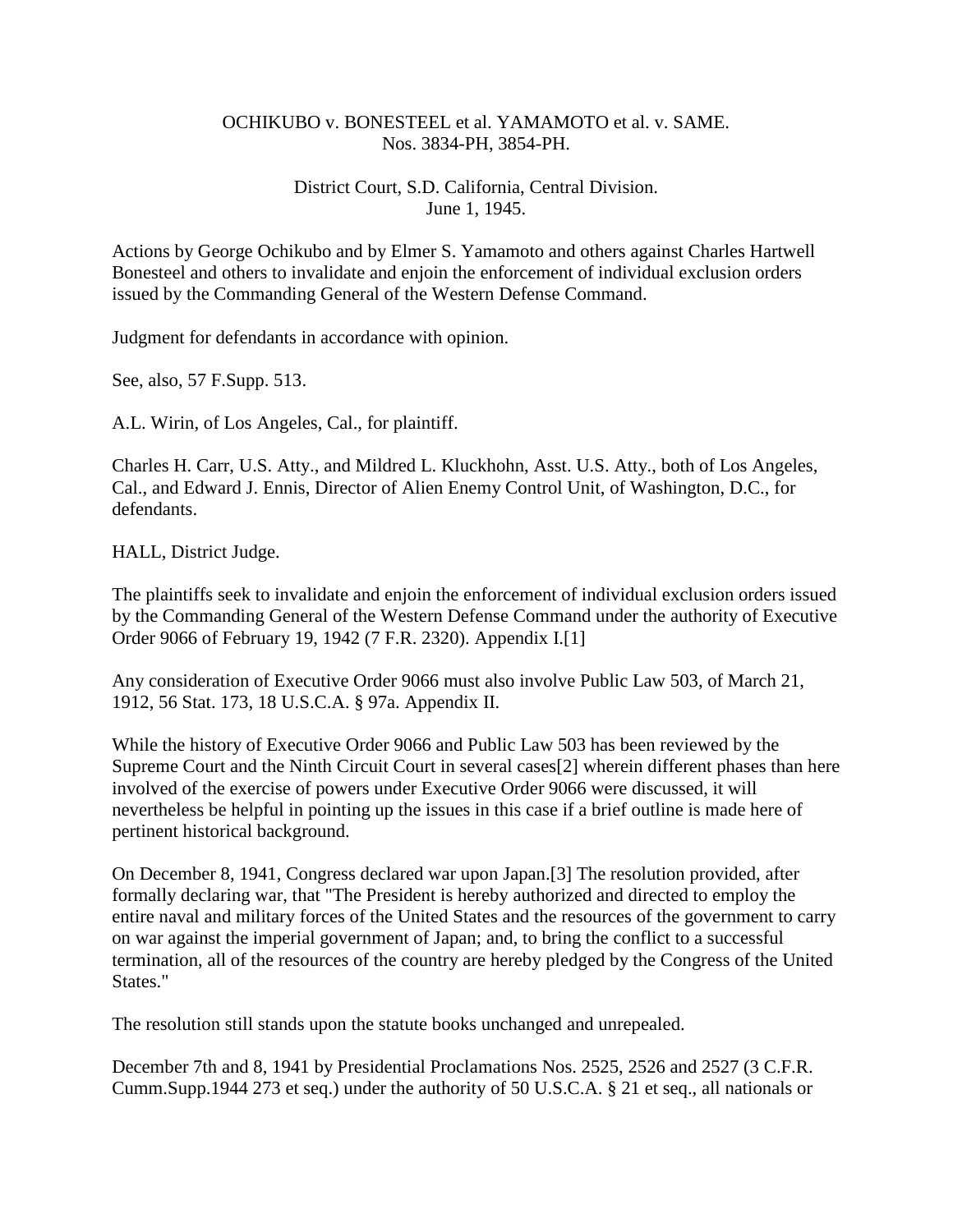subjects of the nationals with which we are at war were declared to be enemy aliens and certain restrictive measures were applied, including the power to exclude any alien enemy from "any locality" and the power to summarily apprehend and intern any alien enemy "deemed dangerous". Appendix III.

On December 11, 1941, the Western Defense Command was created within the War Department, including the whole of the States of Washington, Oregon, California, Montana, Idaho, Nevada, Utah and Arizona.

On December 12, 1941, Executive Order 8972 (3 C.F.R. Cum.Supp.1944, p. 1038); Appendix III-A, was promulgated. It recited the serious and immediate potential danger from sabotage, and authorized the Army and Navy to establish and maintain military guards and patrols or by other appropriate means to protect "national-defense material", "national-defense premises", and "national-defense utilities", which had been very broadly defined by the Act of April 20, 1918, 40 Stat. 533, as amended by the Act of November 30, 1940, 54 Stat. 1220, and the Act of August 21, 1941, 55 Stat. 655, 50 U.S.C.A. §§ 101, 103, 104, 105 and 106.

Between January 2, 1942, and January 5, 1942, there was a conference at San Francisco among representatives of the War and Justice Departments concerning the situation on the West Coast.[4]

On January 4, 1942, the Assistant to the Attorney General who had been designated by the Attorney General to represent him in the conference wrote a communication to the Commanding General of the Western Defense Command containing recommendations about alien enemies (Appendix IV) and on January 5, 1942 the Commanding General responded to that communication (Appendix V) wherein for the first time a question was raised as to the possible treatment of citizens who had dual nationality.

On January 6, 1942, identical memoranda were exchanged between the Commanding General and the Attorney General's representative which treated, however, only with the matter of alien enemies.[5]

On January 14, 1942, by Proclamation No. 2537 (3 C.F.R. 287) issued under Title 50, Section 21 et seq., the registration of alien enemies by the Attorney General was required.

Shortly thereafter, the Attorney General ordered the evacuation of certain limited "military zones by only those who were enemy aliens.[6]

On February 2, 1942, the entire Congressional delegation of the West Coast States held a meeting in the office of Senator Johnson to consider the whole problem, which was followed by a number of other meetings.[7]

On February 9, 1942, the Attorney General, by communication, advised the Commanding General he declined to accept the recommendation of the Commanding General concerning mass evacuation for all persons of Japanese ancestry saying as to that "If they have to be evacuated, I believe this would have to be done as a *military necessity*[8] in these particular areas. Such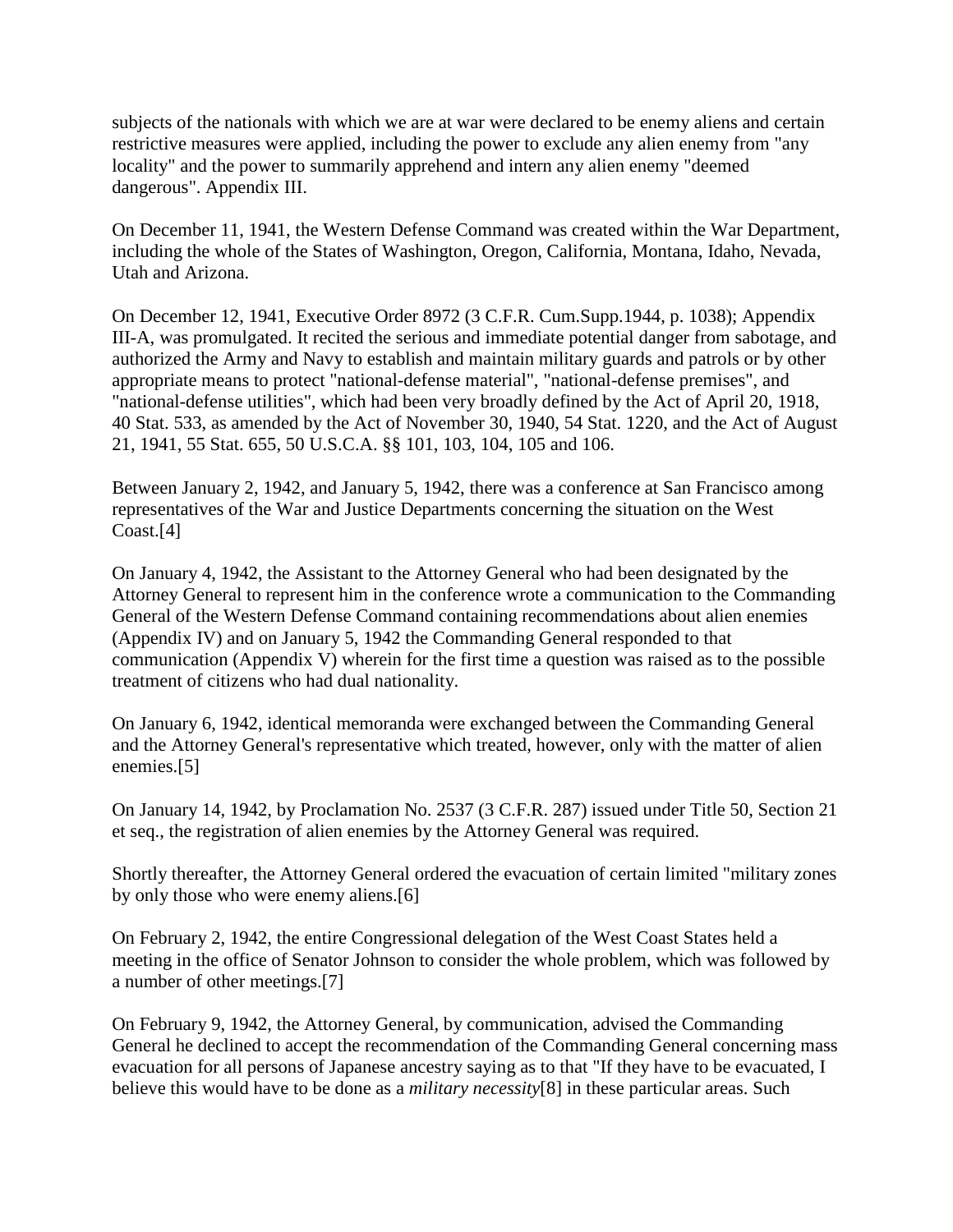action, therefore, should, in my opinion, be taken by the War Department and not by the Department of Justice." Appendix VI.

On February 13, 1942, in a letter to the President, (Appendix VII) the Congressional Delegation of the West Coast States recommended that the "question of citizenship" be eliminated and procedures established "upon the question of loyalty alone." The letter recommended "the immediate evacuation of all persons of Japanese lineage and all others, *aliens and citizens* alike, whose presence shall be *deemed dangerous* or inimical to the defense of the United States, from all strategic areas."

It further recommended that military areas be enlarged, and concluded "We make these recommendations in order that no citizen, located in a strategic area may cloak his disloyal or subversive activity under the mantle of his citizenship alone, and further to guarantee protection to all loyal persons, alien and citizen alike, whose safety may be endangered by some wanton act of sabotage."[9]

On February 14, 1942, in a memorandum[10] to the Secretary of War the Commanding General recommended among other things general evacuation of all persons of Japanese ancestry regardless of citizenship, as well as other citizens, in the following language:

"b. I now recommend the following

"(1) That the Secretary of War procure from the President direction and authority to designate military areas in the combat zone of the Western Theatre of Operations (if necessary to include the entire combat zone) from which, in his discretion, he may exclude all Japanese, all alien enemies, and all other persons suspected for any reason by the administering military authorities *as being actual or potential* saboteurs, espionage agents, or fifth columnists. \* \* \* The executive order should further provide that by reason or military necessity *the right of all persons, whether citizens or aliens to reside, enter, cross or be within any military area shall be subject to revocation and shall exist on a pass and permit basis at the discretion of the Secretary of War* and implemented by the necessary legislation imposing penalties for violations."

On February 19, 1942, the President promulgated Executive Order 9066. See Appendix I. The Order specifically provided it was not a limitation on Executive Order 8972. See Appendix III-A.

Immediately after the promulgation of Executive Order 9066, the War Department, with the approval of the President, requested Congress to "enact legislation to provide sanctions for the enforcement or directives issued under the authority of the executive order," and sent a draft or the proposed Act which subsequently became Public Law 503, Appendix IX.

On February 20, 1942, the Secretary of War designated the Commanding General of the Western Defense Command to carry out the duties and responsibilities imposed by Executive Order 9066, and delegated to him within the area of the Western Defense Command the powers given under the Executive Order 9066. Appendix VIII. And on the same day Assistant Secretary of War McCloy by letter[11] sent an outline memorandum suggesting the basis and procedure for dealing with the whole problem. In it there were six classes of persons designated, viz., "Class 1,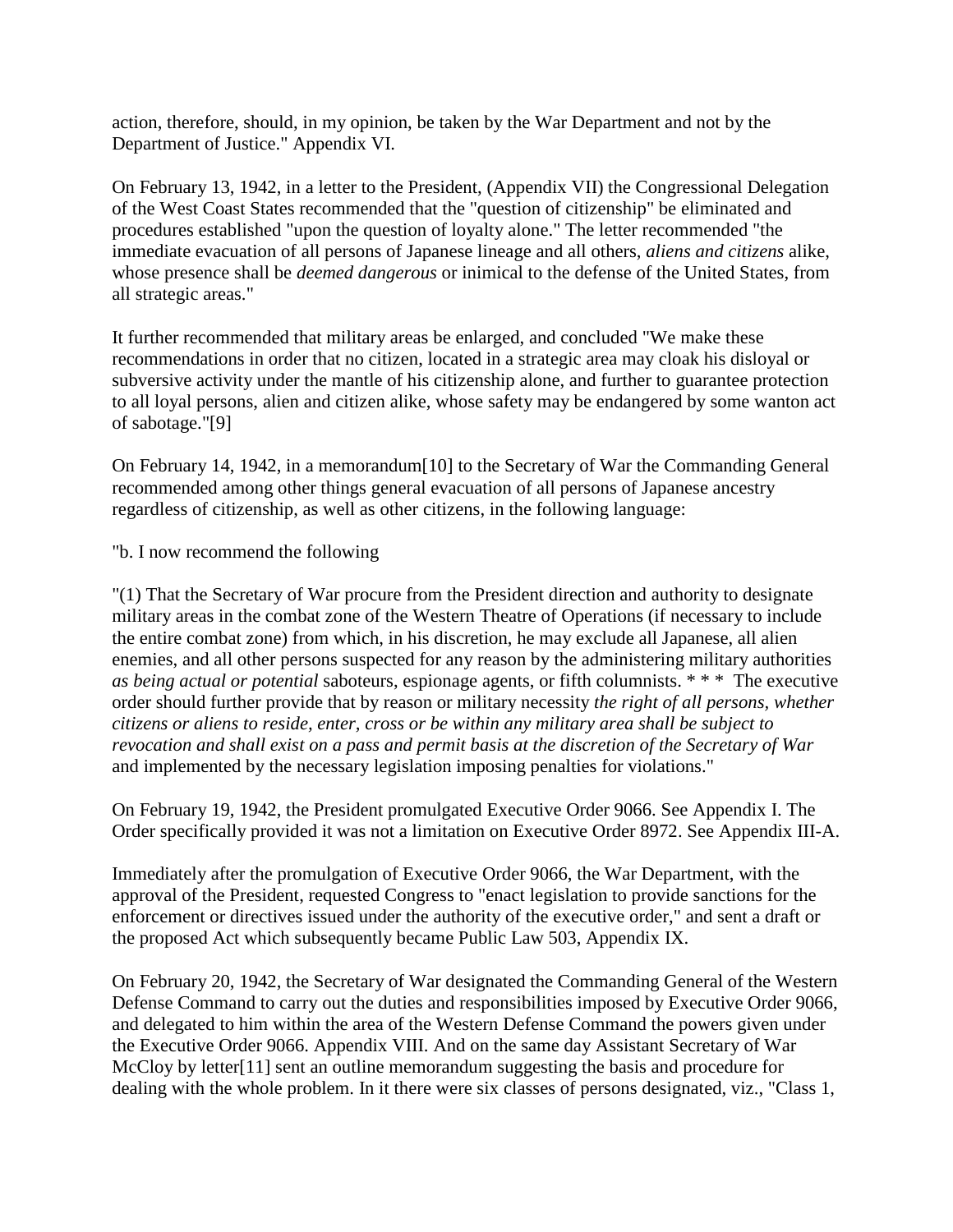Japanese aliens; Class 2, American citizens of Japanese lineage; Class 3, German aliens; Class 4, Italian aliens; Class 5, *any persons, whether citizens or aliens*, who are suspected for any reason by you or your responsible subordinate, or being actually or potentially dangerous either as saboteurs, espionage agents, fifth columnists or subversive persons; Class 6, *all other persons who are, or may be within the Western Defense Command*."

It was suggested in this memorandum that there should be progressive stages in order to "provide the maximum protection from sabotage and espionage."

On February 21, 1942, the Tolan Special Committee of the House of Representatives began hearings in San Francisco upon the matter of danger to the West Coast from espionage and sabotage and the general defense of the West Coast.[12]

On March 2, 1942, General De Witt established military areas Nos. 1 and 2, and 100 military zones.[13] 7 F.R 2320.

On March 10, 1942, he created the Civil Affairs Division of the Western Defense Command.

On March 14, 1942, the Secretary of War transmitted to Congress a letter asking for a change in the wording of the proposed Act which became Law 503, so as to enlarge its sanctions against persons who "*commit any act in*" the military areas contrary to any order of the appropriate Military Commander whether relating to exclusion or not. Appendix X.

On March 16, 1942, by Proclamation No. 2 (7 F.R. 2405) the Commanding General created military areas Nos. 3, 4, 5 and 6 comprising the states of Idaho, Montana, Nevada and Utah, respectively, and established within them an additional 933 zones.[14]

On March 19, 1942, House Report 1911 of the Tolan Committee was filed, and on March 20, 1942, Public Law 503 was passed by Congress and signed by the President on March 21, 1942.

On March 27, 1942, Proclamation No. 4 (7 F.R. 2601) was promulgated by the Commanding General of the Western Defense Command wherein all voluntary migration which had been going on since December, 1941, was ordered stopped as of March 29, 1942.

Following the order of March 27, 1942, the supervised mass evacuation for exclusion and detention of all persons of Japanese ancestry began and was continued to and concluded on July 22, 1942."[15]

This supervised mass evacuation, including as it did only persons of Japanese ancestry, citizen and alien alike, did not, it must be noted, include or concern any other persons or classes of persons. Such other citizens as were considered potentially dangerous by the Commanding General, were, from the beginning of the program, handled on an individual exclusion basis.

The evacuation was conducted by the Western Defense Command, but the administration of the detention centers was under the War Relocation Authority, which agency was set up on March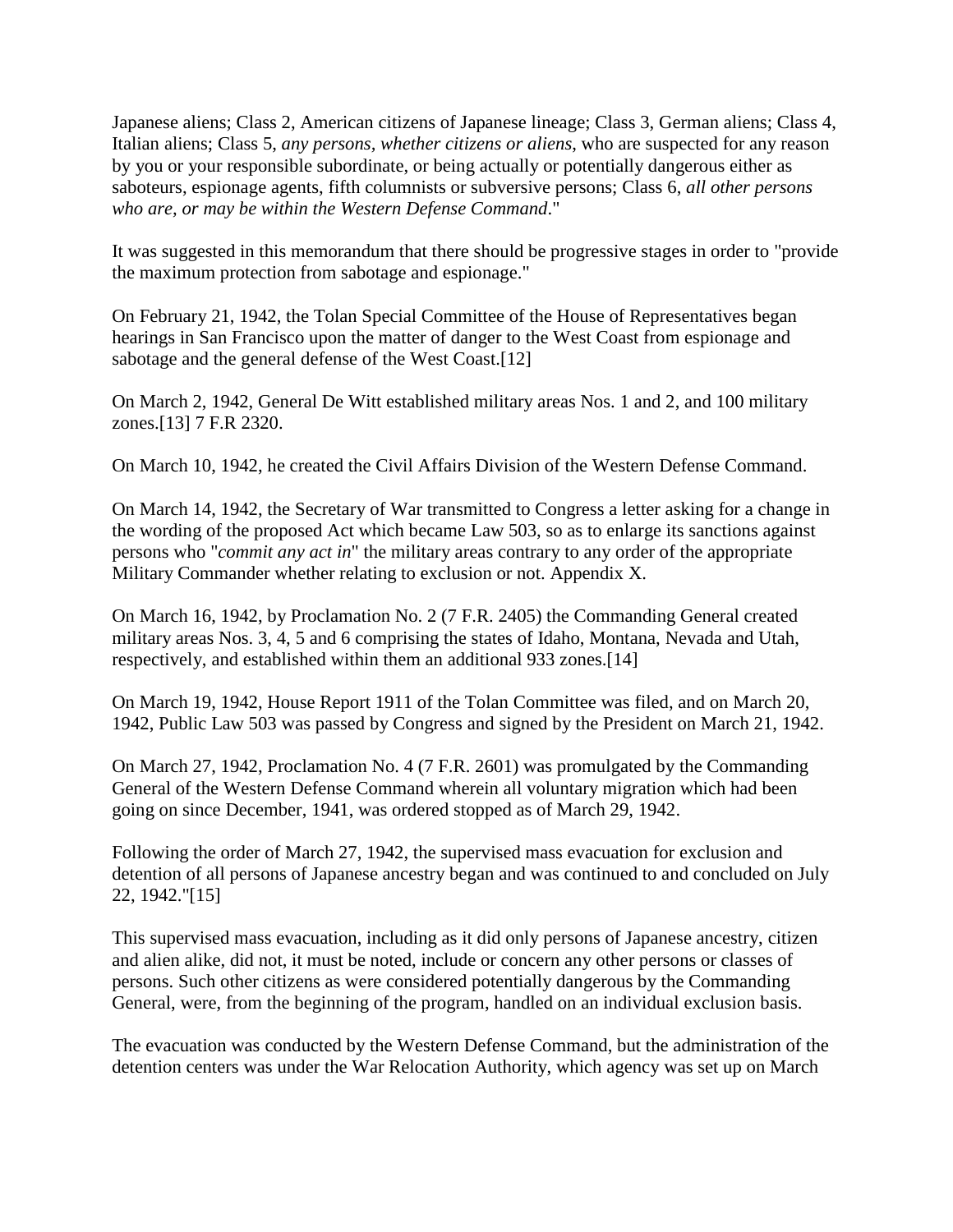18, 1942, for that purpose by Executive Order No. 9102 (3 C.F.R. Cum.Supp. 1944, 1123). The Order specifically provided it was not a limitation on Executive Order 9066.

On December 17, 1944, by Public Proclamation No. 21 (19 F.R. 53) the Commanding General of the Western Defense Command terminated the group exclusion of persons of Japanese ancestry, effective at midnight on January 2, 1945, and declared that thereafter the exclusion of all potentially dangerous persons would be handled on an individual basis. The proclamation continued in force all existing individual exclusion orders.

It is thus seen that the transfer to and extension of the powers of the Commanding General in military areas, over persons who were and are citizens and not alone over alien enemies, was a gradual process. It was based on "*military necessity*" as the Attorney General stated it must be in the quoted communication of February 9, 1942 (see Appendix VI), and as stated in *each order of the Commanding General* issued under Executive Order 9066.

While the Assistant Secretary of War designated six classes of persons as above indicated, the exclusion program was conducted generally on the basis only of two classes, those of Japanese ancestry as presenting a group problem, and all other persons as presenting individual problems. No group exclusion having been applied to such other persons, they were allowed to remain in their home area until the Western Defense Command came to the conclusion that their presence in the military area was dangerous, whereupon individual exclusion orders were issued against such persons. It is within the judicial knowledge of the Court that such orders, for instance, were issued against many American citizens who were members of the so-called German American Bund.

During the period, however, of the confinement of the Japanese in the centers, the Western Defense Command completed the individual processing of all Japanese so that at the time of the termination of the mass exclusion on December 17, 1944, a total of approximately 200,000 persons (of whom approximately 120,000 were Japanese) had been individually processed. Appendix XI.

At the time of trial between 9,000 and 10,000 individual exclusion orders had been issued by the Western Defense Command of which something less than a thousand [16] applied to non-Japanese. Of those issued against Japanese, most of them apply to persons who have either asked to be sent back to Japan or renounced their American citizenship, or refused to forswear allegiance to Japan.

All exclusion orders are subject to a "continuing process" of review, by reexamination upon request, but if no such request is made then a periodic review of each file is made at least three times a year.

This processing was done by the Western Defense Command, independent of the War Relocation Authority which began a gradual release of Japanese some time ago, and was evolved and continued without regard to the processing of those alien enemies who were under the jurisdiction of the Attorney General in separate detention centers.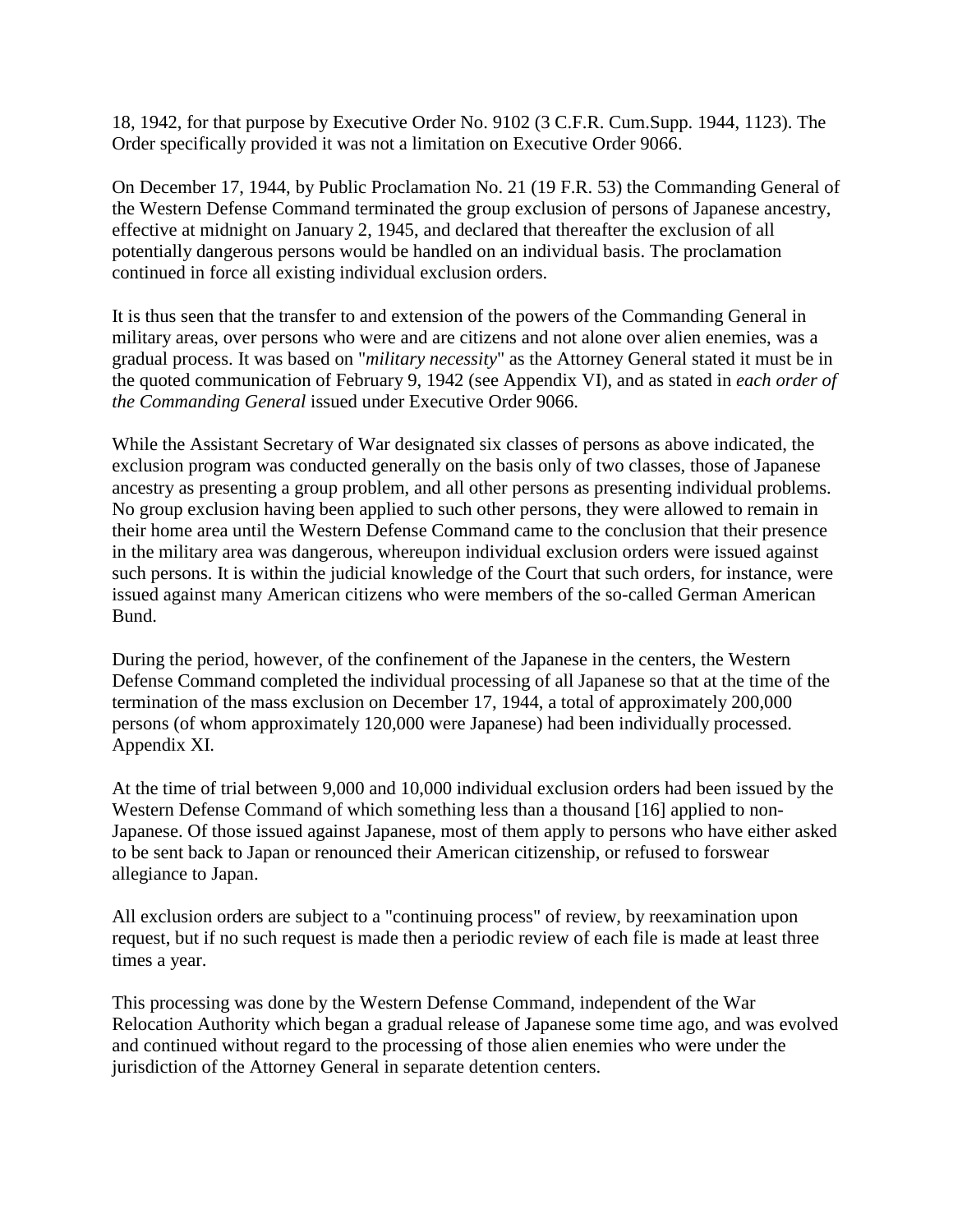The over-all processing of individual exclusion orders, except for changes from time to time which were minor, involved five general procedural steps by the Western Defense Command, viz.:

*First:* The gathering, summarizing, analyzing and evaluation of intelligence and investigative reports from military, naval, and civil agencies by the Civil Affairs Division of the Western Defense Command, which data is reviewed by the Civil Affairs Division personnel, and then by the officers in charge of the Civil Affairs Division who recommends for or against exclusion to the Commanding General.

*Second:* Review by Commanding General who may determine on non-exclusion or exclusion, in which latter event the subject is notified of his exclusion, and also notified he may have a hearing before a special Board of Officers, designated Individual Exclusion Hearing Board. In the notice of hearing there is set forth a list of things upon which special inquiry is to be made and the subject is notified he will be allowed to present witnesses.

*Third:* Hearing before the Individual Exclusion Hearing Board Composed of three high ranking officers selected by the Commanding General, at which hearing the subject may present evidence and witnesses, but is not confronted with witnesses against him nor allowed to examine the file concerning him. The Board then makes written findings and recommendations which together with a transcript of testimony is transmitted again to the Civil Affairs Division.

*Fourth:* Civil Affairs Division again reviews, summarizes and analyzes entire file and the Officer in Charge makes his final recommendations for or against exclusion and again transmits it, together with entire file, to the Commanding General.

*Fifth:* After study of entire file Commanding General orders non-exclusion or issues order of exclusion which is transmitted to the subject. This order is final, except for periodic review hereinbefore mentioned.

The order issued against Ochikubo was such a final order. It referred to the temporary exclusion order (Appendix XII) and reads as follows:

"Headquarters Western Defense Command "Office of the Commanding General "Presidio of San Francisco, California 21 September 1944

"201—Ochikubo, George Akira—CAD "Subject: Exclusion. "To: George Akira Ochikubo, Central Utah Relocation Project, Topaz, Utah.

"1. By letter dated 31 August, 1944, you were advised that under the authority of Executive Order No. 9066, dated 19 February, 1942, and letter of the Secretary of War, dated 26 June 1944, and pursuant to the determination that the action therein set forth was dictated by military necessity, you were, pending a hearing before a Board of Officers and pending the determination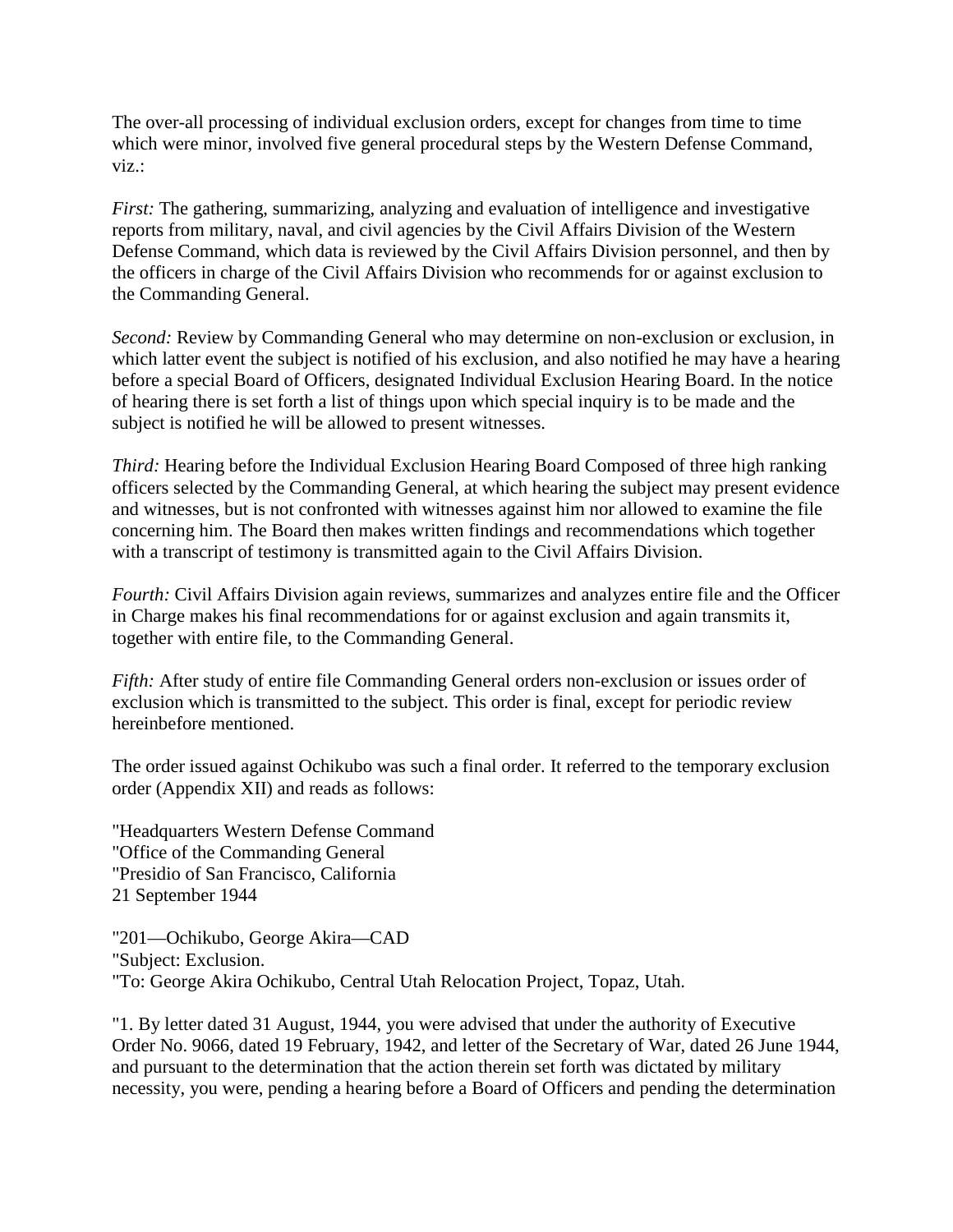of the question considered by the Board, prohibited from being in, remaining in, or entering into Military Area No. 1 and the California portion of Military Area No. 2, Western Defense Command, as defined and designated by Public Proclamations Nos. 1, 2 and 16, Headquarters Western Defense Command, dated 2 March 1942, 16 March 1942, and 2 March 1943, respectively.

"2. On 9 September 1944, you voluntarily appeared before a Board of Officers appointed to determine whether military necessity required your continued exclusion from the abovedescribed areas of the Western Defense Command. After due consideration of the report of the Board and all other data bearing on your case, and pursuant to a determination that the present action is dictated by military necessity, you are hereby notified that your exclusion from the areas described in Paragraph 1, hereof, is continued in full force and effect. This order shall remain in force until revoked in writing by competent authority. The foregoing prohibition shall extend also to any such additional areas as may hereafter be similarly designated, defined and established, but, in such case, a period of ten days from and after the date of the Proclamation or Order establishing additional areas will be permitted for complying with the foregoing requirements as to such additional areas.

"3. Failure to comply with paragraph 2, hereof, will subject you to the criminal penalties provided by Public Law 503; 77th Congress; approved 21 March 1942, entitled 'An Act to provide a penalty for violation of restrictions or orders with respect to persons entering, remaining in, leaving, or committing any act in military areas or zones.'"

"C.H. BONESTEEL "C.H. Bonesteel, "Major General, U.S.A. Commanding."

The area from which Ochikubo is excluded covers all of the State of California, the Southern portion of Arizona and roughly the coastal half of Oregon and Washington. In the excluded area are approximately nine million of the eleven million population of the Western Defense Command; there is more than thirty per cent of the total national production of aircraft; thirtynine per cent of merchant ship construction; almost three thousand naval vessels were constructed during the year 1944; approximately a third of the gross cargo shipment of the United States and approximately a third of the hydro-electric power of the United States. In it there are located approximately five hundred army and navy installations, and ten large dams. Ninety-five per cent of all industry within the exclusion zone is engaged in essential war production, which means that the facilities thereof are either "national defense material", "national-defense premises" or "national-defense utilities:"

There were originally two suits, one wherein the plaintiff Ochikubo was the only party plaintiff and the other wherein the plaintiffs Yamamoto and Shigekawa joined with other plaintiffs who later dismissed. Upon the trial of the action the cases were consolidated for the purpose of hearing evidence. At the conclusion of the trial and upon the motion of the plaintiff for permission to file an amended complaint, which was granted, the cases of Ochikubo, Yamamoto and Shigekawa were consolidated for all purposes.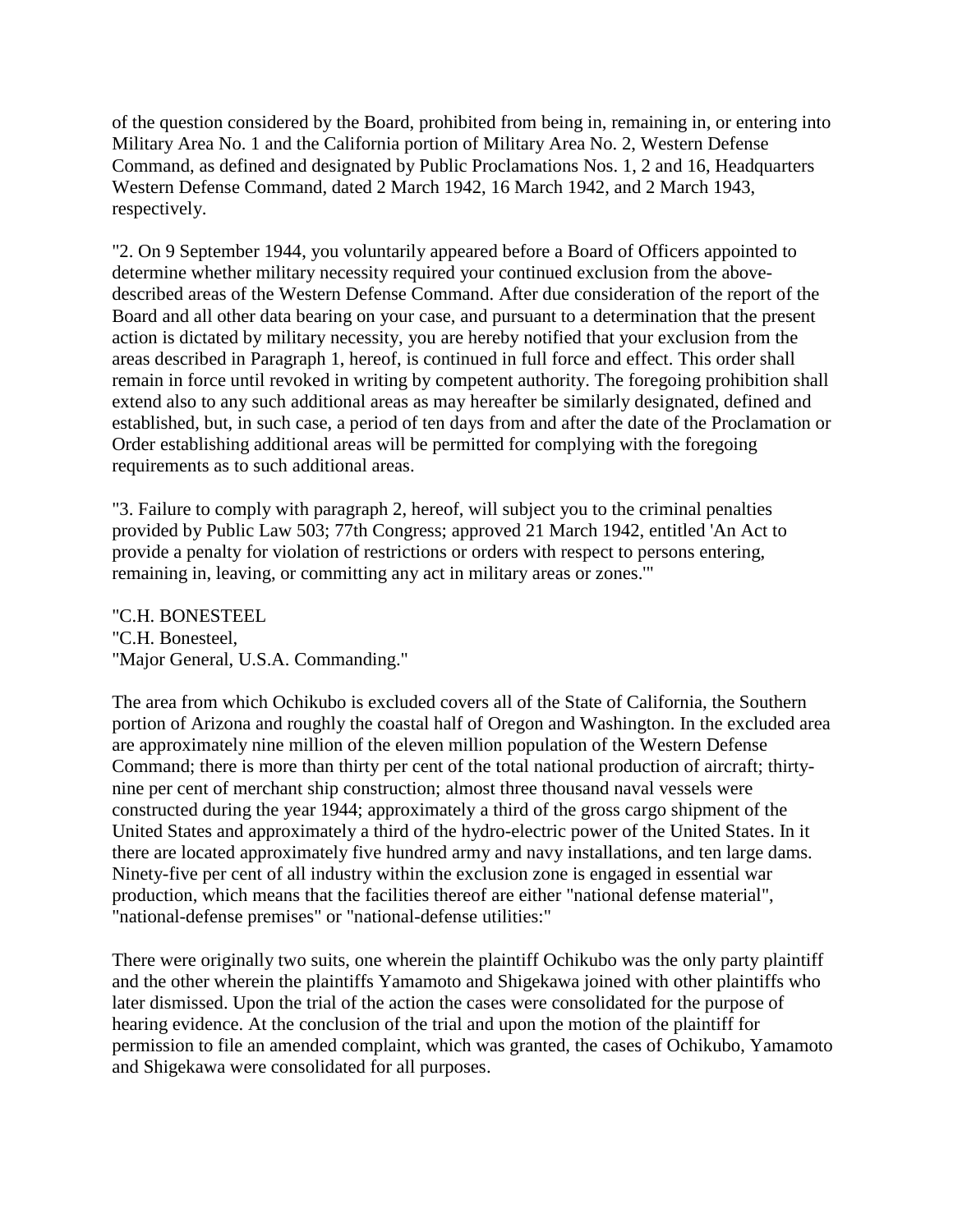As thus finally amended the complaint seeks declaratory relief on the assertion that there is an actual justiciable controversy, and also seeks a permanent injunction.

The plaintiff Ochikubo originally sought an injunction pendente lite, but this was denied on the ground that it did not appear from the plaintiff's complaint that the defendants expected or intended or were likely to use force in carrying out the exclusion order against him. Ochikubo v. Bonesteel, D.C., 57 F.Supp. 513; see also Alexander v. De Witt, 9 Cir., 1944, 141 F.2d 573.

After such denial of the injunction pendente lite the defendant however filed an answer wherein he admitted that "the defendants will, if necessary, prevent the plaintiff by physical and military force from entering or remaining in the military areas from which he has been excluded; including the entire State of California."

And in the answer to the amended and supplemental complaint filed after the conclusion of the evidence wherein the action continued against only the defendant Pratt and Bonesteel the defendants made a similar statement in paragraph VI that "The defendant will, if necessary, enforce said individual exclusion orders against the plaintiffs and each of them by physical and military force; will, if necessary, prevent the plaintiffs and each of them from entering the State of California and the City of Los Angeles by physical and military force, and if necessary, by physical and military force remove the plaintiffs from said area in the event the plaintiffs or any of them arrive within the State of California or within said County of Los Angeles."

The contentions of the plaintiff are asserted under two general headings: *First*, lack of substantive due process and *Secondly*, lack of procedural due process.

As to the latter, it is claimed, in summary, that procedural due process is lacking for failure to publish in the Federal Register or to make available to the plaintiff the procedures or rules applicable, or to prescribe any standard of conduct; no adequate charge; no fair hearing with confrontation by and right of cross-examination of witnesses or access to adverse information; that plaintiff was entitled to a hearing before a Military Commission, or military tribunal in accordance with Articles 15 and 38 of the Articles of War, 10 U.S.C.A. §§ 1486, 1509, and that the procedure was contrary to and in violation of Articles of War 17, 18, 19, 22, 23, 25, 34, 35, 36, 46, 48, 50 1/2, and 70, 10 U.S.C.A. §§ 1488-1490, 1493, 1494, 1496, 1505-1507, 1517, 1519, 1522, 1542, and Army Regulation 420-5, as well as the provisions of the Manual for Court Martial, relating to the jurisdiction and powers of and procedure by Military Commissions and other military tribunals; and that in any event the defendant will carry out the exclusion order by force of arms without giving plaintiff an opportunity to seek or secure judicial review by writ of habeas corpus.

As to plaintiffs' first contention, it is claimed that substantive due process is lacking in *that there is no military necessity on the Pacific Coast warranting the exercise of any military jurisdiction or powers over civilians*.

The contentions of the plaintiff that there exists no military necessity on the Pacific Coast warranting the exercise of military jurisdiction over civilians is based upon the assertion that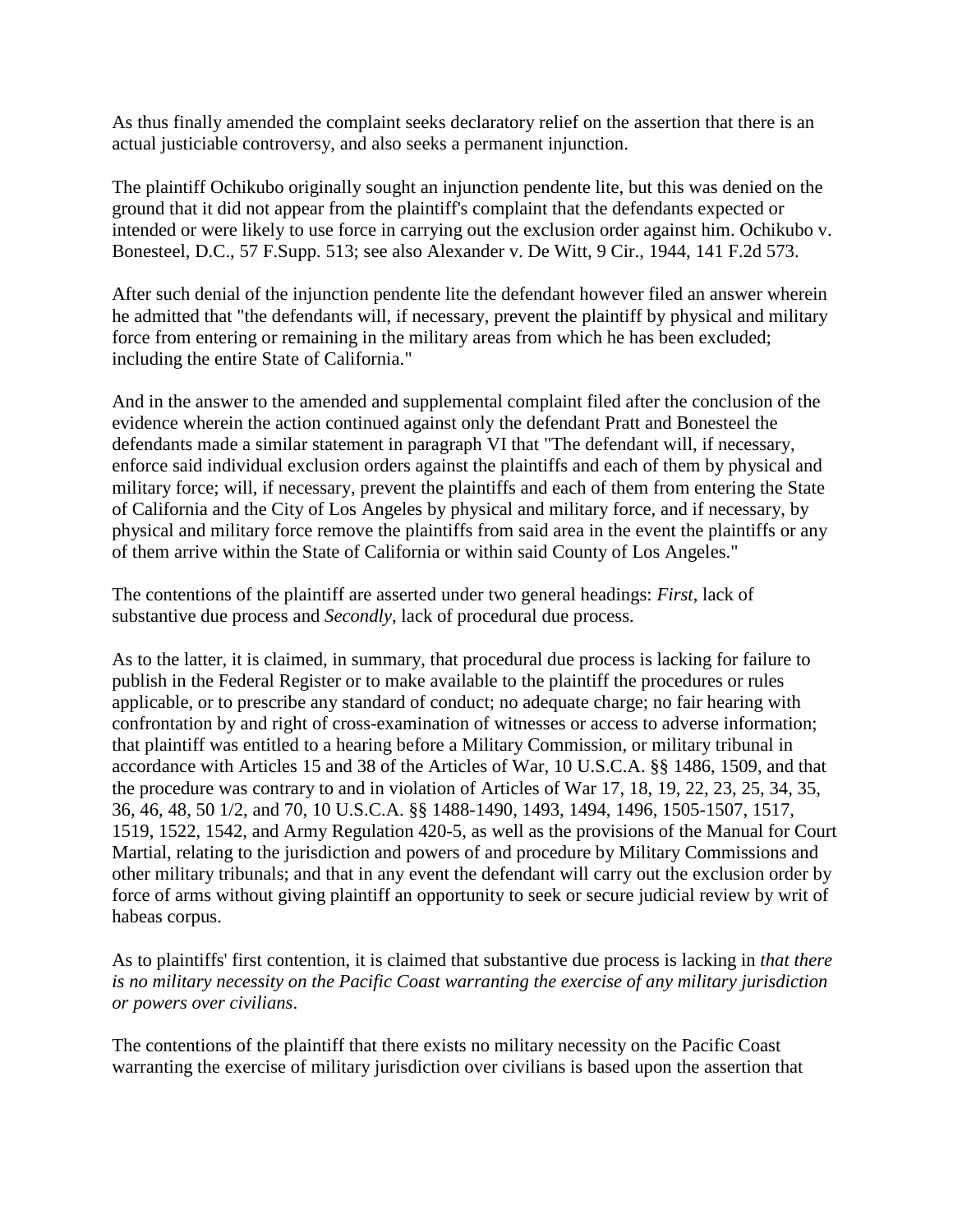Executive Order 9066 was promulgated at a time when there was imminent danger of military *invasion* from the enemy, and that such imminent danger of military invasion has now passed.

This contention amounts in substance to a request that this court hold as a *matter of fact* that the war in which we are engaged is now in that stage where there is no danger from sabotage or espionage, and conclude as a *matter of law from such fact* that the powers conferred upon Executive Order 9066 are no longer in existence, that is that the Commanding General has no power either to prescribe the Pacific Coast as a military area or to exclude any one therefrom.

This contention is based on the "clear and present danger" rule cases[17], and the doctrine of Ex parte Milligan, 4 Wall 2, 18 L.Ed. 281 and related cases, as best expressed perhaps in Sterling v. Constantin, 278 U.S. 378, 53 S.Ct. 190, 196, 77 L.Ed. 375, in the following language: "What are the allowable limits of military discretion, and whether or not they have been overstepped in a particular case, are judicial questions."

This power of judicial review is asserted to include the power to determine whether or not the danger is immediate and impending, such as to not admit of delay, as where the action of the civil authorities would be too late in providing the means the occasion calls for. While the plaintiff concedes that the Supreme Court in Hirabayashi v. United States 320 U.S. 81, 63 S.Ct. 1375, 87 L.Ed. 1774, and Yasui v. United States, 320 U.S. 115, 63 S.Ct. 1392, 87 L.Ed. 1793 (Involving convictions for violation of curfew orders imposed by the Commanding General of the Western Defense Command) and Korematsu v. United States, 323 U.S. 214, 65 S.Ct. 193 (involving a conviction under Public Law 503 for violating an exclusion order) held Executive Order 9066 and Public Law 503 to be constitutional and valid, it is nevertheless contended that these decisions are limited to the "conditions" then existing and amount to a holding by the Court that *at the time the orders were applied* a military *invasion* of the Pacific Coast was *threatened and imminent* so as to warrant the issuance of the orders; and that thus this Court must determine *at this time there is in fact now no military danger to justify the exercise of any power under 9066* and hence the orders are void.

As against the contentions of the plaintiff, government counsel assert that there is procedural due process in that there is no requirement for publication in the Federal Register of the procedure or Rules of the Western Defense Command; that all procedures are in compliance with applicable Army Regulations and Military law in that Army Regulations 400-5 permit the establishment of Boards to perform the functions done by the Board here; that the procedure actually followed accords in fact procedural due process; that Executive Order 9066, being constitutional, jurisdiction of this Court is limited to determining whether or not the Commanding General acted arbitrarily or capriciously in the issuance of the orders; and that such is not the fact, which, being so, gives the Commanding General the power to execute his orders by forceful removal; and that in any event the proceeding here accords due process to the plaintiffs.

The position of the United States Attorney and the Attorney General in sponsoring and supporting the assertion in the answer of the power of the Commanding General to execute his orders under 9066 by "physical and military force" is in effect that Law 503 is *nothing more than an approval of 9066 and that the sanctions of 503 are a dead letter.*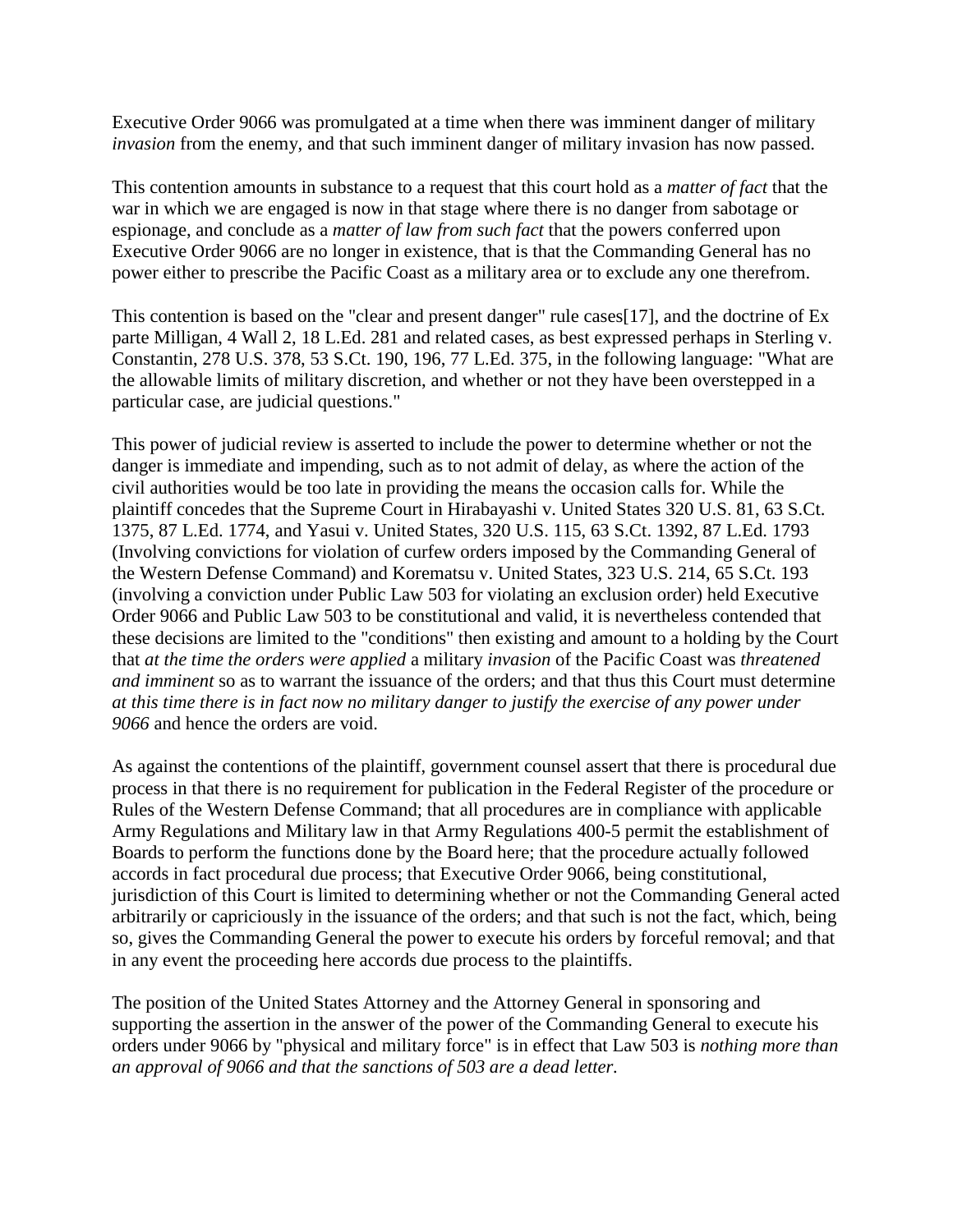[1] The assertion by the plaintiff that this court has the power to and must determine as a matter of fact that no military necessity exists for their use and hence that the powers delegated under Executive Order 9066 are now at an end, postured against the assertion of the Commanding General that he has the right and power to execute his order issued under Executive Order 9066 by all necessary "physical and military force", and the contentions arising out of those assertions, create an actual justiciable controversy, as to these two propositions so as to give this court jurisdiction under the declaratory relief statute, 28 U.S.C. § 400, 28 U.S.C.A. § 400.

Whether or not a justiciable controversy exists as to the other contentions of the parties depends upon the conclusions reached as to these two questions, which must be resolved first.

The mere statement of the positions of the parties indicates the gravity of the questions involved.

But the seriousness of these questions is heightened when it is considered that, in addition to the above-quoted allegations in the answer, it was asserted from the witness stand (Appendix XIII) that the Commanding General has the power and right to physically remove by "necessary" military force at any time of the day or night *any person, or all persons* from the area of the Western Defense Command who might violate *any* Order or Proclamation of the Commanding General, and this power and right is asserted, not alone against persons of Japanese extraction, but is claimed to exist over "every inhabitant" within the area of the Western Defense Command, regardless of the citizenship, occupation, or any other circumstances of the person or persons involved, except the single circumstances that the Commanding General has, as a matter of military necessity, concluded that such person must be excluded as a potentially dangerous person because each person has violated a fiat of the Commanding General; and the testimony that 25 persons, most, if not all, of whom were citizens, *only one of whom was of Japanese extraction* (See Appendix XIII) had been removed from this area by physical and military force, the last one in October, 1944, by a squad of six armed soldiers and three officers. In the mass evacuation no actual force was used, although it was conducted by the army, and the mass excludees were, and by far the great majority of the presently individually excluded persons are, detained in centers.[18]

The seriousness is further emphasized as, throughout the discussion of counsel and in their briefs, in considering whether or not a plain, speedy, and adequate remedy existed by way of a writ of habeas corpus, the positions of the parties became clear.

The plaintiffs insist that the defendant's admission that the plaintiffs will be taken into custody and forthwith be physically carried out of the State of California by a squad of soldiers using such force as is necessary to remove them, and then left beyond the jurisdiction of this Court, will deprive them of any possible chance of either filing a petition for a writ of habeas corpus or communicating with either lawyer or friends, and will *in effect be a suspension of the right to a writ of habeas corpus as to each of them; and the defendants then assert that* once any evacuee is removed beyond the boundaries of the State of California and there set free from actual physical custody of the squad of soldiers—although restrained by force from again returning to the State of California,—*habeus corpus will not lie because*, first, the evacuee is not then in actual physical custody, and secondly, the courts where the evacuee then might be would have no jurisdiction of the Commanding General, inasmuch as he has his residence and headquarters in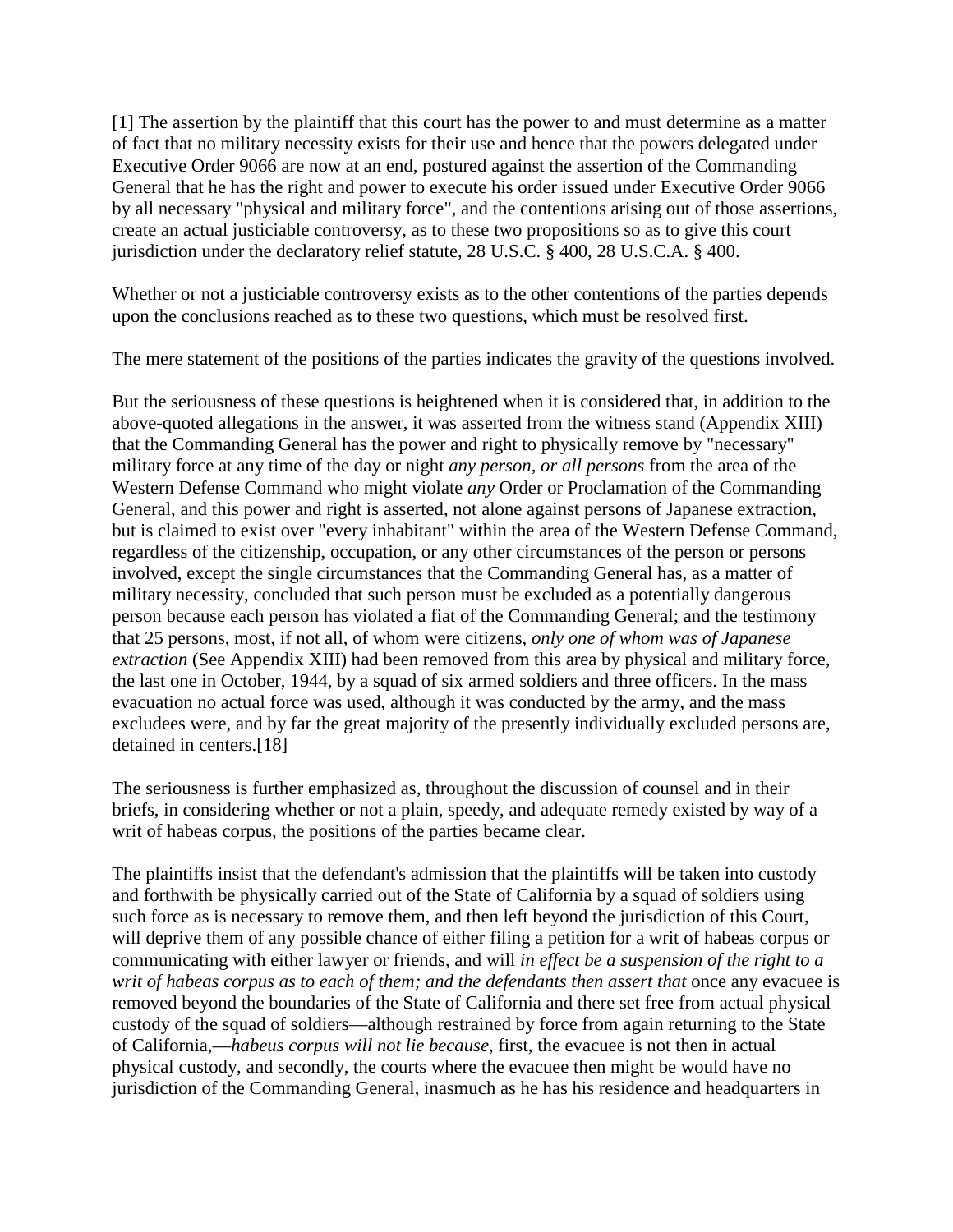the State of California where are located the only courts having jurisdiction of the defendant, but from whence the evacuee has just been forcibly banished by the defendants. This contention is supported, say the defendants, under the doctrine of Wales v. Whitney, 114 U.S. 564, 5 S.Ct. 1050, 29 L.Ed. 277, and the line of cases depending on it.

I.

Before considering the plaintiff's first contention that there is now, as a matter of fact, no military necessity on the Pacific Coast warranting the exercise of any powers under Executive Order 9066, it will be necessary to decide the nature, extent, and scope or the powers of a Military Commander under Executive Order 9066 and Law 503.

If the Commanding General does not have the power to use force to execute his orders as claimed, then it will not be necessary to determine whether or not a writ or habeas corpus would lie under the circumstances as stated.[19]

No such power to execute his orders by military and physical force was claimed or considered in either the Hirabayashi, Yasui or Korematsu cases, supra, as each of them was a prosecution under Law 503.

Under the authority of Executive Order 9066, the eight Western States constituting the Western Defense Command were subdivided into six military areas. Most, if not all of the rest of the United States is, or was, included in other Defense Commands, with similar subdivisions into military areas. So that actually the power Under Executive Order 9066 of one Commanding General, or another, of one Defense Command, or another, may extend to every person within the continental United States.[20]

The Commanding General, under the wording of Executive Order 9066 may not only exclude "*any or all persons*" but he may also subject "*any or all persons*" who remain in any military area to "*whatever restrictions*" by order or proclamation he "may impose *in his discretion*" The Military Commander may, under the literal reading of the order, "*take such other steps as he \* \* \* may deem advisable to enforce compliance with the restrictions applicable to each Military area \* \* \* including the use of Federal troops \* \* \**."

[2] If the powers exists as asserted in the answer and claimed on trial and argument, then an effective means has been found for actually suspending the writ of habeas corpus without appearing to do so,[21] as it would only be necessary for a capricious Commanding General to create a military area which would encompass the territory within which the courts are situated having jurisdiction over him, and then to remove therefrom all persons who might violate whatever restrictions he may impose in his discretion. He might, under his contentions as to power, remove the judges of the courts and the civil authorities.[23] It is not suggested that this is likely to happen or that any Commanding General would be apt to do so. But the inquiry is on the question of the *extent* of his power. And if these possibilities sound startling, it must be remembered that under Executive Order 9066, curfew was imposed upon a class of more than one hundred thousand persons, most of whom were citizens; that blackout and dim-out regulations applied to *all persons*; that flying regulations are now in existence which apply to *all persons*; that cameras, radios; and other personal property harmless in themselves were denied to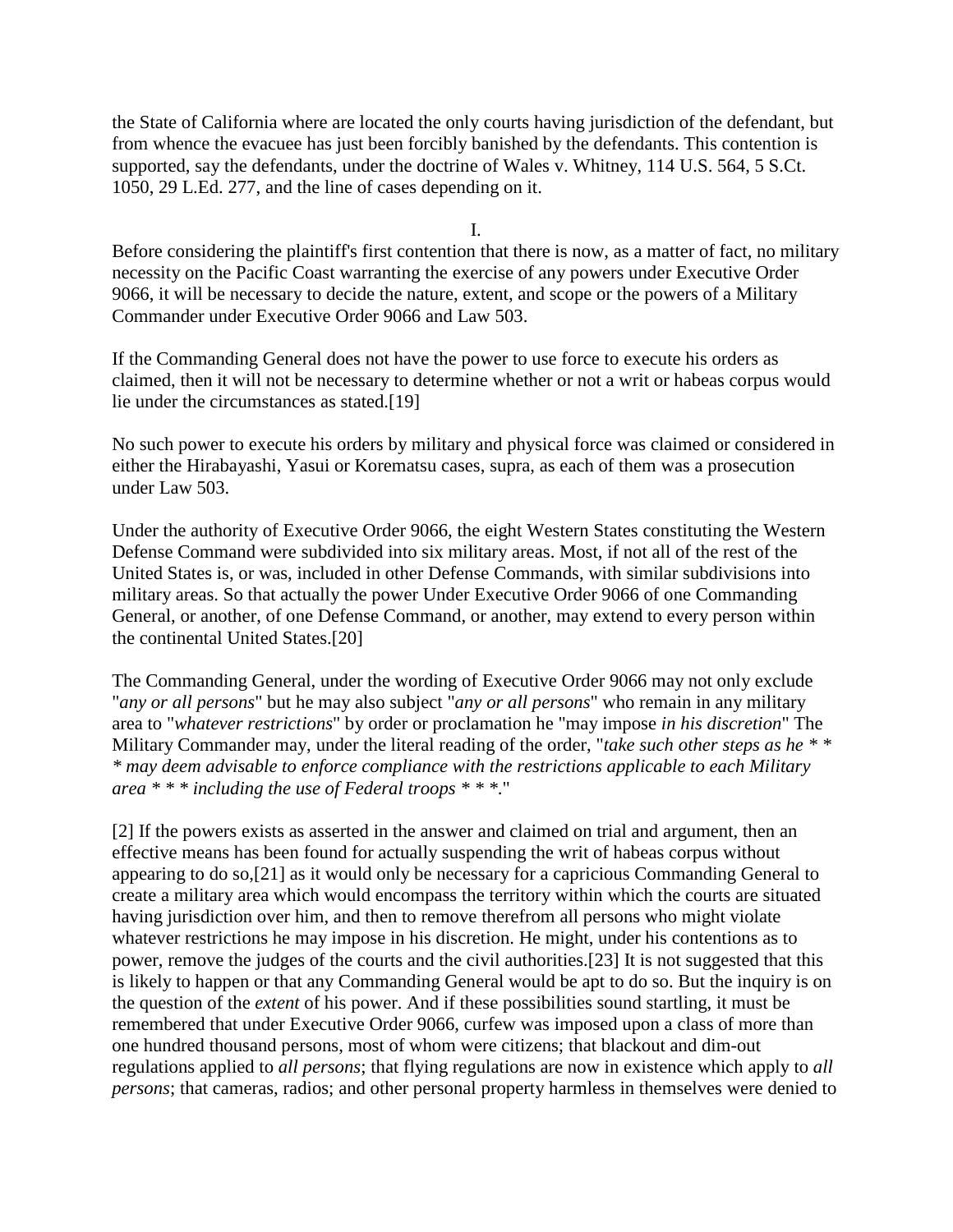the possession of a designated class of citizens exceeding a hundred thousand in number; and that as recently as January 25, 1945, Civilian Restrictive Order No. 33 (Appendix XIV) was issued which applies to *all persons* and prohibits *any person* from transferring or delivering certain designated articles to any excludee, and that as a matter of common knowledge these articles were surrendered to the various sheriffs and Chiefs of Police, so that this order contemplates that if these civil authorities still have such articles in their possession, they are subject to the power of removal by the Commanding General; and that the basis of these, as of every order and proclamation issued by the Commanding General under Executive Order 9066, is his finding that "military necessity" requires them.

If the Military Commander may by military force summarily remove from the State of California (or any other place for that matter) any person which he may decide has violated any of the orders heretofore or hereafter promulgated by him, then surely his power is of the most drastic and absolute kind.

If Executive Order 9066 were standing alone, and if Congress by resolution had *merely* approved it, then it seems to me it would have been a delegation, amounting almost to abdication, of power to the military, to exercise complete control over civilians and civilian authorities in domestic territory, as under it the military commander could by restrictions which he might "impose in his discretion", not only banish the civil authorities as pointed out, but could in fact abrogate any law in any state, and could in fact regulate the lives, conduct, and business of all persons including civilian authorities within his command.

[3] If such were the case, then there would be absolute martial law in designated Military Areas, as martial law is defined in the Manual for Court Martial (which must be taken to be a Congressional definition), Chapter I, Par. 2 "Military Jurisdiction—\* \* \* Military Jurisdiction is exercised \* \* \* by a government temporarily governing the civil population of a locality through its military forces, without the authority of written law, as necessity may require (martial law)." [23]

[4] But Executive Order 9066 does not stand alone, it must be read with and as a part of Law 503, as held in the Yasui, Hirabayashi and Korematsu cases, supra. And provisions of Executive Order 9066 which authorize the Military Command to take such steps as he may deem advisable to enforce compliance with his restrictions, including the use of troops, must be particularly considered in light of the fact that immediately after the President promulgated Executive Order 9066 he approved the request of the Secretary of War that Congress enact Law 503 "to provide for the *enforcement* \* \* \* of orders issued under the authority of Executive Order of the President, No. 9066." See Appendix IX and ante. The authority in Executive Order 9066 to use troops must also be considered in the light of the power to use troops, previously granted in Executive Order 8972, which, as heretofore noted, was specifically not affected or modified by Executive Order 9066.

Law 503 leaves the Military Commander the power to impose restrictions and prescribe rules of action, i.e., *law*, which he may consider necessary or desirable to accomplish the mission specifically committed to the military under Executive Order 9066 which was to prevent sabotage and espionage. *And the sole standard is what* in *his judgment is military necessity*.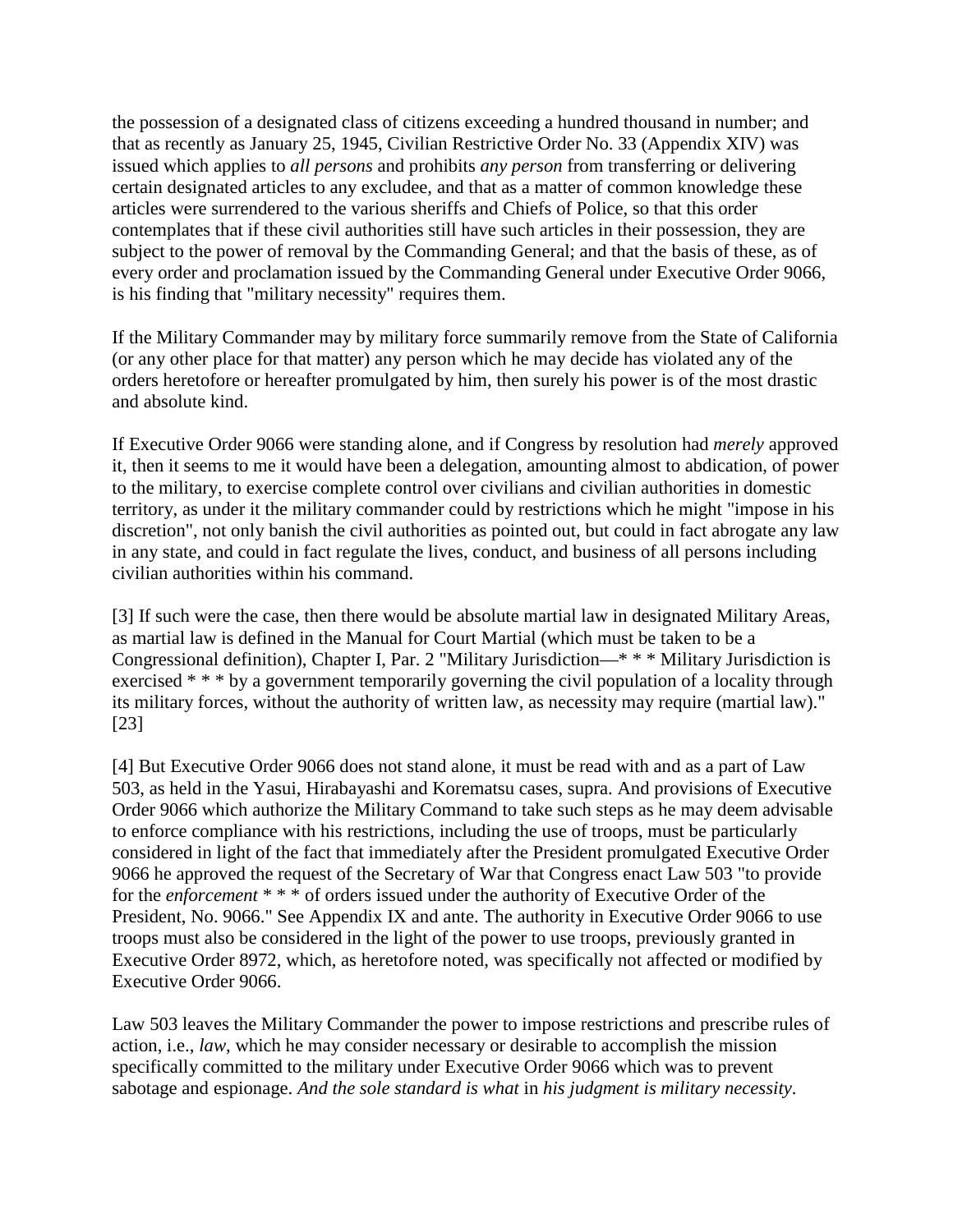That it is, and has been, difficult to rationalize the powers of the military under Executive Order 9066 is indicated by the various opinions, both concurring and dissenting, not only in the Supreme Court in the Hirabayashi, Korematsu and Endo cases, but in the Circuit Court in the same cases.

I find no way to rationalize the whole matter except to do as is done in other inquiries, i.e., first determine the general field of law which comes closest to covering the situation. As for instance, in damage suits, the inquiry is first whether or not the claim sounds in tort or contract, different legal principles being applicable in the different fields of law.

So here, in endeavoring to find the applicable rules, the inquiry immediately arises as to whether or not the principles of martial law apply, or some other field of law, such as administrative law, applicable to civilian agencies in peacetime.

As war cannot be permitted to establish the patterns and precedents for peace, by the same token neither peace nor peacetime law can provide the patterns or precedents for war.

Certainly the principles applicable to Executive Order 9066 and Law 503 cannot be classified as administrative law, as the "necessity" upon which administrative delegation is founded is foreseen and determined and "canalized" by the Legislature in advance of the action of the administrative agency, whereas, in the field of martial law that necessity obviously cannot be anticipated and defined and "canalized" by the Legislature in advance, because it depends on *military necessity*, which may change in degree from day to day, and may vary from loose and trivial civilian controls to the most comprehensive and rigid civilian control.

[5] Government counsel took the position at the argument that it was unnecessary to determine whether or not martial law is involved and that it was merely a matter of terminology. But I cannot agree with that position, because it seems to me that the power to judicially review an order of a Military Commander made in time of declared war in an area where martial law exists in whole or in part, either after declaration thereof by Congress, or otherwise, is narrower and much more restricted than the power to review any order of an ordinary administrative agency of the Government made in peacetime.

It would be denying the most patent inexorabilities of war to assert that the power of a court in wartime to review a military order, which *includes the power to stay and suspend* such *order while reviewing it*, it is comparable to the power of the courts to review an order of a civilian agency or officer of the Government promulgated when the country is not under the imperious necessities of war.

In reviewing the exercise of a delegated power of a civilian agency the complete record of the things upon which the exercise of the power is based, is exposed, but surely it cannot be expected that in time of actual declared war that the military should, before taking effective action to meet a danger, expose its plans, its sources of information, and its knowledge to the world by demonstrating all the things in open court which made the military decision necessary.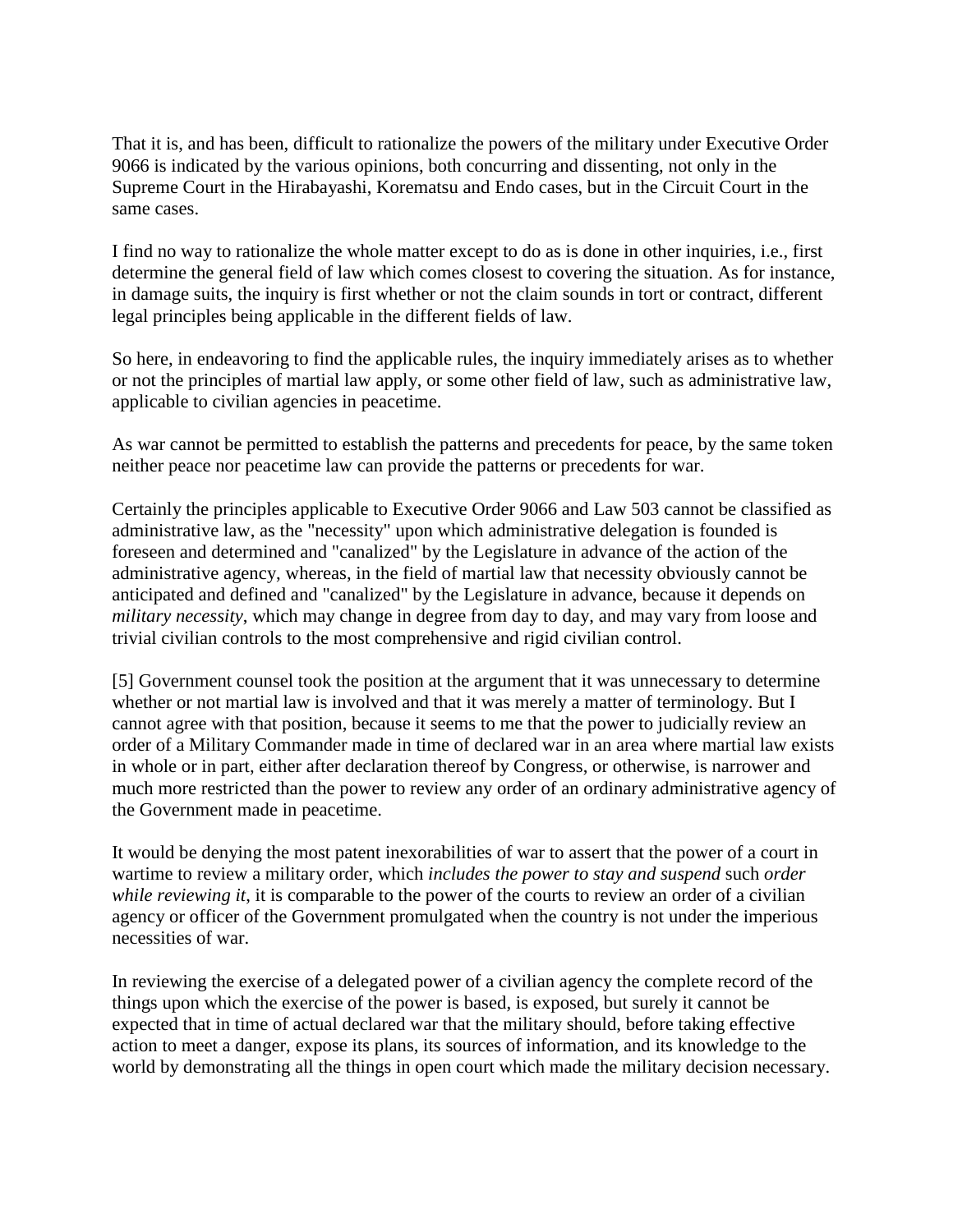The Commanding General's decision is a *military decision* committed by Congress in its passage of Law 503 to *him* to be made *solely* upon his determination of what is or is not military necessity.

[6] And that it is not a mere matter of terminology whether or not qualified martial law exists is further apparent when it is considered that in the making of military decisions—may of which risk and lose much that is dear and irreplacable—a Military commander is not bound by the same rigorous limitations on his judgment as civil agencies in the exercise of their powers.

As stated by Judge Stephens in his concurring opinion in the Korematsu case in the Circuit Court of Appeals on December 2, 1943: "How weak indeed our country would be in the kind of world in which we live, if before their validity could be regarded as certain, war strategy orders would have to be ratified and validated by the courts after a trial of facts as to their necessities \* \* \*," [140 F.2d 306].

The argument advanced by government counsel that it is not martial law because the attorney General might have just as well been designated to carry out Executive Order 9066, but that responsibility was placed in the War Department. Moreover, as the Attorney General indicated in his letter (See Appendix VI) the decisions under Executive Order 9066 would have to be based on "*military necessity*" which obviously could only be done by those having intimate knowledge of, and skill in, military matters.

[7] While many attempts have been made to describe martial law, and there is much dispute among text book writers and others concerning it,[24] and while it has been said that it "appears, indeed, incapable of exact definition" (In re Duncan, 9 Cir. 146 F.2d 576, 581 nevertheless I believe it may be said without attempt at exactness or completeness that martial law exists when military authorities carry on government or *exercise various degrees of control* over civilians or civilian authorities in domestic territory.

Martial law has been said to be a legal concept by which Anglo-American civil courts have sought in time of disorder to *define the limits* of executive or *military control over civilians* in domestic territory.[25]

Wiener (p. 10) states that martial law in its broad sense is the carrying on of government in domestic territory by military agencies in whole or in part, with the consequent suppression of some or all civil agencies, and further states (p. 12) that where governmental activities are carried on through military instrumentalities but civil tribunals continue to function, the resulting situation is called *qualified* martial law.

Fairman (23 I11.L.Rev. 766, 775) states that martial rule may be said to exist in a domestic community when the military rises superior to the civil power in the exercise of some or all of the functions of the government. And also (in his 2nd edition of The Law of Martial Rule p. 47) that it is not a thing absolute in its nature, a matter of all or nothing. On the contrary, it is measured by the needs of the occasion.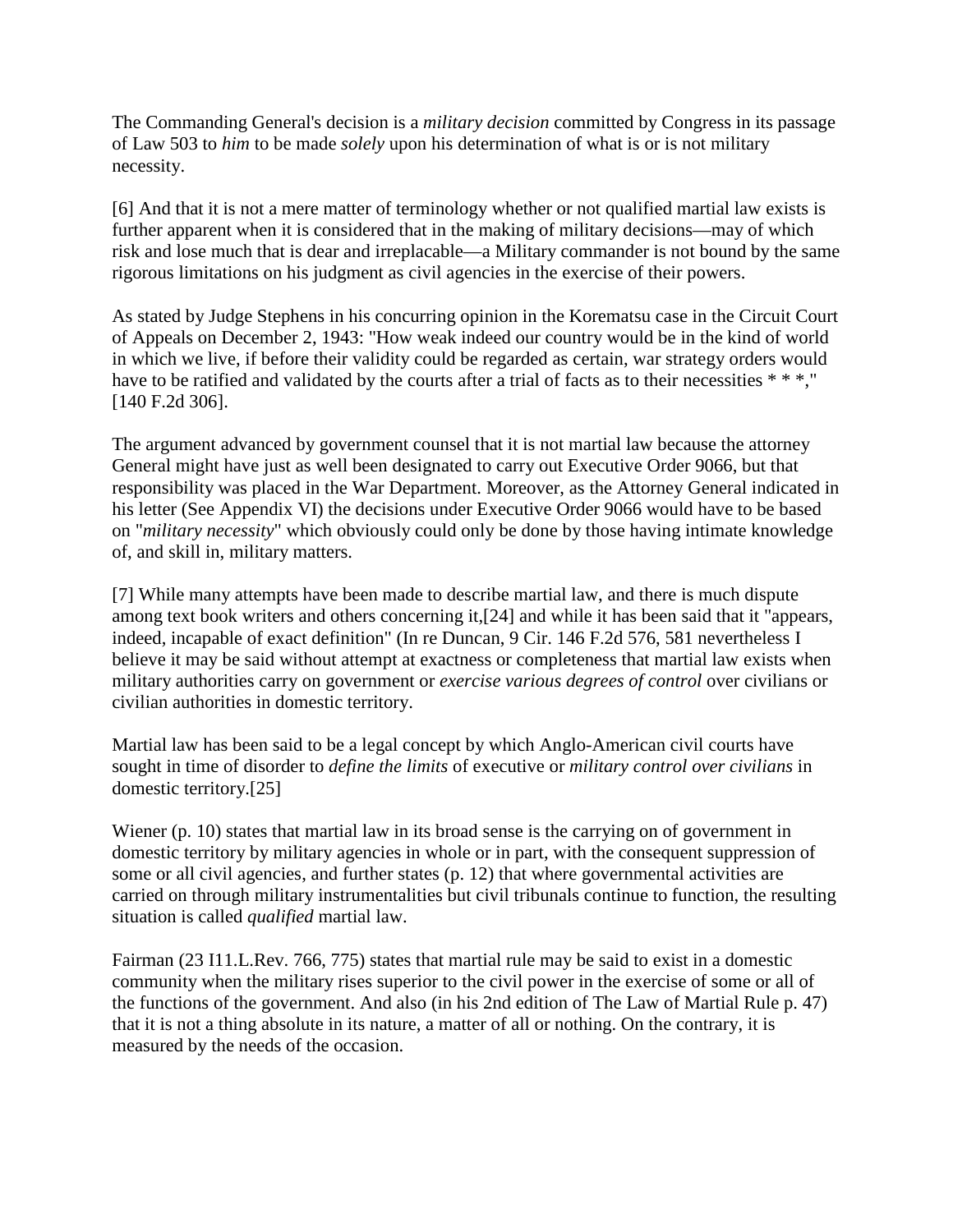[8] It is doubtful if anyone has improved upon the statement by the Chief Justice in the concurring opinion in Ex Parte Milligan (4 Wall. 2 at page 142, 18 L.Ed. 281) where he said that "martial law  $* * *$  is called into action by Congress, or temporarily,  $* * *$  by the President, in times of \* \* \* war, within districts or localities *where ordinary law no longer adequately secures public safety and private rights*."

It is obvious that the President in promulgating Executive Order 9066, and that Congress in passing, and the President in approving, Public Law 503, did not consider the public safety to be adequately secured against sabotage and espionage by either the long standing statutes against espionage with the penalties ranging from a maximum of ten years' imprisonment.[26] to death[27] or by the 1918 Acts as they were amended in 1940 with the greatly enlarged and broadened definitions of "national-defense material," "national-defense premises" and "nationaldefense utilities" (50 U.S.C. §104, 50 U.S.C.A. § 104), or by Executive Order 8972 (Appendix  $III-A$ ).

If it is not a state or degree of martial law, i.e., if military necessity was and is not the animating basis of Executive Order 9066 and powers exercised under it, then in each instance the military would have to disclose to the world at some place in a public proceeding—during war—the entire evidence upon which they base their decision, including confidential military information, the names of informers, the sources of information, their ability and facilities for securing it, and in addition, moreover, would have to confront each complainant with that data and information and submit to cross-examination.

Such cannot have been the contemplation of Executive Order 9066 and Law 503, as one of the commonest objects of espionage is to ascertain just what the military knows, just who informers are, just what the facilities for gathering information are, and the like, all in order that detection can be circumscribed and prevented.

[9] Executive Order 9066 was born of war. Its vitality depends upon the constitutional powers which exist when there is a state of war. Certainly it will not be supposed that any one would urge that if there were no war, the powers assumed and delegated under it would have been approved by Congress or would be sustained by the courts as within Constitutional grants of power from the States and the People to the Federal Government. Without a state of war existing, it would merely be a means of preventing injury to government property, and a means of preventing injury to private property, and it has not yet been suggested that the latter is within the grants of power from the States and the People to the Federal Government. Without a state of war existing, it would merely be a means of preventing injury to government property, and a means of preventing injury to private property, and it has not yet been suggested that the latter is within the grants of power to the Federal Government under the Constitution, except in time of war. Ordinary criminal sanctions of applicable existing statutes enforceable in the civilian courts of the nation and the states, must in time of peace, be regarded as sufficient to prevent injury to property, either governmentally owned or privately owned. Of course all powers exercised by the Federal Government in time of war, do not necessarily involve martial law—but it seems inescapable to me that the delegation of power here involved to a military commander to make orders—laws governing citizens—the sole standard of which is his determination that military necessity requires them, falls naturally and logically into a classification of martial law, and by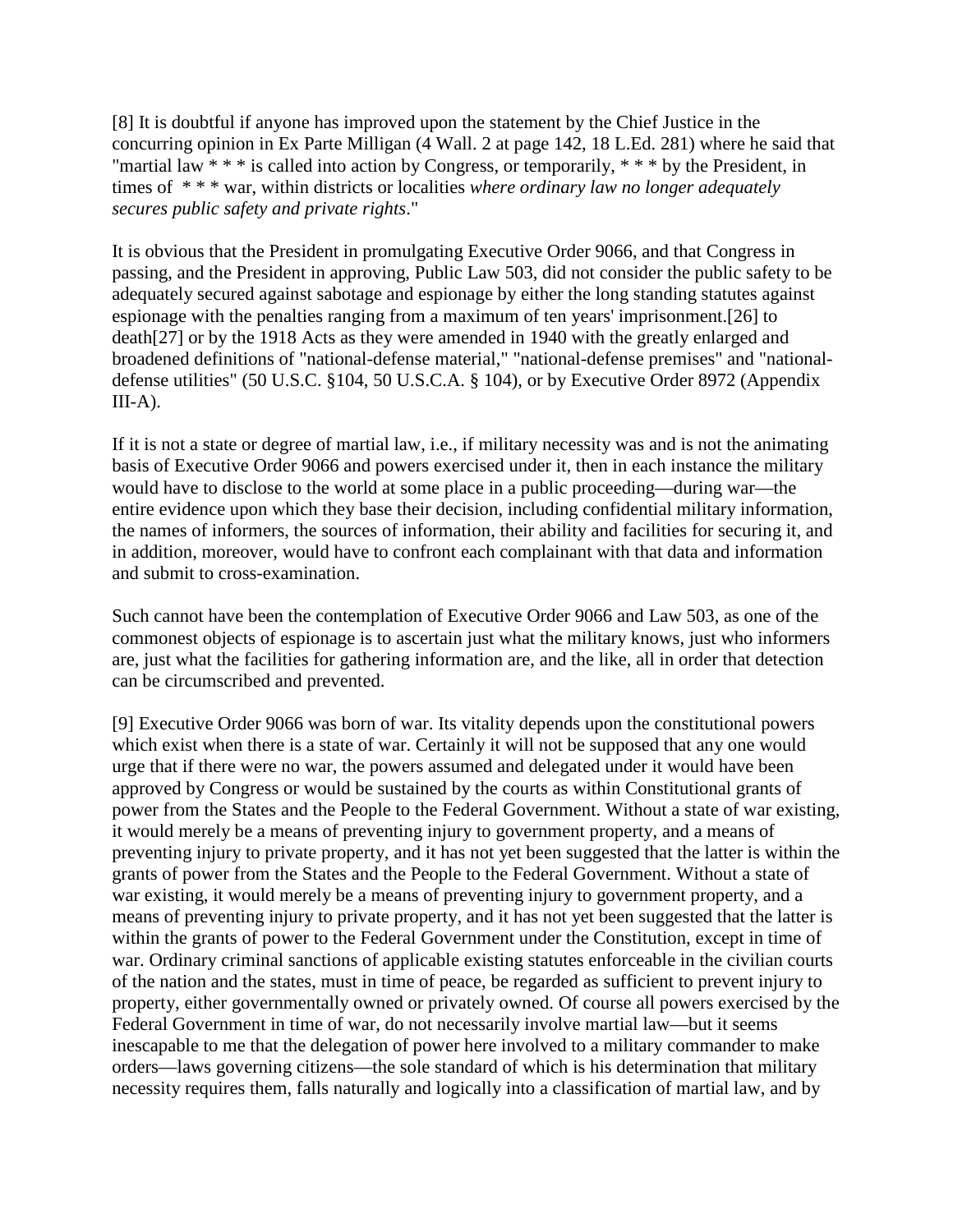Law 503, declared by Congress as qualified martial law, which law, as with all laws, it must not be forgotten, was approved by the President, who is also the Commander in Chief of the military forces.

There can be no doubt that if martial law exists it includes the power to promulgate rules of action over civilians in domestic territory based upon military necessity. Then certainly there is qualified martial law to that extent, but to that extent only. Congress by Law 503 approved that power, and in doing so declared that military necessity, as the Military Commander sees it, to be the standard of these rules of conduct, or the basis for exclusion orders, either mass or individual.

[10] To the extent that Executive Order 9066 authorizes a Military Commander to prescribe rules of action—make laws—governing civilians in military areas set up in domestic territory upon the sole standard of military necessity, it is *martial law*; to the extent that Law 503 limits Executive Order 9066, it is *qualified martial law*.

I am aware that there are expressions in the Hirabayashi, Korematsu and Endo cases, supra, from which the contrary might be argued.

Repeated statements throughout the opinions indicates the narrowness of the questions decided and in none of them was the right to use force involved. Hence, the expressions in those cases concerning martial law appear to be dicta and not necessary to the decision.[28]

On November 1, 1944 (more than a year after the decision of the Supreme Court in the Hirabayashi case, supra), the Circuit Court of Appeals for the Ninth Circuit said in connection with a discussion of the state of qualified martial law which the court held existed in Hawaii, that in the Pacific Coast States, "\* \* \*." *a state of qualified martial law nevertheless existed there more drastic, in certain of its aspects, than that prevailing in Hawaii* \* \* \*." Ex parte Duncan, 9 Cir., 146 F.2d 576 at pages 582, 583.

In an article published in the July-August 1942 Edition of the California State Bar Journal entitled "War-Time Martial Rule in California", the Governor of the State of California stated, "Although few realize it, *federal martial rule is already partially in effect in California* and other sectors of the Pacific Coast."

In an article in the California Law Review in December 1942 (Vol. 131, No. 1 p. 6 et seq.) Col. W.A. Graham, formerly a Judge Advocate of the United States Army (1917-1939 retired) stated: "At this very moment, though the public generally does not realize it, we *in California* are living under conditions of *martial rule*; and we have been so living ever since the 19th day of February, when the President promulgated his Executive Order Number 9066."

In the same article it is further state: "The fact that a nominally civilian agency is designated to enforce a military order in nowise affects the nature of that order. It is who *makes* the rules that matters—not who is designated to enforce them."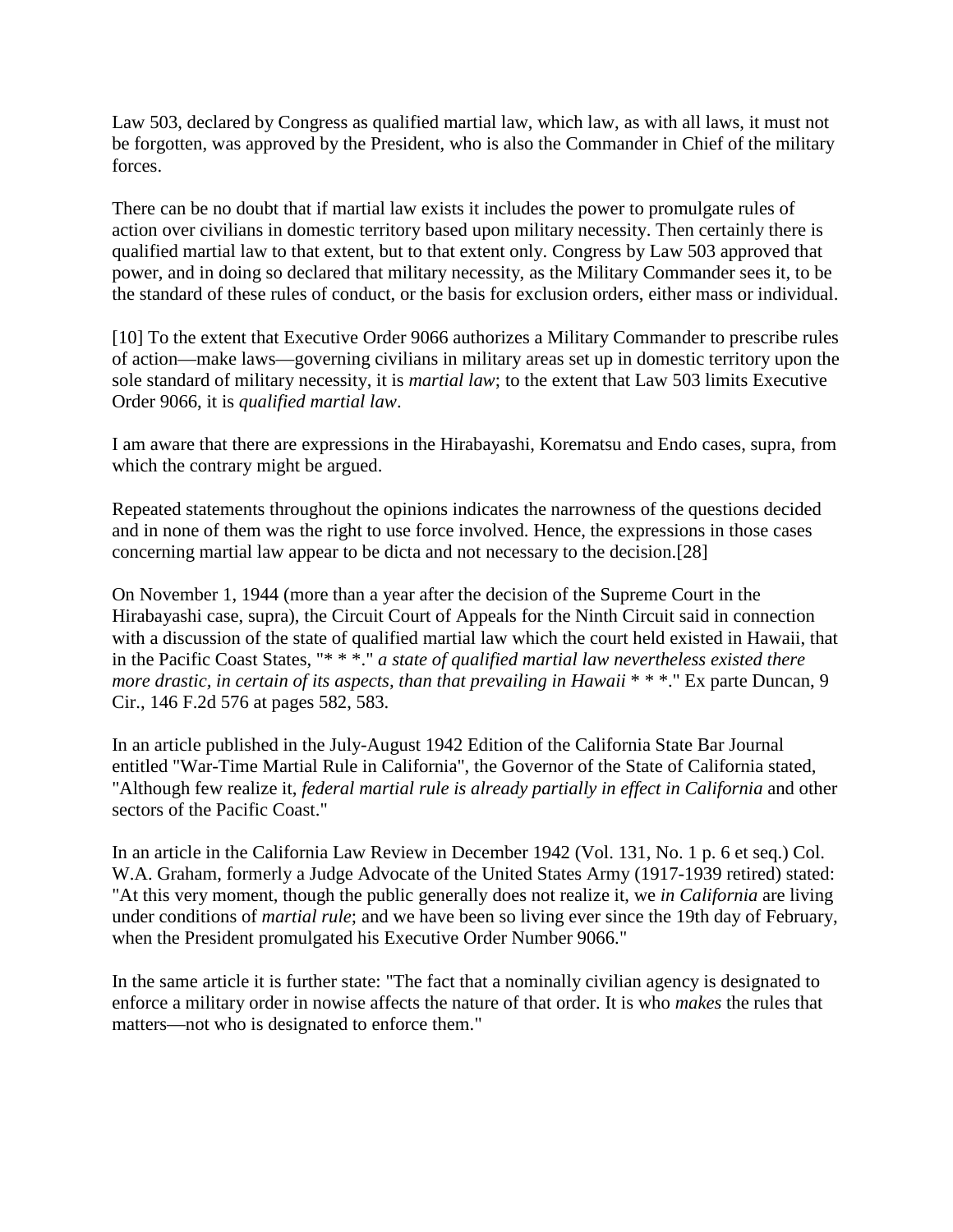Clearly Executive Order 9066 and Law 503 contemplate and are designed to vest a vast power of decision in the Military Commander, but they also clearly contemplate that *the power to enforce such decisions shall be limited to the penalties of Law 503*.

[11] Neither Congress nor the Chief Executive, apparently conscious of the constitutional supremacy of the Civil Authorities, in delegating such vast power over the conduct and lives of the entire population, saw fit to permit the use of military force to execute the orders of the military commander on civilians by a squad of soldiers using such force as is necessary, on the imprimitur of a Military Commander, but preserved the right of civilians to be tried by a jury in the civilian courts with all the safeguards inherent in such procedure, and made such prosecution the exclusive means of enforcement.

That such a construction of Law 503 and Executive Order 9066 must have been in the minds of each of the various Commanding Generals, as well as the Secretary of War and the President, is indicated by several things; *First*, the letter of the Secretary of War asking with the approval of the President that a law be enacted to *enforce* the orders which might be born under 9066 (see Appendix IX and X). *Secondly*, without exception every Civilian Restrictive Order, every proclamation, every exclusion order, mass as well as individual, provide that violation thereof shall subject the violator to the "penalties of Public Law 503, 77th Congress, approved March 21, 1942, entitled 'An Act to provide a penalty for violation of restrictions or orders with respect to persons entering, remaining in, leaving, or committing any act in military areas or zones,'" although the dim-out and black-out orders also provided that a violator "is subject to immediate exclusion from the territory of the Western Defense Command"; *Thirdly*, none of the orders, exclusion or otherwise, gave any notice or indication that physical force would be used to execute the orders; *Fourthly*, the Commanding General sought and obtained numerous municipal and county ordinances, and in some cases State laws, making it an offense to violate such orders.

The Supreme Court in the Hirabayashi case, supra, called attention to the statement on the floor of the House by the Chairman of the Senate Military Affairs Committee, that the purpose of the legislation was "to provide means of enforcement" of orders issued under Executive Order 9066, and the Court held that by Law 503 Congress "*implemented*" the orders. Now, if the Commanding General had the power under Executive Order 9066 to use force to execute his orders, then he needed no law to "provide means of enforcement" or to "implement" such orders.

That Law 503 was intended to be the exclusive means of enforcing orders issued under Executive Order 9066 is further indicated by the remarks of Congressman Costello in submitting the report on what became Law 503. Among other things he said: "To make such removal effective, it is necessary to provide for penalties in the event of any violation of the orders of restrictions which may be established, as well as to *enforce curfews*, where they may be required.[29]

The limitation of Law 503 on the power of the military to use force to execute orders promulgated under Executive Order 9066, cannot be taken as a limitation on the power of the military to use force in guarding camps, installations, etc., under Executive Order 8972 which is specifically exempted from the operation of Executive Order 9066 and which is heretofore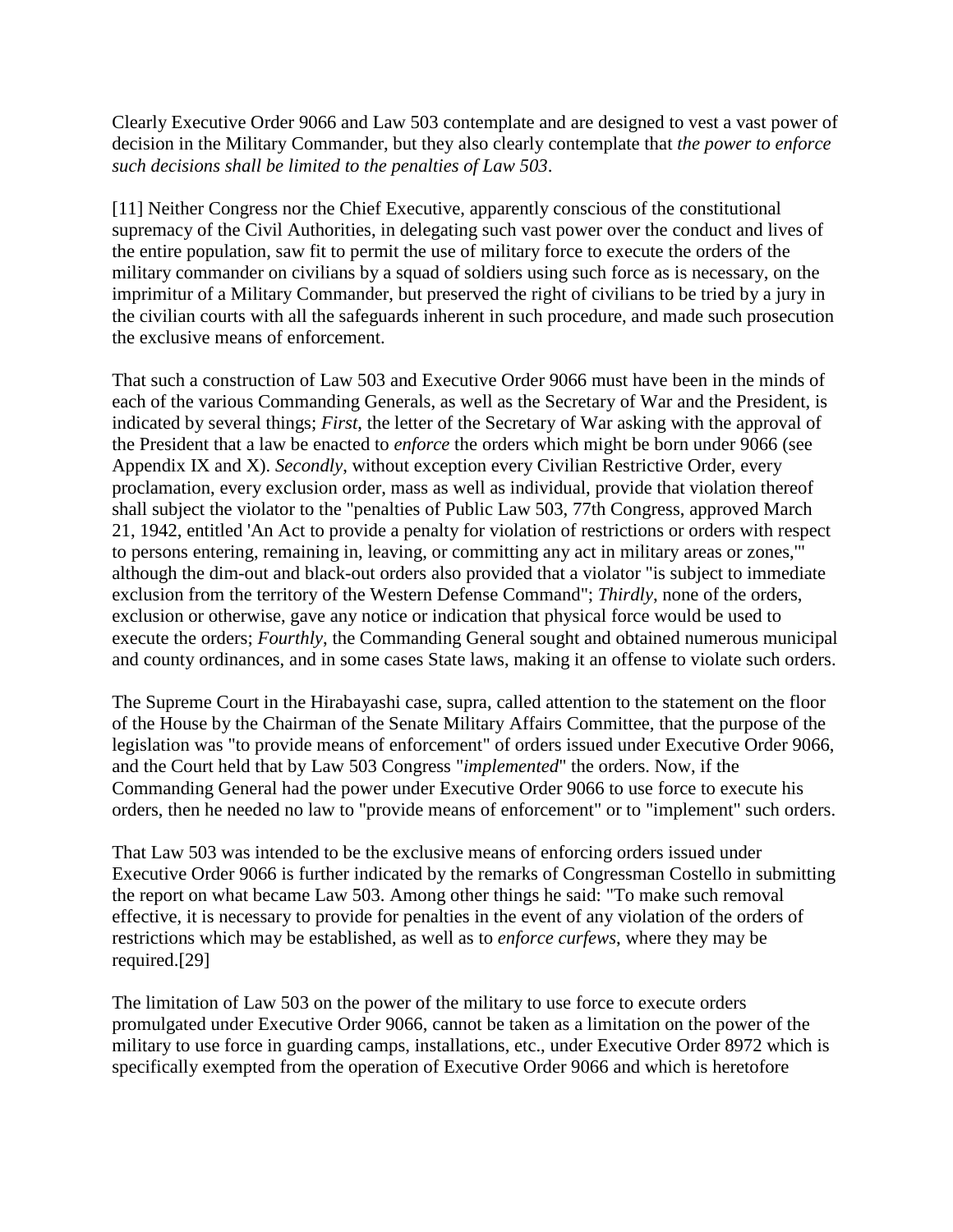pointed out is also a measure for the protection of "national-defense material, national-defense premises, and national defense utilities."

[12] Executive Order 9066 and Law 503, taken together, were not designed to supplant but to supplement and aid the civil authorities in carrying out their duties of prosecution and punishment under ordinary law as expressed in existing legislation. Title 50 U.S.C. §§ 31, 32, 33, 34, 45, 101, 104, 105, 106, 21 and 24, 50 U.S.C.A. 31-34, 45, 101, 104-106 and 21, 24; 8 U.S.C. 451 et seq., 8 U.S.C.A. § 451 et seq.; 18 U.S.C. § 6, 9-14 and 88, 18 U.S.C.A. §§ 6, 9-14, 88, as well as the Acts of Congress which are called the Articles of War, 10 U.S.C.A. § 1471 et seq.

The limitations of Law 503 on Executive Order 9066 does not however completely prevent the army from using "federal troops" in carrying out orders made under Executive Order 9066. There are Army Regulations which are applicable and which cover such a situation.

In that connection, Army Regulation 600-355 (10 C.F.R.Cum.Supp.1944, page 2692) was promulgated on July 17th, 1942, which was subsequent to Executive Order 9066 of February 19, 1942, and Law 503 of March 21st, 1942. It must therefore be considered in connection with them and as applicable to the powers conferred by Executive Order 9066. It provides a limitation on the power of the army over persons who are not subject to military law, and it is conceded by the defendants that the plaintiffs are not subject to military law. This regulation limits the power "by members of the Military Establishment" to the power to make an arrest if a misdemeanor of the nature prescribed by Law 503 is being committed, and provides "*Restraint*. The restraint imposed \* \* \* will not exceed that reasonably necessary (i.e., to make the arrest) nor extend beyond such time as may be required to dispose of the case by orderly transfer of custody to civil authority or otherwise, under the law." Appendix XV.

[13] On this point, I therefore conclude, that, the Commanding General does not have the power to enforce the exclusion order against the plaintiffs by physical and military force as asserted in his answer, but that he does have the power by the terms of Executive Order 9066 and Law 503 to prescribe rules of conduct for—including exclusion of—any person", or "all persons" within the area of his command, upon a finding by him that "military necessity" requires it; and, he does have the power under Army Regulation 600-355 in the event of an asserted violation of such an order to arrest the asserted violator, and using such force as is reasonably necessary to bring him before a United States Commissioner or other committing magistrate and swear out a complaint for violation of Public Law 503, or to transfer him to the custody of the United States Marshal to hold for action by the United States District Attorney.

This does not affect the powers of the States or subdivisions thereof to prosecute offenses under laws passed by them making it an offense to violate an order of the Commanding General issued under Executive Order 9066. That question is not here for decision.

Nor is the question here for decision as to the possible liability in damages of members of the military establishment for using military force to execute an exclusion order.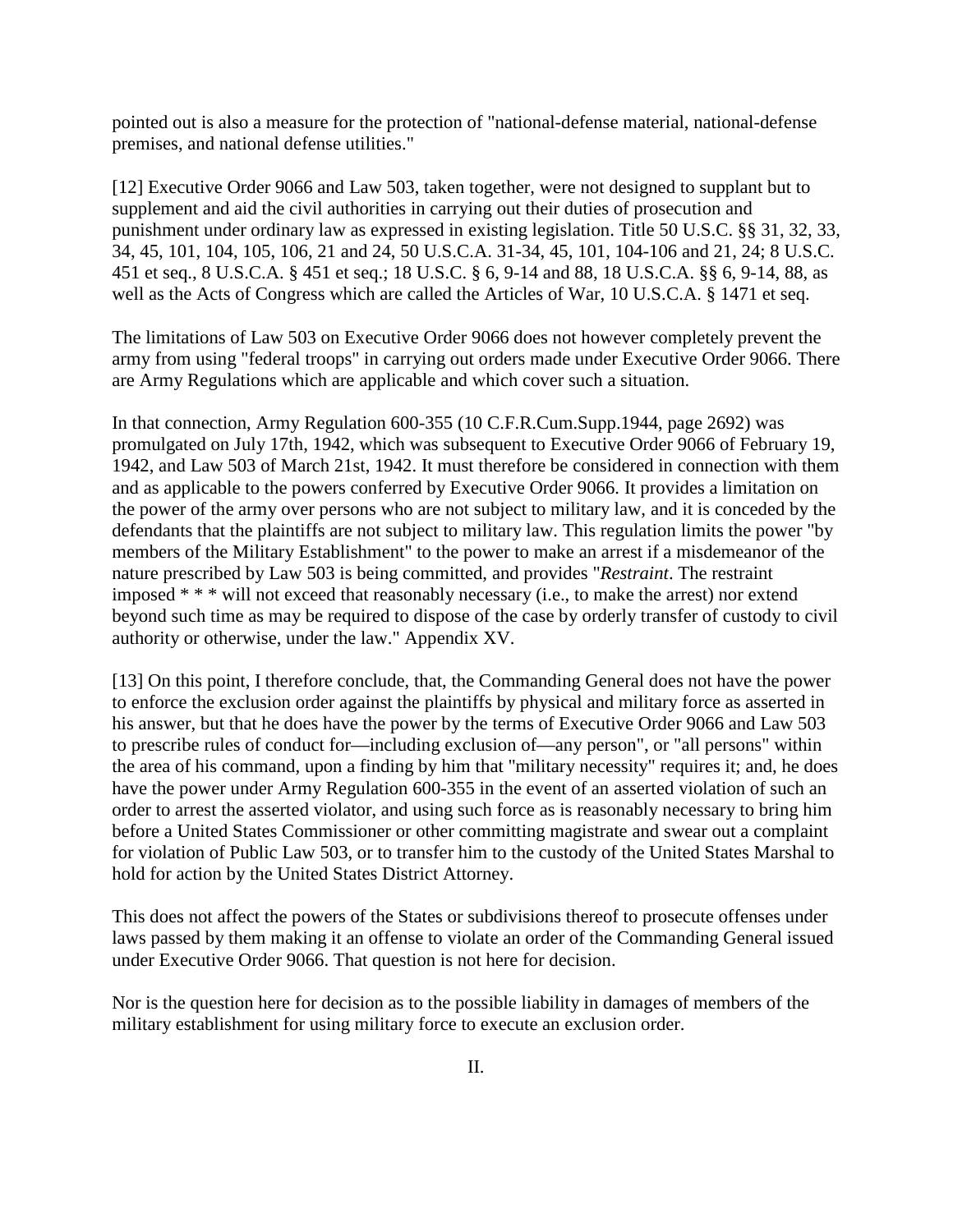The nature, scope, and extent of the powers of the Commanding General being thus defined under Executive Order 9066 and Law 503, so that a state of qualified martial law exists needing but military necessity as determined by the Commanding General to animate those powers, I will turn to the contention of the plaintiffs that *no military necessity now exists* on the Pacific Coast or in the area of the Western Defense Command to warrant the exercise of *any* powers under Executive Order 9066, in effect that 9066 is now a complete nullity; and that hence, the Commanding General has *no powers* under 9066 either to prescribe military areas or otherwise.

As previously indicated, plaintiffs' contention that no military necessity now exists so as to vivify the powers of Executive Order 9066 is premised upon the proposition that there is *now* no danger of *military invasion*, such as existed at the time of promulgation of Executive Order 9066.

This argument was probably originally induced by language in Public Proclamation No. 1 (7 F. R. 2320) reading as follows: "Whereas the Western Defense Command embraces the entire Pacific Coast of the United States which by its geographical location is particularly subject to attack, to attempted invasion by the armed force of nations with which the United States is (sic) now at war, and in connection therewith, is subject to espionage and acts of sabotage, thereby requiring the adoption of military measures necessary to establish safeguards against such enemy operations."

But the argument overlooks several things; first, that in the event of an actual or attempted or even imminent invasion, it is doubtful if any authority by Executive Order or additional statutes would have been, or would be, needed by the appropriate military commander to require even complete evacuation of any particular area; second, Executive Order 9066 says not a word about invasion, either threatened or imminent,—it is in furtherance of the "successful prosecution of the war" and is founded upon the necessity in modern war of preventing sabotage and espionage concerning "national-defense material, national-defense premises, and national-defense utilities", wherever located; third, the primary purpose of Proclamation No. 1 was to *define military areas* as authorized by Executive Order 9066; fourth, that Public Proclamation No. 21 (10 F. R. 53) of December 17, 1944, rescinding the mass exclusion order, but continuing in effect all individual exclusion orders, after stating that there was "substantial improvement in the military situation" recited as a fact that: "Whereas, there is still reasonable possibility of hostile acts against the West Coast area of the United States and this possibility of enemy action requires adequate measures to prevent aid and comfort to the enemy and to prevent the commission of sabotage and espionage separately or in connection therewith."

The contention fails to take into consideration the patent fact, so awful in its consequence, that modem wars are not limited to clashes at arms on particular fields of battle of comparatively insignificant area, but are exertions of the complete strength and ingenuity of all our people and all our resources wherever located, against the complete strength and ingenuity of the enemy and all their resources, wherever located.

It also fails to take into consideration, so far as the "clear and present danger" rule is concerned, the fact that that was settled by the Congress and the Chief Executive of the United States in the Declaration of War, which pledged the entire resources of the Nation, and also in the passage of Law 503.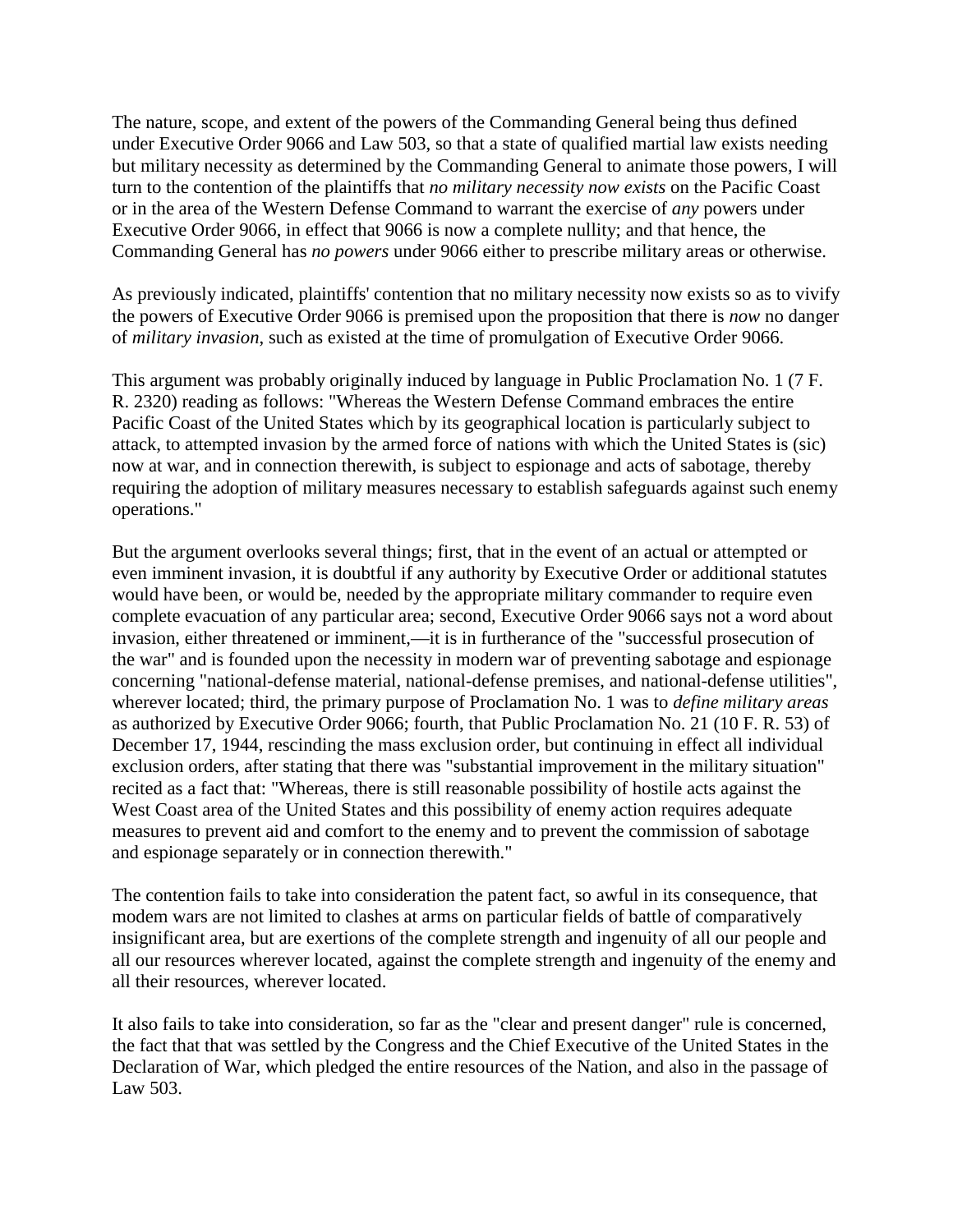[14] The clear and present danger in modern war was and is not just the extremity of military danger—actual and imminent invasion—but as declared by Congress in Law 503 in approving Executive Order 9066 was, and is, danger from sabotage and espionage. Executive Order 9066 was not aimed at invasion, it was aimed at the prevention of sabotage and espionage. The peculiar vulnerability of Military Area No. 1 to devastating forest fires and the farreaching consequences of injury to or destruction of its vast water supply systems, as well as its other important features hereinbefore pointed out, cannot be overlooked in connection with military commitments of this country.

Sabotage—destruction of the things to make war possible, and espionage—information concerning not just military dispositions, but as well concerning the power to make war—are just as serious in their consequence, if not more so, in modern warfare, than an actual invasion by armed men. The importance of the destruction of the things to make war with is demonstrated in the war on Germany. An invasion at arms might be contained, but sabotage and espionage have for their purpose, and if complete enough, can destroy the power to resist, more fatal in its military consequence, than a temporary military setback.

While it is true as contended by plaintiffs that in the Hirabayashi, Korematsu and Yasui, supra, as well as the Quirin[30] and Endo cases, supra, the Supreme Court did not disaffirm the doctrines of Ex parte Milligan, or Sterling v. Constantin, supra, concerning the power of federal review, surely it was not contemplated or intended that in the time of this war, in the face of the Declaration of War by Congress and the approval by Congress of Executive Order 9066 and Law 503, and in the face of the awful actualities of the war itself, which has engulfed the whole world, civilized and uncivilized, and affects every person in the world, that the judgment of one man—myself in this instance—sitting as a judge by the accidents of fortune, should be substituted for the combined intelligence and judgment of Congress, the President, the Secretary of War, the combined Chiefs of the Military Staff of the United States, the Commanding General and the Military Establishment under his command, all of whom are charged under our constitutional system with the power and responsibility of not only making the decisions growing out of the power to make war, but with executing them.

And to yield to the contentions of the plaintiffs that Executive Order 9066 is now a nullity, because there is now no military necessity for its use, would be to do just that.

In the Hirabayashi case (320 U.S. at page 93, 63 S.Ct. 1382, 87 L.Ed. 1774) the Supreme Court said that where "the *conditions* call for the exercise of judgment and discretion and for the choice of means by those branches of the Government on which the Constitution has placed the responsibility of war-making, it is not for any court to sit in review of the wisdom of their action or substitute its judgment for theirs."

Executive Order 9066 was "conditioned" upon the "successful prosecution of the war"; the "choices of means" Congress and the President made by Executive Order 9066 and Law 503, to aid in the successful prosecution of the war, was to prevent sabotage and espionage by lodging in the appropriate Military Commander the power, upon his judgment and discretion, to create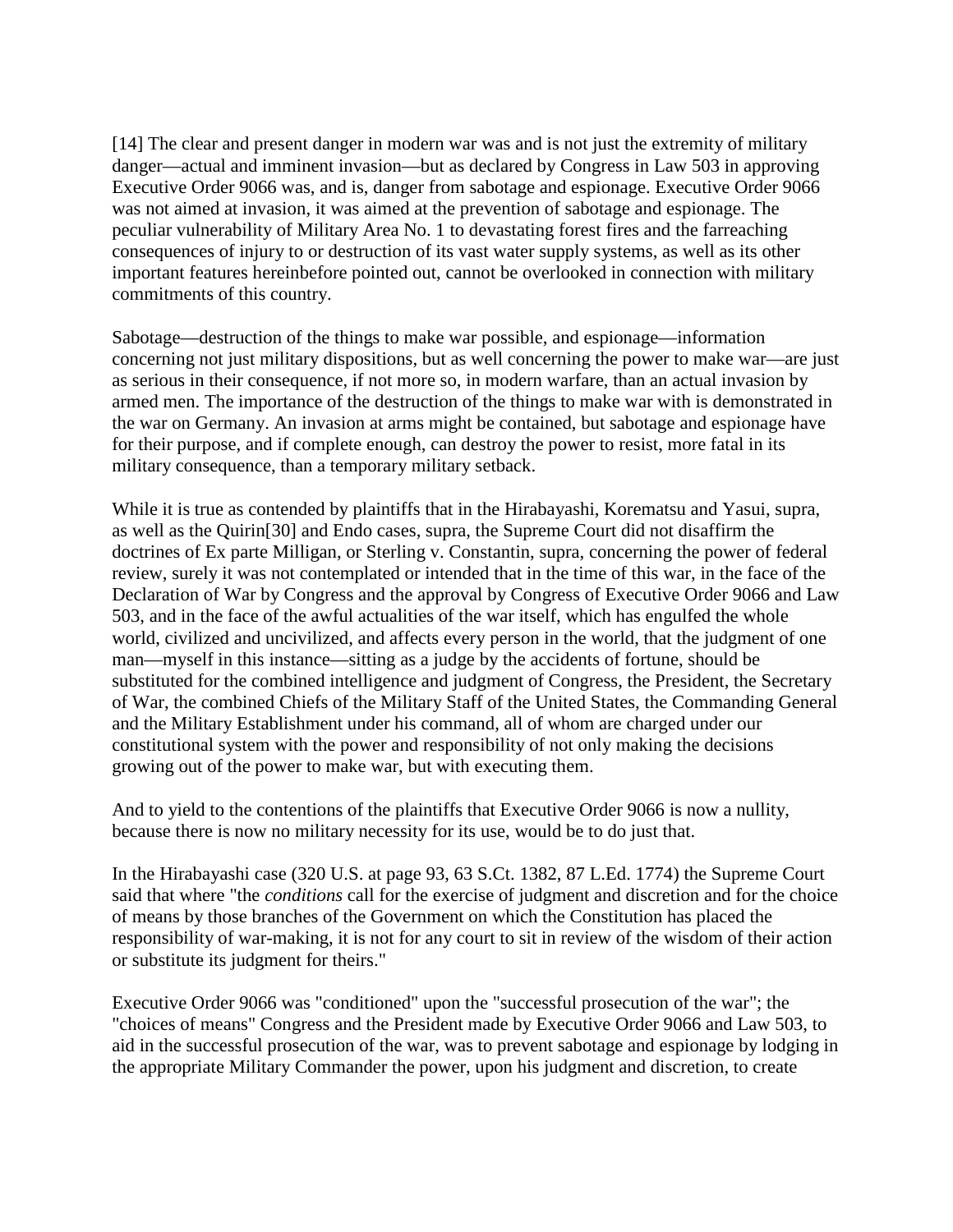military areas and make orders—including exclusion orders—which might affect any persons or all persons in such areas.

Said Judge Stephens in Korematsu v. United States, 9 Cir., 140 F.2d 289 at page 306: "There is no sanction in our governmental scheme for the courts to assume an overall wisdom and superior virtue and take unto themselves the power to vise the Acts of Congress and the President upon war matters so long as such acts are not in conflict with the provisions of the Constitution itself."

[15] It seems clear to me therefore, and I so hold, that so long as the Declaration of War by Congress is in force, and so long as the war continues, the "conditions" are still in existence which preclude this court from any inquiry or decision which would nullify Executive Order 9066, as modified and limited by Law 503, or which would terminate the powers of a Commanding General to act under that Order as so modified, either to create military areas or otherwise.

It follows that Executive Order 9066 is in full force and effect, as limited by Law 503.

The views expressed herein as to Points I and II are applicable with equal force to the orders issued against Yamamoto and Skigekawa. The temporary orders against them became as final as the Ochikubo order because of their declination to have a hearing before a Board.

III.

[16] Turning now to the remaining contentions of the parties concerning the validity of the individual orders against Ochikubo, Yamamoto, and Skigekawa, the question arises as to whether or not a justiciable controversy exists in view of my conclusions on the previously discussed matters.

As indicated, the Commanding General has no power to remove the plaintiffs from this jurisdiction by force, hence they cannot be deprived of their right to file a writ of habeas corpus, if one would otherwise lie.

And, as indicated, a criminal prosecution under Law 503 is the exclusive means of enforcement of orders issued under Executive Order 9066.

Neither may ever occur. It may be that no prosecution may ever be had, and it may be that no occasion may ever arise for filing a petition for a writ of habeas corpus.

In the event either one or the other occurs, and the proceeding is not otherwise vulnerable, all the contentions of the plaintiffs which have been urged as to the invalidity of the individual orders in question, if they can be raised at all, may be urged and considered and decided in such a proceeding. The Hirabayashi, Yasui, and Korematsu cases, supra, were all prosecutions under Law 503. From none of them does it conclusively appear that a defendant would be precluded from contesting the *validity* of a particular order for the violation of which he might be prosecuted by raising all of the questions herein raised and not decided.[31]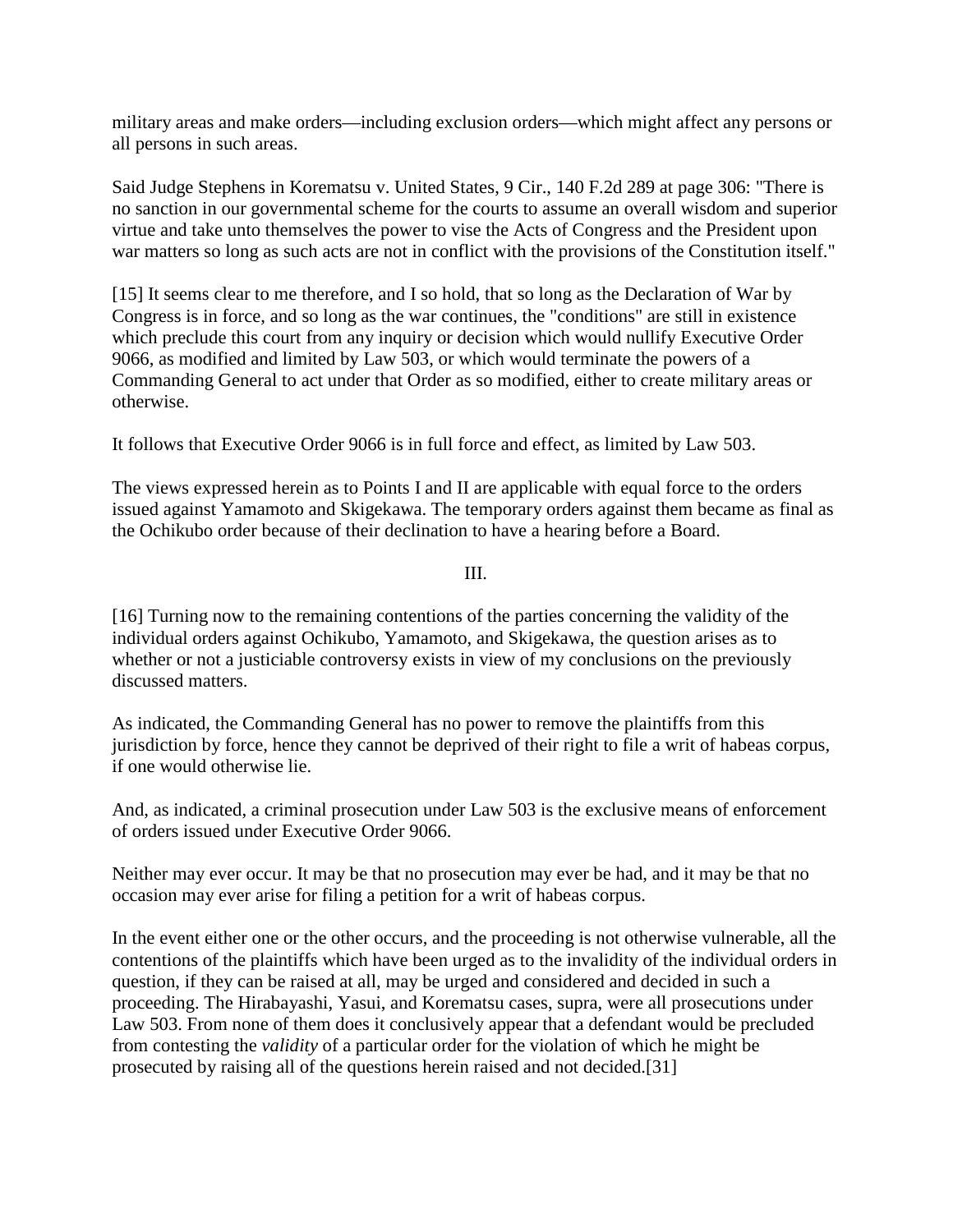Consequently, any discussion or decision on the validity of the individual orders upon the plaintiffs would amount to an advisory judgment. That is beyond the judicial power under the declaratory judgments act. State Mutual Life Assurance Co. of Worcester, Mass. v. Webster, 9 Cir., 148 F.2d 315.

Counsel for the Government suggested at the trial that I proceed to a decision on the contentions raised as to the validity of the individual orders in any event, but to do so would be to assume powers which I am precluded from taking, howsoever much I appreciate the desire of the parties to have a court decision on the questions as to procedural due process, the applicability of army regulations, publication of procedures in the Federal Register and the extent and character of review, as well as the other questions flowing from these matters. These questions can be settled in their own proper time when raised in an appropriate proceeding. " I conclude on this point therefore that the plaintiffs have their plain, speedy, and adequate remedy at law, and that there is no justiciable controversy in this proceeding as to the question raised and not herein decided concerning the validity of the individual exclusion orders.

The foregoing will serve as Findings of Fact, and Conclusions of Law.

The parties will prepare and submit a formal judgment in accordance herewith.

-------------------------

- 4. Final Report, Japanese Evacuation from the West Coast, 1942, by General John L. De Witt.
- 5. De Witt Report, pp. 4 and 5.
- 6. De Witt Report, p. 6.
- 7. House Report 1911 of Tolan Committee, p. 2.
- 8. Emphasis supplied throughout and in Appendix, unless otherwise noted.
- 9. House Report 1911, p. 3.
- 10. De Witt Report, pp. 33 to 38.
- 11. De Witt Report, pp. 27 to 29.
- 12. House Report 1911, p. 4.

13. On December 23, 1942, by Proclamation No. 14 (8 F.R. 282) all these zones except A-l and B were eliminated and absorbed in Military Area No.1, which became a "single prohibited zone."

<sup>1.</sup> Except for Appendix I and Appendix II there is supplied in the Appendix, various letters, orders, reports, etc., which are not easily available in ready reference works, but which are necessary to an understanding of the whole problem.

<sup>2.</sup> Hirabayashi v. United States, 1943, 320 U.S. 81, 63 S.Ct. 1375, 87 L.Ed. 1774; Yasui v. United States, 1943, 820 U.S. 115, 63 S.Ct. 1392, 87 L.Ed. 1793; Korematsu v. United States, 1944, 323 U.S. 214, 65 S.Ct. 193; Ex parte Endo, 1944, 323 U.S. 283, 65 S.Ct. 208; Korematsu v. United States, 9 Cir., 1944, 140 F.2d 289.

<sup>3.</sup> Also Germany and Italy.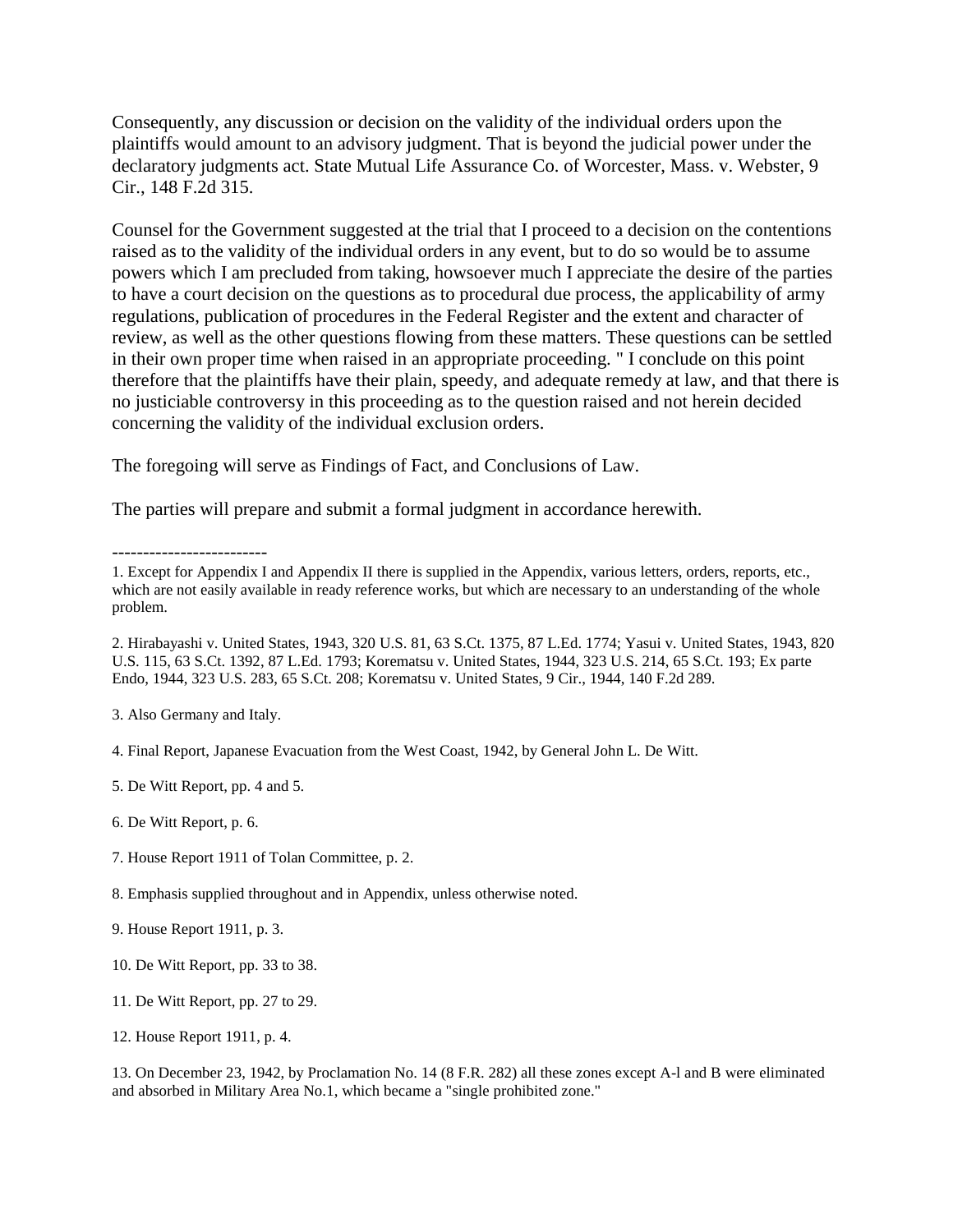14. These zones were also abolished on December 23, 1942, see footnote No. 13.

15. In General De Witt's Report, page vii, it is stated, "There was neither pattern nor precedent" for the undertaking.

16. General Wilbur desired not to be exact in his figures for obvious security reasons.

17. Schenk v. United States, 249 U.S. 47, 39 S.Ct. 247, 63 L.Ed. 470, and cases stemming therefrom.

18. The power to use force to accomplish such detention in camps or centers or to guard military installations is not involved in this case. In that connection reference may be had to Executive Order 8972 (Appendix III-A) which was specifically not limited or modified "in any way" by Executive Order 9006.

19. I do not wish to be understood as considering the question closed, but an open one, in the event a writ of habeas corpus is sought after exclusion by force. Wales v. Whitney, 114 U.S. 564, 5 S.Ct. 1050, 29 L.Ed. 277, would certainly not foreclose inquiry on the question, due to the fact that Wales was in the Naval Service and subject, in any event, to the orders of his military superior. Zimmerman v. Walker, 319 U.S. 744, 63 S.Ct. 1027, 87 L.Ed. 1700; Innes v. Crystal, 319 U.S. 755, 63 S.Ct. l164, 87 L.Ed. 1708, and Lynn v. Downer, 322 U.S. 756, 64 S.Ct. 1263, 88 L.Ed. 1585, are also stated to substantiate the position that a writ would not lie. But it is to be noted that in none of these cases does the Supreme Court cite Wales v. Whitney, which suggest that as to them there are also factual distinctions, should the occasion for the inquiry arise. Moreover, in the Endo case, 323 U.S. 283, 65 S.Ct. 208, the petitioner at the time of hearing had been moved out of the jurisdiction of the court where respondents were and was not then in respondent's actual custody. In Storti v. Massachusetts, 183 U.S. 138, 143, 22 S.Ct. 72, 74, 46 L.Ed. 120 the court said: "The command of the section is to 'dispose of the party as law and justice require.' All the freedom of equity procedure is thus prescribed; and substantial justice, promptly administered, is ever the rule in habeas corpus."

20. The Tolan Committee of the House of Representatives in its May 1942 Report (House Report No. 2124) said, in speaking of the mass evacuations on the West Coast, "To many citizens of alien parentage in this Country it has come as a profound shock that almost overnight thousands of persons have discovered that their citizenship no longer stands between them and the treatment accorded to an enemy alien within our borders in time of war."

21. Not only suspending the writ, but also depriving a person of the right to test the validity of the order in a criminal proceeding, as well as depriving him of his right to a trial before a military tribunal, which latter seems to have been thought necessary when the writ was suspended; (Sec 13 Stat. 730 for an instance of Civil War Suspension of writ.)

22. The historical case of the arrest and removal of the Federal Judge in New Orleans (Judge Hall of another day) by General Jackson is recalled.

23. Martial law is not to be confused with *Military Law* which is the legal system for governance of the affairs of the affairs of the armed services or with *military* government which is the legal system for he governance of the occupied territory.

24. See—Wiener, A Practical Manual of Martial Law; Fairman, The Law of Martial Rule (2nd Ed.); Failman, Vol. LV Harvard Law Review, p. 1253; Graham, Martial Law in California, Vol. 31, Cal. Law Review, p. 6; and War Time Martial Rule in California, by Hon. Earl Warren, Governor of California, California State Bar Journal, Vol. XVII, No. 5, p. 185.

25. Wiener, A Practical Manual of Martial Law, p. 10, note 16 citing 10 Encyc. of the Social Sciences, 162.

26. 50 U.S.C. § 31, 50 U.S.C.A. § 31.

27. 50 U.S.C. § 32, 50 U.S.C.A. § 32.

28. In this connection I am mindful of the recent admonition of the Supreme Court, which, although addressed to counsel, was no doubt intended to he heeded by Judges as well: "It is timely again to remind counsel that words of our opinions are to be read in the light of the facts of the case under discussion". Armour & Co. v. Wantock, 323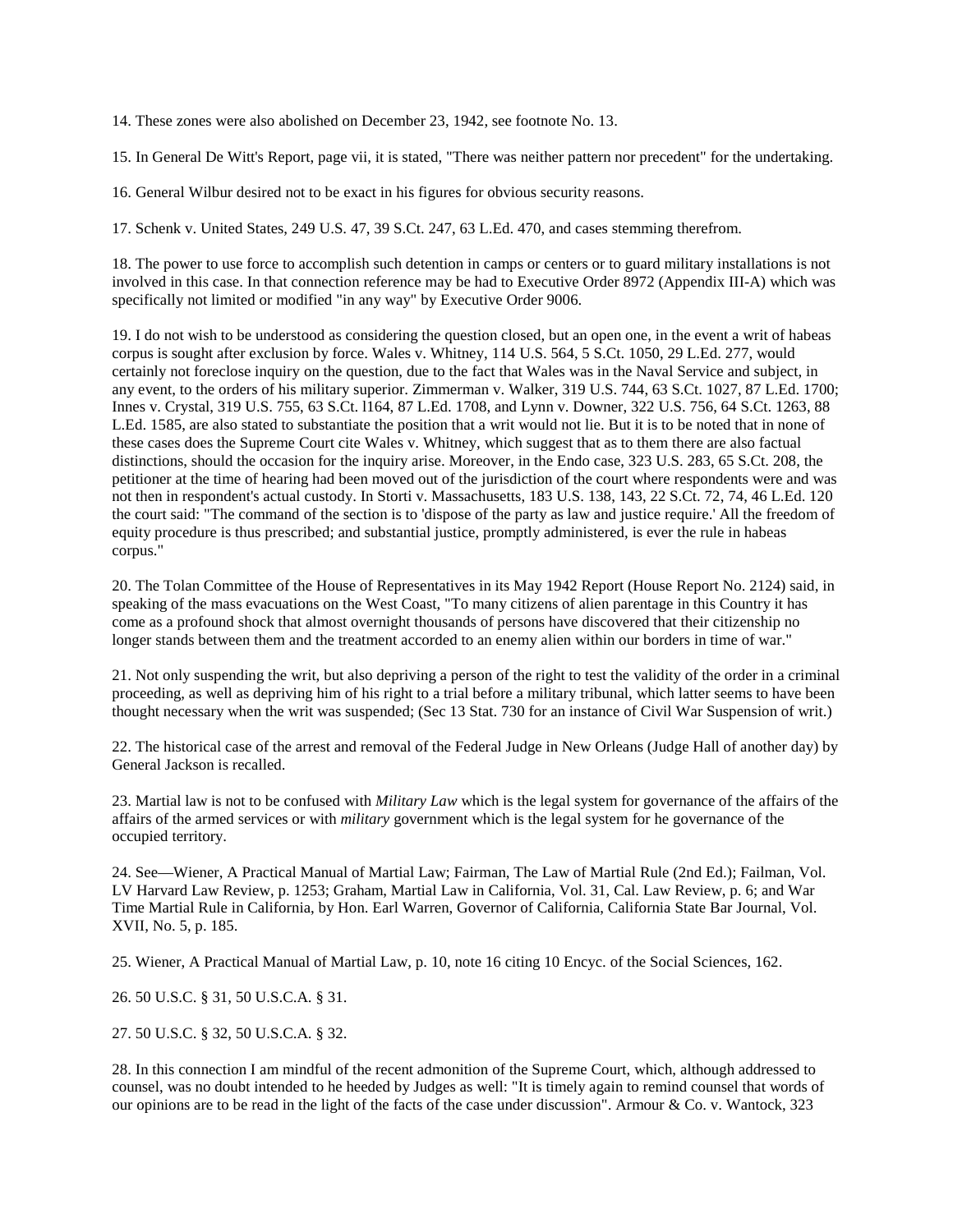U.S. 126 at page 132, 65 S.Ct. 165 at page 168. I am also not unmindful of the fact that in the last analysis the Judges of the Supreme Court are the final arbiters as to what is or is not dicta in a previous opinion.

29. House Report 1911, page 11.

30. 317 U.S. 1, 63 S.Ct. 1, 2, 87 L.Ed. 3.

31. It was the contention of the plaintiff, not vigorously disputed by the defendant, that under the Falbo case (320 U.S. 549, 64 S.Ct. 346, 88 L.Ed. 305) a grave doubt existed as to whether or not in a prosecution under Law 503, a defendant could contest the validity of the order for the violation of which he was being prosecuted, but would be limited to a showing as to whether or not he had knowledge of the order and had disobeyed it. In the event of a prosecution under Law 503, I do not wish to be understood as acceding to that contention but to consider the question either settled by the decision in the Hirabayashi, Yasui and Korematsu cases, supra, which were criminal prosecution under Law 503, or an open question.

In placing Executive Order 9066 alongside of the Selective Service Act, 50 U.S.C.A. Appendix § 301 et seq. (under which the Falbo case arose) it is immediately apparent that there is no similarity between the two. Executive Order 9066 is simply a blank check to the Military Commander to be drawn by him as military necessity requires, and bears no semblance to the detailed provisions of the Selective Service Act; the Order on its face creates neither tribunal, court, nor Board, comparable to the more than 6,000 Local Boards and the many Appeal Boards set up under the Selective Service Act, none of the members of which can be attached to the military arm of the Government; the Order prescribes no standards of procedures for the governance of the conduct of the Commanding General, except the single one of military necessity as he might determine, whereas the Selective Service Law is more detailed in this particular than the average statute; the Order covers "all persons"; whereas, the Selective Service Law is not only limited to male persons between certain ages, but specifically exempts certain classes of persons; the military Commander is not authorized to, and he does not prescribe rules from which any person can determine whether or not certain conduct will class him as a potential spy or saboteur, such as the multitudinous rules and regulations authorized to be, and promulgated from time to time, under the Selective Service Act, from which a person can determine whether or not his conduct will place him in a 1A classification, or in one of the various deferred classifications. Differences could be cumulated, but enough has been said to indicate that the question is at least not closed by the Falbo case against inquiry as to the limits to which a court might go on trial under Law 503.

------------------------------

### Appendix I Executive Order No. 9066 Authorizing the Secretary of War to Prescribe Military Areas

"Whereas The successful prosecution of the war requires every possible protection against espionage and against sabotage to national-defense material, national-defense premises, and national-defense utilities as defined in Section 4, Act of April 20, 1918, 40 Stat. 533, as amended by the Act of November 30, 1940, 54 Stat. 1220, and the Act of August 21, 1941, 55 Stat. 655 (U.S.C. Title 50, Sec. 104 [50 U.S.C.A. § 104]):

"Now, therefore, By virtue of the authority vested in me as President of the United States, and Commander in Chief of the Army and Navy, I Hereby authorize and direct the Secretary of War, and the Military Commanders whom he may from time to time designate, whenever he or any designated Commander deems such action necessary or desirable, to prescribe military areas in such places and of such extent as he or the appropriate Military Commander may determine, from which any or all persons may be excluded, and with respect to which, the right of any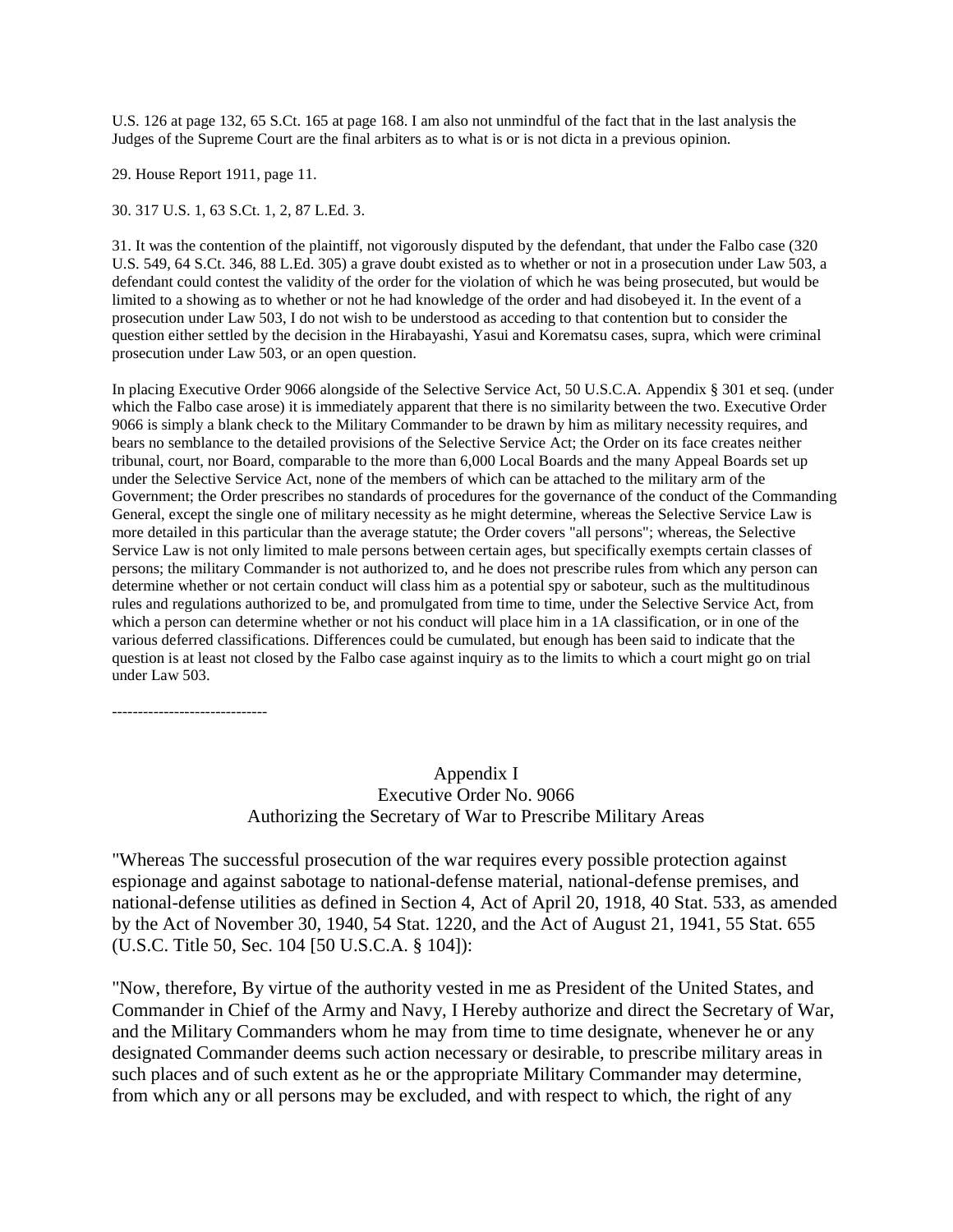person to enter, remain in, or leave shall be subject to whatever restrictions the Secretary of War or the appropriate Military Commander may impose in his discretion. The Secretary of War is hereby authorized to provide for residents of any such area who are excluded therefrom, such transportation, food, shelter, and other accommodations as may be necessary, in the judgment of the Secretary of War or the said Military Commander, and until other arrangements are made, to accomplish the purpose of this order. The designation of military areas in any region or locality shall supersede designations of prohibited and restricted areas by the Attorney General under the Proclamations of December 7 and 8, 1941, and shall supersede the responsibility and authority of the Attorney General under the said Proclamation in respect of such prohibited and restricted areas.

"I hereby further authorize and direct the Secretary of War and the said Military Commanders to take such other steps as he or the appropriate Military Commander may deem advisable to enforce compliance with the restrictions applicable to each Military area hereinabove authorized to be designated, including the use of Federal troops and other Federal Agencies, with authority to accept assistance of state and local agencies.

"I hereby further authorize and direct all Executive Departments, independent establishments and other Federal Agencies, to assist the Secretary of War or the said Military Commanders in carrying out this Executive Order, including the furnishing of medical aid, hospitalization, food, clothing, transportation, use of land, shelter, and other supplies, equipment, utilities, facilities, and services.

"This order shall not be construed as modifying or limiting in any way the authority heretofore granted under Executive Order No. 8972, dated December 12, 1941, nor shall it be construed as limiting or modifying the duty and responsibility of the federal Bureau of Investigation, with respect to the investigation of alleged acts of sabotage or the duty and responsibility of the Attorney General and the Department of Justice under the Proclamations of December 7 and 8, 1941, prescribing regulations for the conduct and control of alien enemies, except as such duty and responsibility is superseded by the designation of military areas hereunder.

"Franklin D. Roosevelt "The White House, February 19, 1942."

### Appendix II Public Law No. 503 "An Act

"To provide a penalty for violation of restrictions or orders with respect to persons entering, remaining in, leaving, or committing any act in military areas or zones.

"Be it enacted by the Senate and House of Representatives of the United States of America in Congress assembled, That whoever shall enter, remain in, leave, or commit any act in any military area or military zone prescribed, under the authority of an Executive order of the President, by the Secretary of War, or by any military commander designated by the Secretary of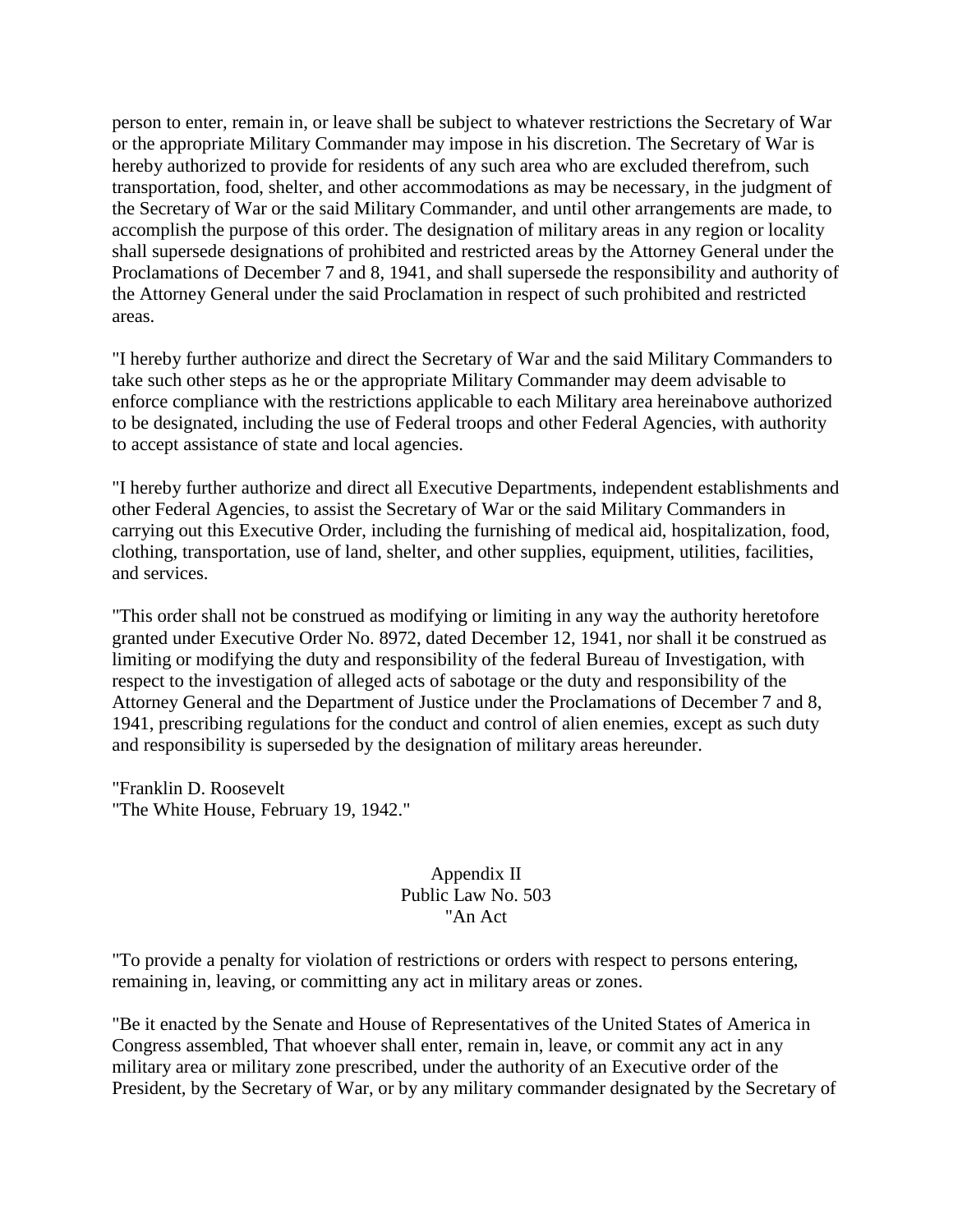War, contrary to the restrictions applicable to any such area or zone or contrary to the order of the Secretary of War or any such military commander, shall, if it appears that he knew or should have known of the existence and extent of the restrictions or order and that his act was in violation thereof, be guilty of a misdemeanor and upon conviction shall be liable to a fine of not to exceed \$5,000 or to imprisonment for not more than one year, or both for each offense.

"Approved March 21, 1942" 56 Stat. 173, 18 U.S.C.A. § 97a.

### Appendix III "Proclamation 2525 "(Alien Enemies-Japanese)

"Authority

"Whereas it is provided by Section 21 of Title 50 of the United States Code [50 U.S.C.A. § 21] as follows:

\* \* \* \* \* \* \* \* \* \*

"Whereas by Sections 22, 23 and 24 of Title 50 of the United States Code [50 U.S.C.A. §§ 22- 24] further provision is made relative to alien enemies:

### "Proclamation

"Now, Therefore, I, Franklin D. Roosevelt, as President of the United States, and as Commander in Chief of the Army and Navy of the United States, do hereby make public proclamation to all whom it may concern that an invasion has been perpetrated upon the territory of the United States by the Empire of Japan.

"Conduct to be Observed by Alien Enemies "And, acting under and by virtue of the authority vested in me by the Constitution of the United States and the said sections of the United States Code, I do hereby further proclaim and direct that the conduct to be observed on the part of the United States toward all natives, citizens, denizens or subjects of the Empire of Japan being of the age of fourteen years and upwards who shall be within the United States or within any territories in any way subject to the jurisdiction of the United States and not actually naturalized, who for the purpose of this Proclamation and under such sections of the United States Code are termed alien enemies, shall be as follows:

"All alien enemies are enjoined to preserve the peace towards the United States and to refrain from crime against the public safety, and from violating the laws of the United States and of the States and Territories thereof; and to refrain from actual hostility or giving information, aid or comfort to the enemies of the United States or *interfering by word or deed with the defense of the United States or the political processes and public opinions thereof*; and to comply strictly with the regulations which are hereby or which may be from time to time promulgated by the President.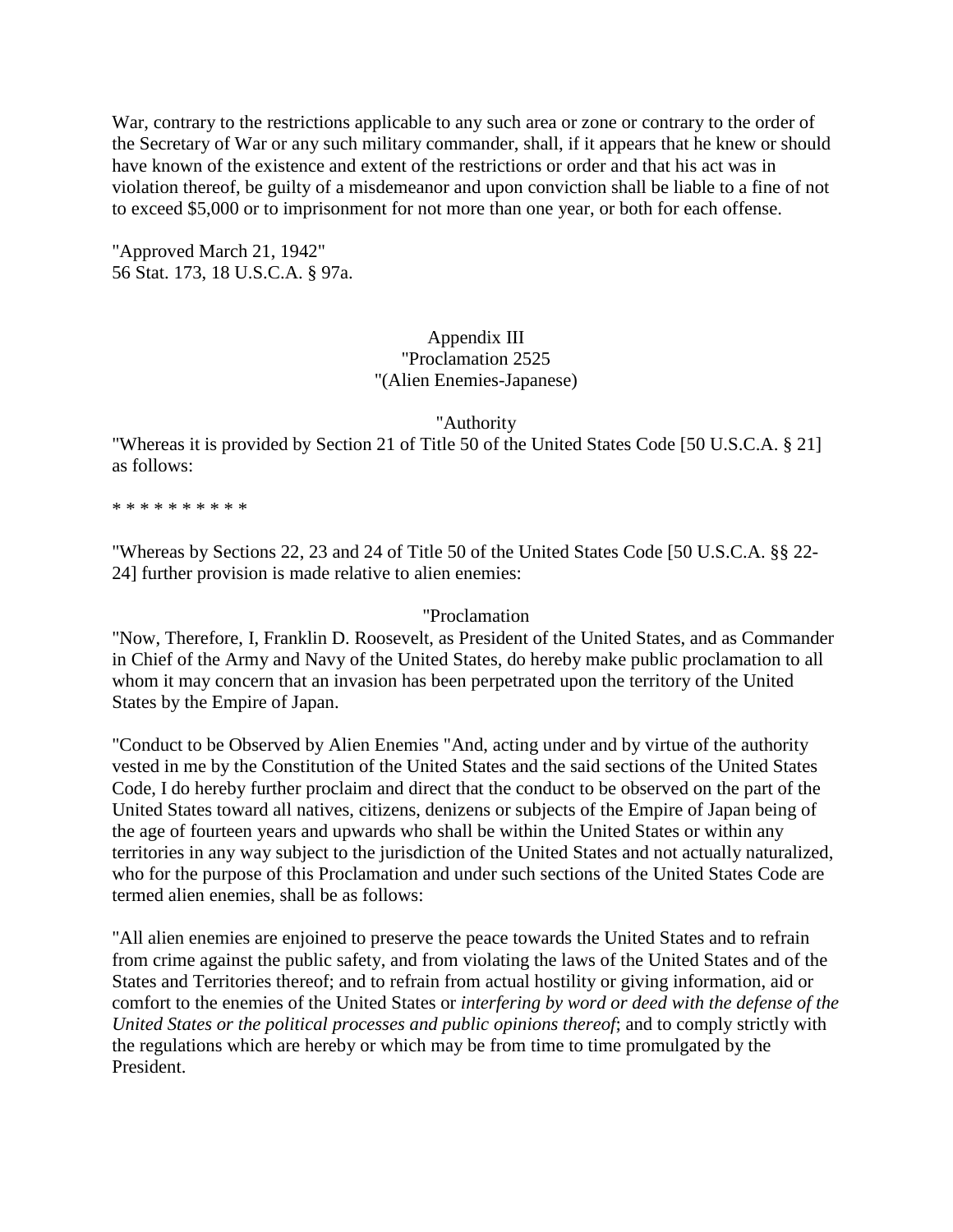"All alien enemies shall be liable to restraint, or to give security, or to remove and depart from the United States in the manner prescribed by Sections 23 and 24 of Title 50 of the United States Code, and as prescribed in the regulations duly promulgated by the President.

\* \* \* \* \* \* \* \* \* \*

### "Regulations

"And, pursuant to the authority vested in me, *I hereby declare and establish the following regulations which* I find necessary in the premises and for the public safety:

"(1) No alien enemy shall enter or be found within the Canal Zone and no alien enemy shall enter or leave the Hawaiian Islands or the Philippine Islands except under such regulations as the Secretary of War shall from time to time prescribe. Any alien enemy found in the *Canal Zone*, the *Hawaiian Islands*, or the *Philippine Islands* in violation of any such regulations and any alien enemy who enters or is found within any restricted area to be hereafter prescribed by the Military Commanders of each such territory in the *Canal Zone*, the *Hawaiian Islands*, and the *Philippine Islands*, may be immediately apprehended by authority of the Military Governors in each such territory, or if there be no Military Governor, then by authority of the Secretary of War, and detained until it is determined, under the regulations to be prescribed by the Secretary of War, whether any such alien enemy should be permanently interned following which such alien enemy shall either be released, released on bond, or permanently interned, as the case may be.

\* \* \* \* \* \* \* \* \* \*

"(5) No alien enemy shall have in his possession, custody or control at any time or place or use or operate any of the following enumerated articles:

"a. Firearms.

- "b. Weapons or implements of war or component parts thereof.
- "c. Ammunition.
- "d. Bombs.
- "e. Explosives or material used in the manufacture of explosives.
- "f. Short-wave radio receiving sets.
- "g. Transmitting sets.
- "h. Signal devices.
- "i. Codes or ciphers.
- "j. Cameras.

"k. Papers, documents or books in which there may be invisible writing; photograph, sketch, picture, drawing, map or graphical representation of any military or naval installations or equipment or of any arms, ammunition, implements of war, device or thing used or intended to be used in the combat equipment of the land or naval forces of the United States or of any military or naval post, camp or station.

"All such property found in the possession of any alien enemy in violation of the foregoing regulations shall be subject to seizure and forfeiture.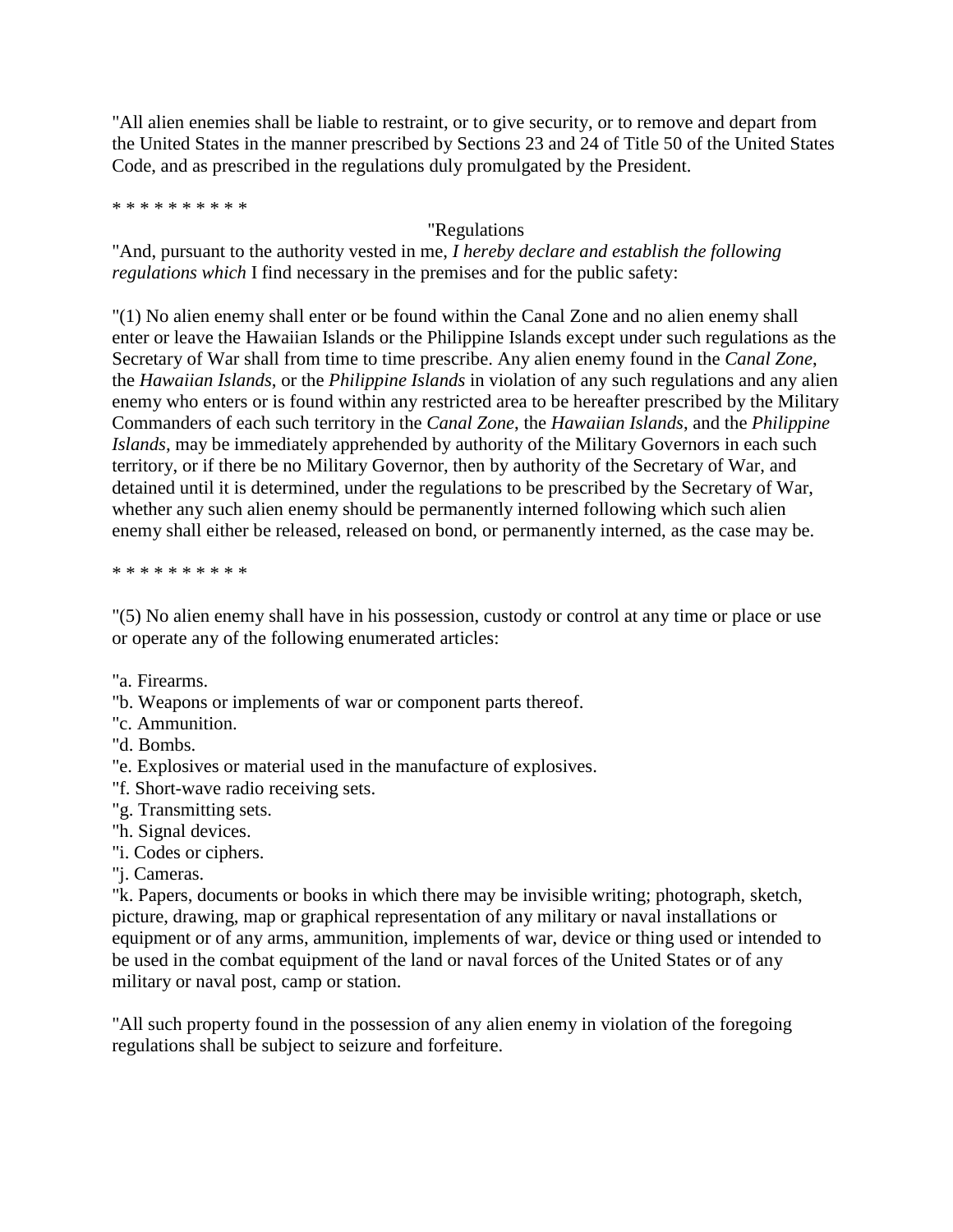"(6) No alien enemy shall undertake any air flight or ascend into the air in any airplane, aircraft or balloon of any sort whether owned governmentally, commercially or privately, except that travel by an alien enemy in an airplane or aircraft may be authorized by the Attorney General, or his representative, or the Secretary of War, or his representative, in their respective jurisdictions, under such regulations as they shall prescribe.

"(7) Alien enemies *deemed dangerous* to the public peace or safety of the United States by the Attorney General or the Secretary of War, as the case may be, are subject to summary apprehension. Such apprehension shall be made in the *continental United States*, Alaska, Puerto Rico and the Virgin Islands by such duly authorized officer of the Department of Justice as the Attorney General may determine. In the Canal Zone, the Hawaiian Islands and the Philippine Islands, such arrests shall be made by the Military Commanders in each such territory by authority of the respective Military Governors thereof, and if there be no Military Governor, then by authority of the Secretary of War. Alien enemies arrested shall be subject to confinement in such place of detention as may be directed by the officers responsible for the execution of these regulations and for the arrest, detention and interment of alien enemies in each case,

\* \* \* \* \* \* \* \* \* \*

"(9) Whenever the Attorney General of the United States, with respect to the *continental* United States, Alaska, Puerto Rico and the Virgin Islands, or the Secretary of War, with respect to the Canal Zone, the Hawaiian Islands, and the Philippine Islands, deems it to be necessary, for the public safety and protection, to exclude alien enemies from a designated area, surrounding any fort, camp, arsenal, airport, landing field, aircraft station, electric or other power plant, hydroelectric dam, government naval vessel, navy yard, pier, dock, dry dock, or any factory, foundry, plant, workshop, storage yard, or warehouse for the manufacture of munitions or implements of war or anything of any kind, nature or description for the use of the Army, the Navy or any country allied or associated with the United States, or in any wise connected with the national defense of the United States, *or from any locality in which residence by an alien enemy shall be found* to constitute a danger to the public peace and safety of the United States or from a designated area surrounding any canal or any wharf, pier, dock or dry dock used by ships or vessels of any designated tonnage engaged in foreign or domestic trade, or of any warehouse, shed, elevator, railroad terminal, depot or yard or other terminal, storage or transfer facility, then no alien enemy shall be found within such area or the immediate vicinity thereof. *Any alien enemy* found within *any such* area or the immediate vicinity thereof prescribed by the Attorney General or the *Secretary of War*, as the case may be, pursuant to these regulations, shall be subject to summary apprehension and to be dealt with as hereinabove prescribed.

"(10) With respect to the *continental* United States, Alaska, Puerto Rico, and the Virgin Islands, an alien enemy shall not change his place of abode or occupation or otherwise travel or move from place to place without full compliance with any such regulations as the Attorney General of the United States may, from time to time. make and declare; and the Attorney General is hereby authorized to make and declare, from time to time, such regulations concerning the movements of alien enemies within the continental United States, Alaska, Puerto Rico and the Virgin Islands, as he may deem necessary in the premises and for the public safety.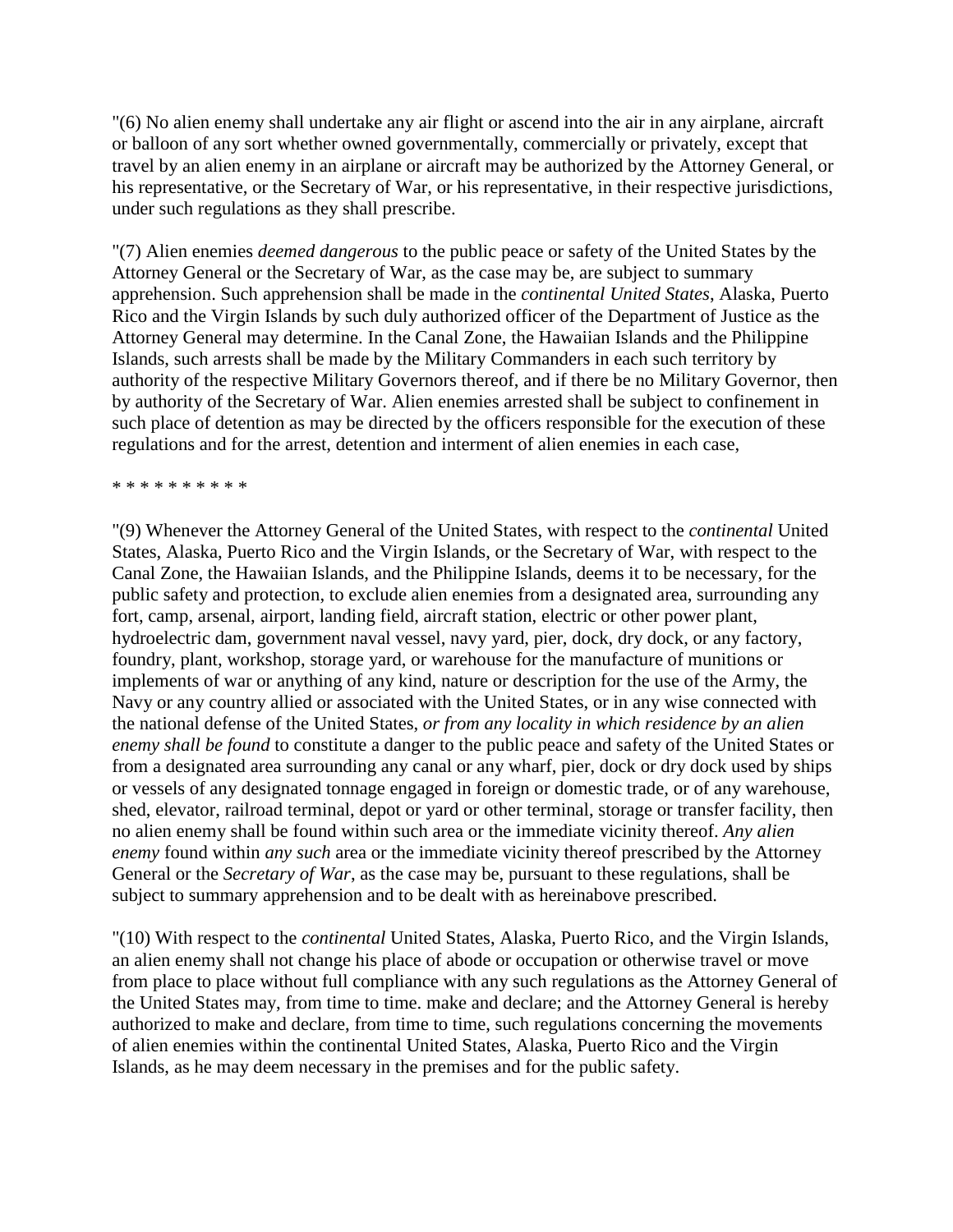#### \* \* \* \* \* \* \* \* \* \*

"(12) No alien enemy shall enter or be found in or upon any highway, waterway, airway, railway, railroad, subway, public utility, building, place or thing not open and accessible to the public generally, and not generally used by the public.

"(13) No alien enemy shall be a member or an officer of, or affiliated with, any organization, group or assembly hereafter designated by the Attorney General, nor shall any alien enemy advocate, defend or subscribe to the acts, principles or policies thereof, attend any meetings, conventions or gatherings thereof or possess or distribute any literature, propaganda or other writings or productions thereof.

"This proclamation and the regulations herein contained shall extend and apply to all land and water, continental or insular, in any way within the jurisdiction of the United States.

"In Witness Whereof, I have hereunto set my hand and caused the seal of the United States of America to be affixed.

"Done at the City of Washington this 7th day of December, in the year of our Lord nineteen hundred and forty one, and of the Independence of the United States of America the one hundred and sixty-sixth.

"(Seal) Franklin D. Roosevelt "By the President: "Cordel Hull "Secretary of State"

### Appendix III-A.

### "Executive Order 8972

"Authorizing the Secretary of War and the Secretary of the Navy to Establish and Maintain Military Guard and Patrols, and to Take Other Appropriate Measures, to Protect Certain National-Defense Material, Premises, and Utilities from Injury or Destruction

"Whereas the United States is now at war; and

"Whereas there exists a serious and immediate potential danger of sabotage to national-defense material, national-defense premises, and national-defense utilities which may menace our maximum productive effort; and

"Whereas the Congress of the United States has in recent enactments recognized this danger by enjoining efforts to injure, interfere with, or obstruct the national defense; and providing severe penalties therefor; and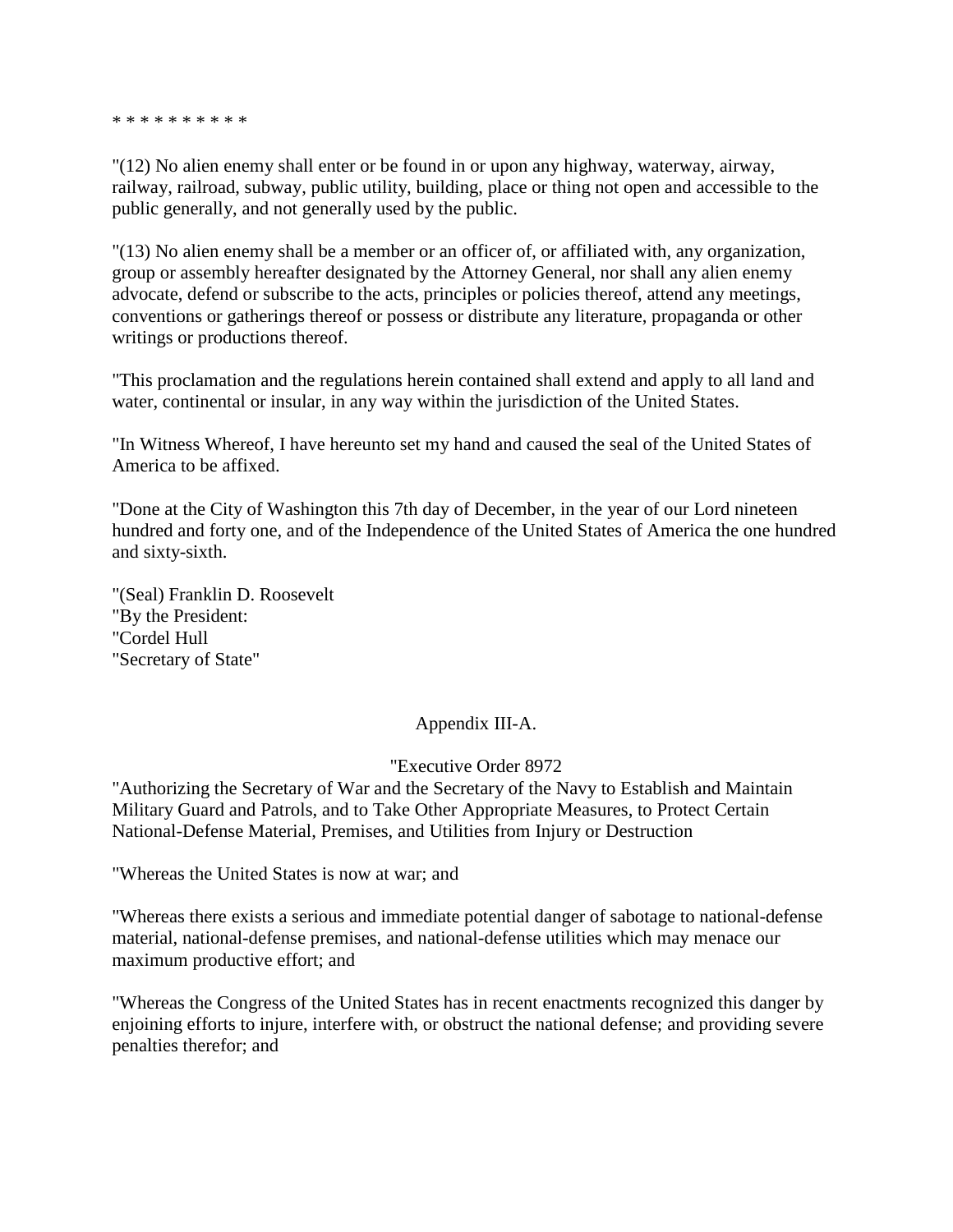"Whereas it is considered necessary in the interests of national defense that, in particular situations where hazardous, dangerous, or other unfavorable conditions may from time to time exist, special precautionary measures be taken by establishing and maintaining military guards and patrols or other appropriate means to protect from injury or destruction national-defense material, national-defense premises, and national-defense utilities:

"Now, Therefore, by virtue of the authority vested in me as President of the United States, and Commander-in-Chief of the Army and Navy of the United States, I hereby authorize and direct the Secretary of War, whenever he deems such action to be necessary or desirable, and the Secretary of the Navy, whenever he deems such action to be necessary or desirable, to establish and maintain military guards and patrols, and to take other appropriate measures, to protect from injury or destruction national-defense material, national-defense premises, and national-defense utilities, as defined in the act of April 20, 1918, 40 Stat. 533, as amended by the act of November 30, 1940, 54 Stat. 1220, and the act of August 21, 1941, 55 Stat. 655 [50 U.S.C.A. § 101 et seq.].

"This order shall not he construed as limiting or modifying the duty and responsibility of the Federal Bureau of Investigation, Department of Justice, with respect to the investigation of alleged acts of sabotage.

"Franklin D. Roosevelt "The White House, "December 12, 1941."

# Appendix IV "Tab 'A'

"Summary of Communication -- January 4, 1942

"(Page 23 and 24 'Final Report Japanese Evacuation from the West Coast 1942 by General J. E. De Witt)

"This is the summary by Assistant Attorney General Rowe to the Commanding General of a conversation with the Attorney General of the United States, and Mr. Rowe's understanding of what the Department of Justice is prepared to do on questions of Alien Enemy Control referred to him by the Commanding General and his staff.

"I. Prohibited Articles.

"Besides cameras, radios and firearms, the articles prohibited by the President's proclamation are to be deposited by all alien enemies with local police authorities by Monday night, January 5, 1942, at 11 p.m. Because sufficient publicity was not given to the requirements that all prohibited articles be so deposited, the Department of Justice will, by release for Tuesday morning, allow all alien enemies at least two more days, say 11 p.m., January 7, to dispose of the articles. An effort will be made to obtain sufficient publicity by radio and in the press.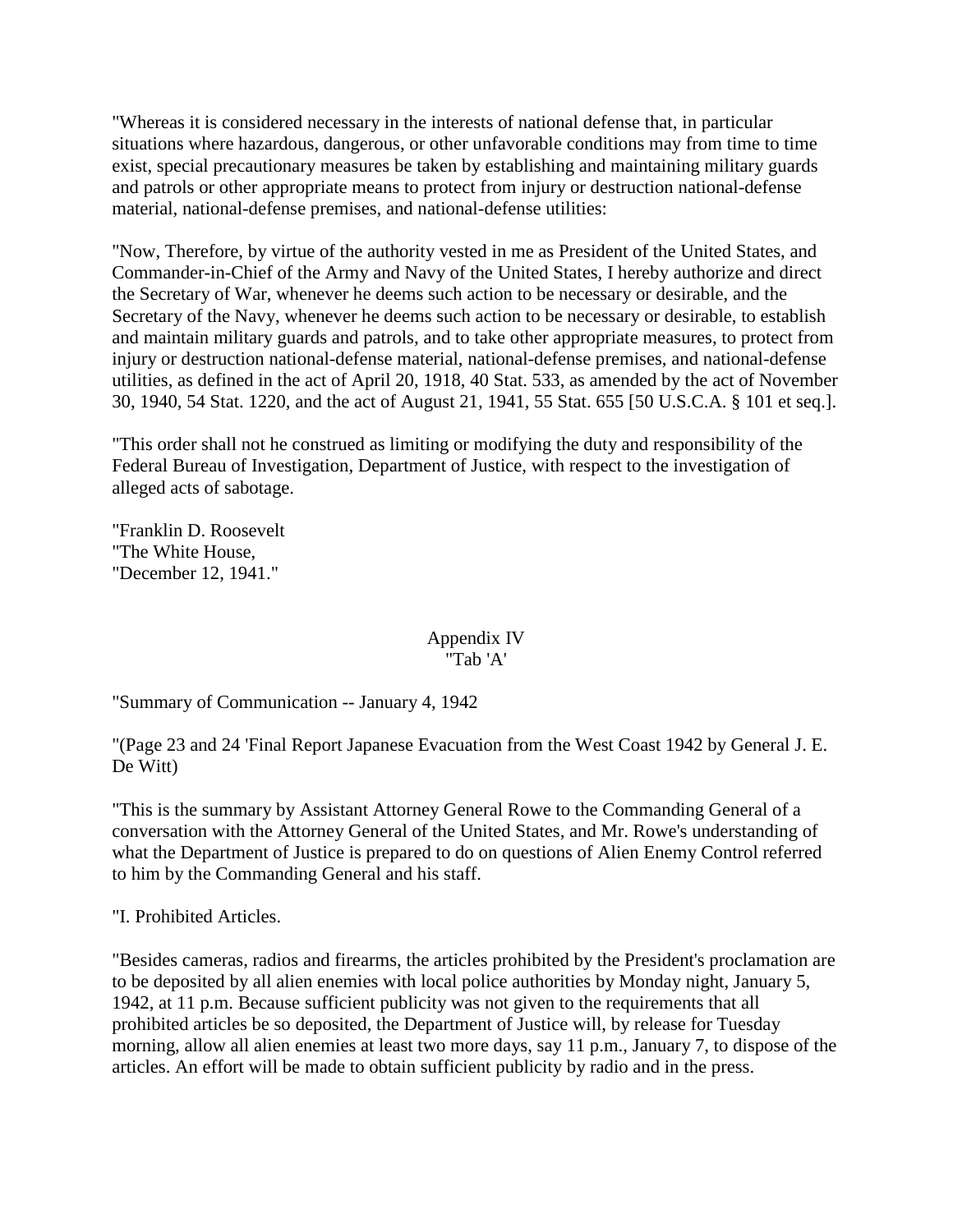#### "2. Restricted Areas.

"The Department of Justice tonight will by wire direct the United States Attorneys in the Western Theatre of Operations, with particular emphasis on Washington, Oregon, and California, to telephone Major General Benedict for recommendations as to what areas should be regarded as restricted. The United States Attorney will automatically accept the General's recommendations, and these areas will immediately become restricted areas pending confirmation by the Attorney General. As soon as possible, a press release ordering all enemy aliens to evacuate restricted areas by a certain date and hour will be issued. Any release by the Department of Justice will specifically state that the Attorney General has designated these restricted areas at the specific and urgent request of the Commanding General. The Army will request the Navy to submit its recommendations through the Commanding General. It is believed several days will elapse before the Army will be ready to submit its recommendations.

### "3. Search Warrants.

"New forms for search and seizure of prohibited articles in homes controlled by, or inhabited by, alien enemies, are to be received tomorrow morning by Federal Bureau of Investigation teletype. The question of probable cause will be met only by the statement that an alien enemy is resident in such premises. It is Mr. Rowe's understanding that the local United States Attorney's interpretation that more information is necessary to show probable cause is incorrect. The United States Attorney will issue a search warrant upon a statement by a Federal Bureau of Investigation agent that an alien enemy is resident at certain premises. It is not necessary that the Department in Washington be consulted.

### "4. Alien Enemy Registration.

"The Department feels it can conduct an alien enemy registration in the Western Theatre of Operations within a week or ten days. Tomorrow morning by Federal Bureau of Investigation teletype a statement will be sent from Washington outlining a procedure of what the Department is prepared to do. The Department feels it can conduct such a registration, through the local police authorities, much faster than the Army itself. The Department also feels that the existing list from the previous alien registration, now in Washington, is in better shape than is the impression in San Francisco, and every effort will be made to have such lists available in the Western Theatre of Operations.

"5. The Department is willing to make spot-raids on alien enemies tomorrow or at any time after the registration, anywhere within the Western Theatre of Operations. Mr. Rowe emphasized that such raids must be confined to premises controlled by enemy aliens, or where enemy aliens are resident. In other words, the Department cannot raid a specific locality, covering every house in that locality, irrespective of whether such houses are inhabited by enemy aliens or citizens. The Attorney General requested Mr. Rowe to make clear to the Commanding General that under no circumstances will the Department of Justice conduct mass raids or alien enemies. It is understood that the term 'mass raids' means, eventually a raid on every alien enemy within the Western Theatre of Operations. The Attorney General will oppose such raids, and, if overruled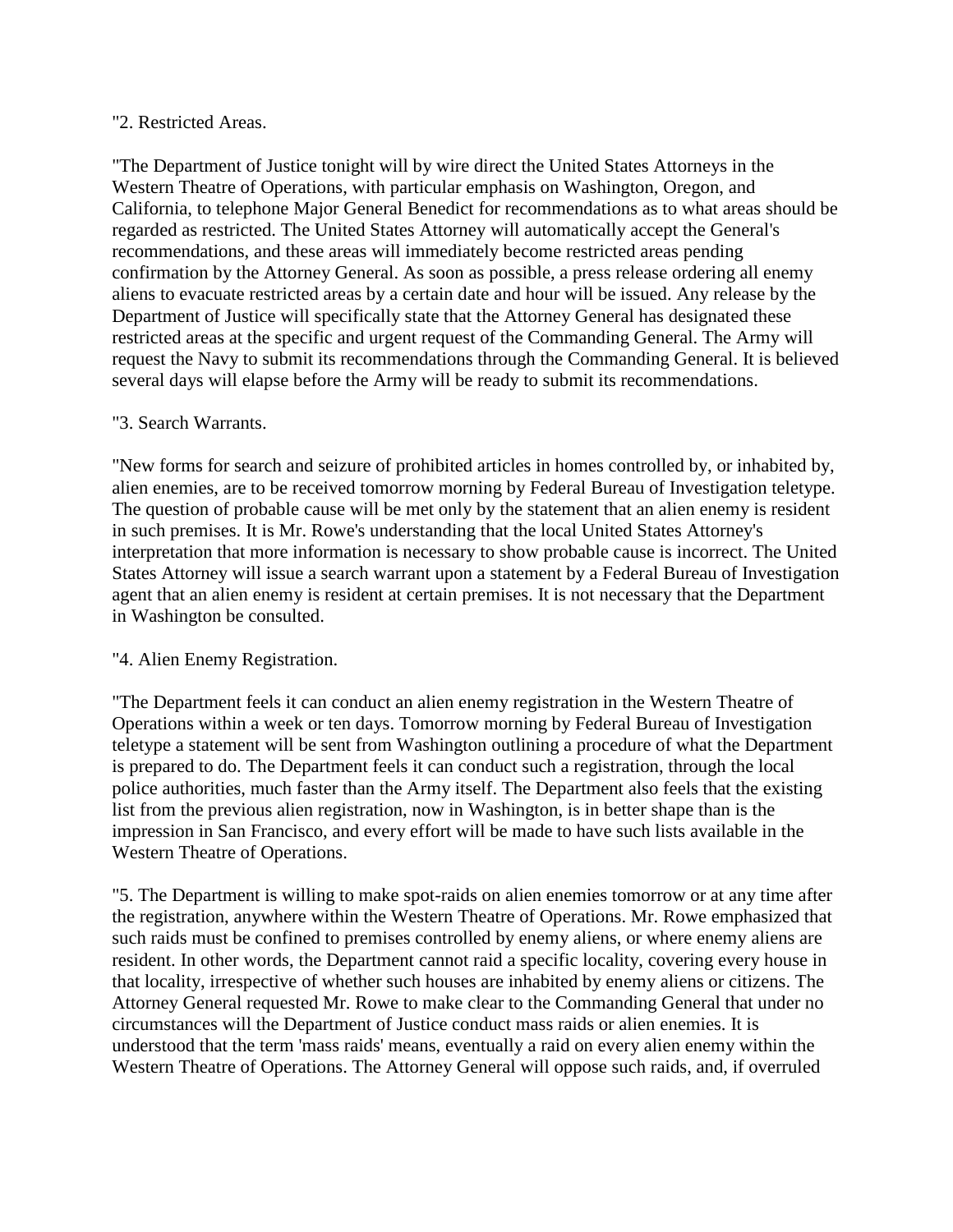by the President, will request the Army to supersede the Department of Justice in the Western Theatre of Operations.

"6. It was agreed by the Commanding General and his staff and Mr. Rowe that certain questions pertaining to raids on localities and the issuance of search warrants, particularly referring to raids on localities in which radio transmitters are probably to be found, will be transmitted to the Department, also for an indication as to how far the Department would proceed, as a matter of law and policy."

# Appendix V "Appendix to Chapter II

"Memorandum from the Commanding General, Western Defense Command to the Assistant Attorney General, Mr. James Rowe, Jr.

"(Pages 19 to 23 'Final Report Japanese Evacuation From the West Coast 1942' by General J. L. De Witt)

"January 5, 1942

"Memorandum for: Assistant Attorney General Rowe.

"Subject: Alien Enemy Control Requirements.

"1. Reference is made to the summary of report of the Assistant Attorney General Rowe to General DeWitt on Sunday, January 4, 1942, at 6:30 P.M. (Tab. 'A')

"2. It should be stated at the outset that the Army has no wish to undertake the conduct and control of alien enemies anywhere within continental United States. Impressions to the contrary notwithstanding, the Army would accept transfer of such responsibility and authority with the greatest reluctance. Its desire is only that the Department of Justice act with expedition and effectiveness in the discharge of its responsibilities under the Presidential Proclamations of December 7th and 8th. The developments which have resulted in the current conferences between the Attorney General's representative, and General DeWitt and his staff, have been occasioned by the *almost complete absence of action on the part of the Department of Justice over a period of nearly four weeks since promulgation of the mentioned proclamations, toward* implementing sections 5 and 9.

"3. To the extent that an estimate can now be made, in the absence of actual demonstration, the courses of action proposed to be taken by the Department of Justice, as set forth in paragraphs 1, 2, 3 and 4 of Tab. 'A', appear to constitute a great step forward.

"4. While some amendment, clarification and implementation may be necessary, it appears that section 5 of the proclamation relative to prohibited articles will have been fully implemented when the measures detailed in Tab. 'A' have been taken. The means of determining whether all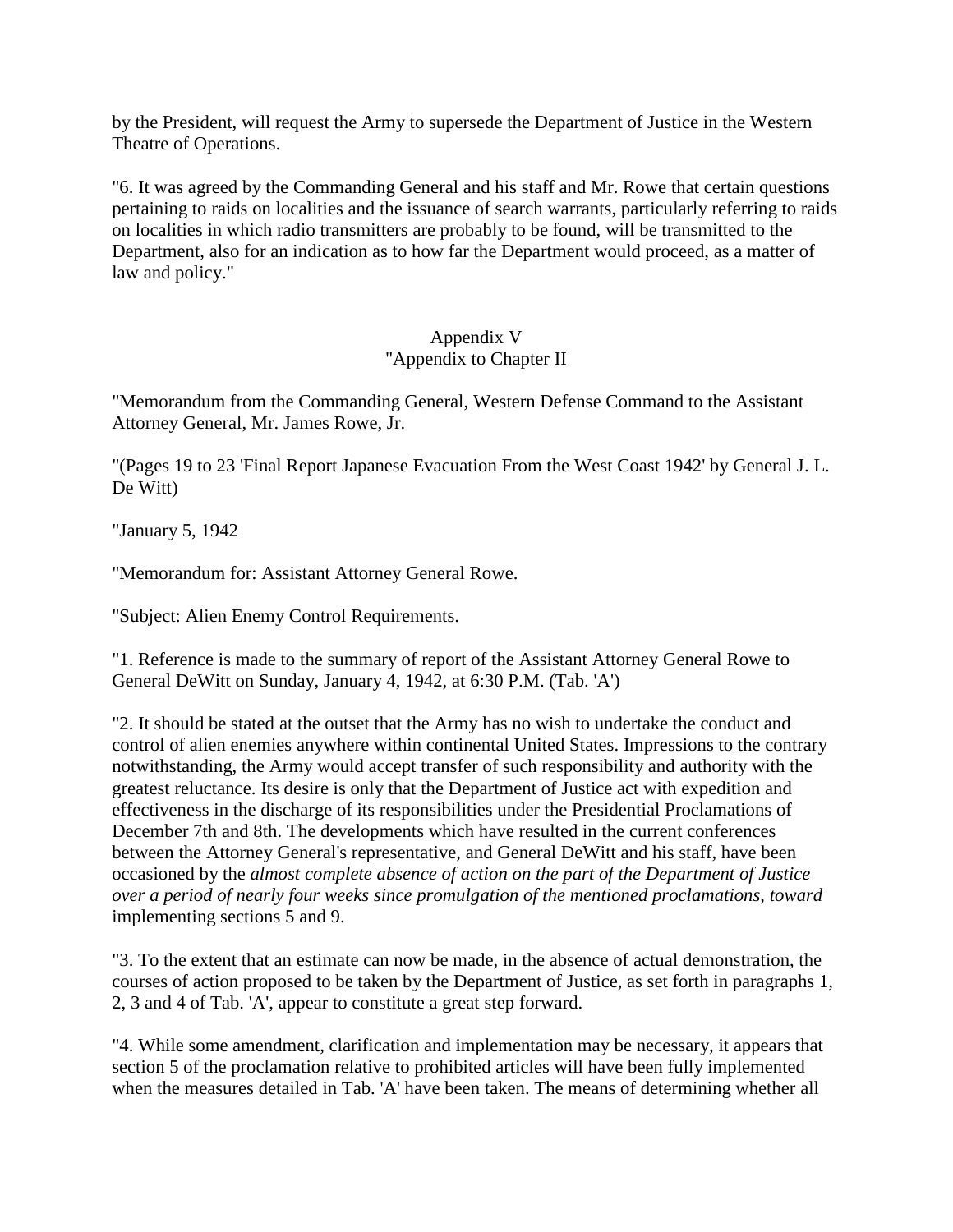*alien enemies* are complying with the proscriptions of the Proclamations, as repeated in the contraband regulations promulgated by the Attorney General, may have to be further clarified. This phase of the problem, however, is closely associated with warrant issuance aspect of the alien enemy program.

"5. As agreed in the conference referred to in paragraph I hereof, the Commanding General of the Western Defense Command has initiated action within the California, Oregon and Washington portions of his command (as augmented by the inclusion of the Air Corps installations throughout his command), to furnish U.S. Attorneys not later than January 9, 1942, a list of the areas which are regarded by Army authorities as falling within section 9 of the regulations relative to restricted areas, This report will include definite descriptions of such areas and will divide them into two categories as follows:

"Category A: Those areas within, or through which no alien enemy may be permitted, under any circumstances.

"Category B: Those areas through, or within which alien enemies may be permitted on pass or permit.

"In this connection attention is invited to the concluding paragraph of Section 9 of the regulations which provides in substance that any alien enemy found within any restricted area contrary to the regulations shall be subject to summary apprehension. The military authorities desire to be advised whether, in the opinion of the Attorney General, apprehension of alien enemies under such circumstances may be without warrant and, if so, whether the military authorities are empowered to enforce.

"In order to avoid absolute confusion in the matter, Army authorities strongly urge that the Department of Justice undertake to establish immediate liaison and coordination with all appropriate relief agencies prepared to alleviate hardship resulting from compulsory change of residence on the part of alien enemies residing in Category A, restricted areas. As the Department of Justice has requested permission to announce that the establishment of restricted areas has been made by the Attorney General only because the Commanding General of this theatre has so requested, military authorities desire it to be unequivocally clear that they desire that everything possible be done to eliminate unnecessary hardship and the need for planning and coordination along this line is strongly emphasized.

"Depending upon the manner in which compulsory eviction from Category A restricted areas is handled and upon how the pass and permit system respective Category B restricted areas is developed, the action proposed in paragraph 2 of Tab. 'A' appears presently to provide for full implementation of Section 9.

"6. Comments relative to paragraph 3 of Tab. 'A' entitled 'Search Warrants' will be deferred for inclusion in the portions of this memorandum relative to particular problems.

"7. As already noted, neither the War .Department nor the Army desire to undertake responsibility for the alien enemy program in Continental United States. In view of this, the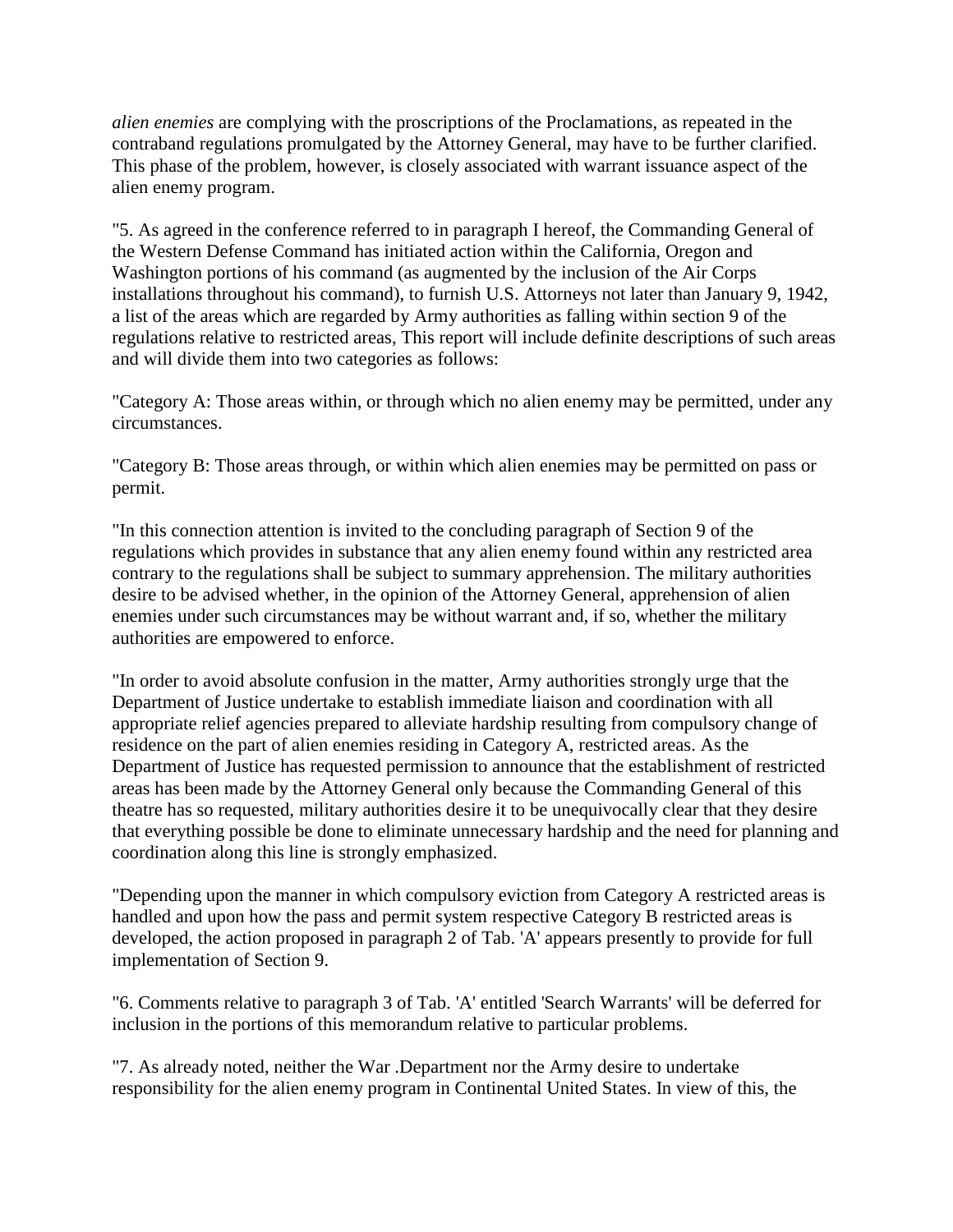comment in paragraph 4 of Tab. 'A' to the effect that the Department of Justice is of the view that it is better qualified to conduct an alien enemy registration than is the Army, and in view of the expressed intention of that Department to act without delay, it would appear that the action proposed in paragraph 4, Tab. 'A', if speedily accomplished will satisfy the need for immediate registration of alien enemies.

"8. Reference is made to paragraph 5 of Tab. 'A' relative to 'spot raids' and 'mass raids.' The military authorities in this theatre are of the view that counter espionage measures require that the Department of Justice take whatever steps are necessary, effectively to provide for simultaneous 'mass raids' without warning to determine the presence of prohibited articles which may be in possession or under the control of alien enemies, or to which such persons may have access. By this type of raid is meant 'coordinated action' in several areas at the same moment and on successive occasions providing for the search of a given number of alien enemy premises in each area. Under such circumstances the premises to be searched during any such 'mass raid' would be only those in which it is known that an alien enemy may be found or in which there is cause to believe that an alien enemy may be found. It does not mean the 'willy nilly' raiding of all premises within a prescribed area. The number of premises to be searched during any given 'mass raid' will depend upon the circumstances and the means at hand. This type of sampling or cross-sectional raiding is regarded as vitally important. While such raids may not be successful from the viewpoint of rounding up great quantities of contraband, they will have the important effect of driving contraband more deeply underground with the result that its illicit use becomes increasingly difficult.

"The military authorities request that they be advised by the Department of Justice of its position in this matter. If it is inclined to provide for this type of search, advice is requested as to the steps proposed by this Department.

"9. The courses of action proposed in Tab. 'A', when accomplished, will not solve a number of pressing problems. It is neither possible nor practicable to undertake or attempt to illustrate all of the problems which may arise in connection with the alien enemy program. As limited in the foregoing sentence, some of the problems and some of the questions remaining unsolved are:

"(a) A fix is established on a radio transmitter. Transmission of unlawful radio signals is established but the location is determined only within a defined area such as a city block. Manifestly an accurate description of the premises, the operator's name and a description of equipment can not be furnished. The operation of such a transmitter is equally unlawful on the part of a citizen, alien or an alien enemy. Unless a 'John Doe' search warrant can be obtained and obtained immediately, the consequences may be grave and the transmitter may be moved without trace. What action can be taken?

"(b) The facts are sufficient to support the issuance of an alien enemy warrant or a contraband search warrant, but the responsible law enforcement officer on the ground is unable to communicate with the issuing authority due to the lack of means or because of the time element. What action can he take?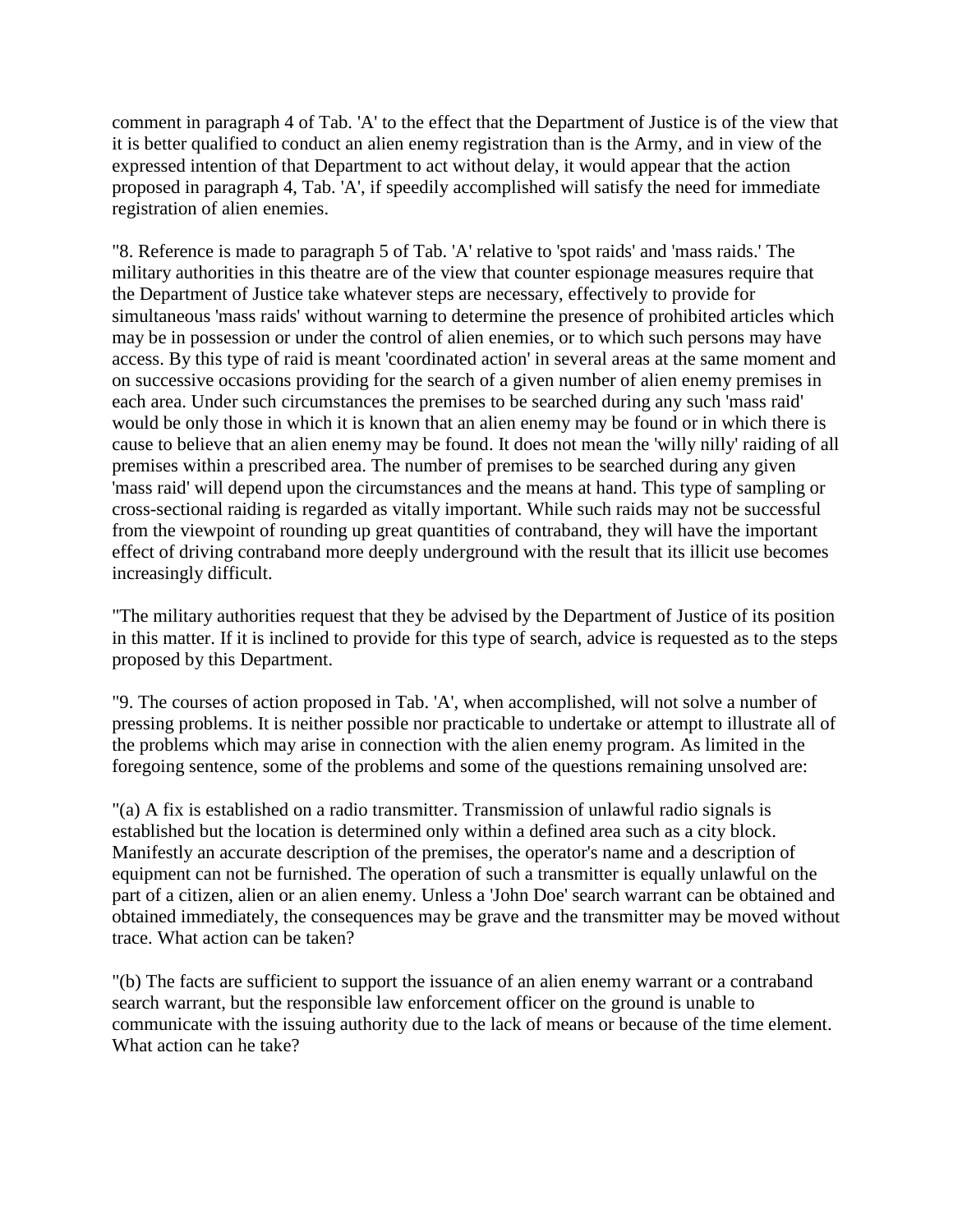"(c) A known alien enemy is observed, in transit, in the possession of contraband or in the possession of articles believed, for good cause, to be contraband. If a warrant is procured under present as well as proposed machinery, the quarry will be lost. What action can be taken?

"(d) The unlawful transmission of radio signals has been established through interception. A series of fixes determine the location of the transmitter within a general area, such as Monterey County. Further, there is convincing evidence of shore to enemy submarine communication. What action can be taken to isolate the area and conduct an effective search to locate the mobile unit?

"(e) An alien enemy is resident with a citizen, perhaps a relative such as a wife. While it cannot be proven that he owns or actually controls contraband it can be proven that he has unlimited access to such. The situation is as potentially dangerous as if it could be proven that he owned or actually controlled the contraband. What action can be taken?

"(f) Question arises whether access of the character description in (e) above is unlawful under the Proclamations. Assuming that it is unlawful, to what extent may the search, under a contraband search warrant, of a mixed occupancy dwelling or other premises be carried to determine access to contraband?

"(g) The dual citizen problem is perplexing. Self-serving declarations of an election are of little meaning, particularly where conduct is incompatible with the so-called election. What methods exist or what steps are in contemplation looking toward the control of

"1. Dual citizens.

"2. Disloyal, subversive citizens (where there has been no overt act detected).

"(h) In the opinion of the Attorney General, to what extent may the responsible Military Commander in a theatre of operations, contravene normal processes to take necessary action in an emergency in order to provide for the internal as well as the external security of his theatre - to what extent is the Department of Justice able to take similar measures?

"(i) Military authorities are convinced of the desirability of close cooperation and collaboration between the War Department and the Department of Justice in connection with the instant subject. However, it is considered desirable to request advice as to the extent to which the Department of Justice is prepared to assume and to discharge the responsibility of taking whatever steps are necessary for the prevention of sabotage, espionage, and other fifth column activities from enemy alien courses, and the extent to which the Department of Justice will expect the military authorities to continue the outline of the necessary steps for progressive implementation of the enemy alien program.

"10. The foregoing represents the consensus of those concerned as understood by the undersigned. It does not necessarily reflect the official opinions of anyone concerned. It is intended primarily as exploratory of the problem.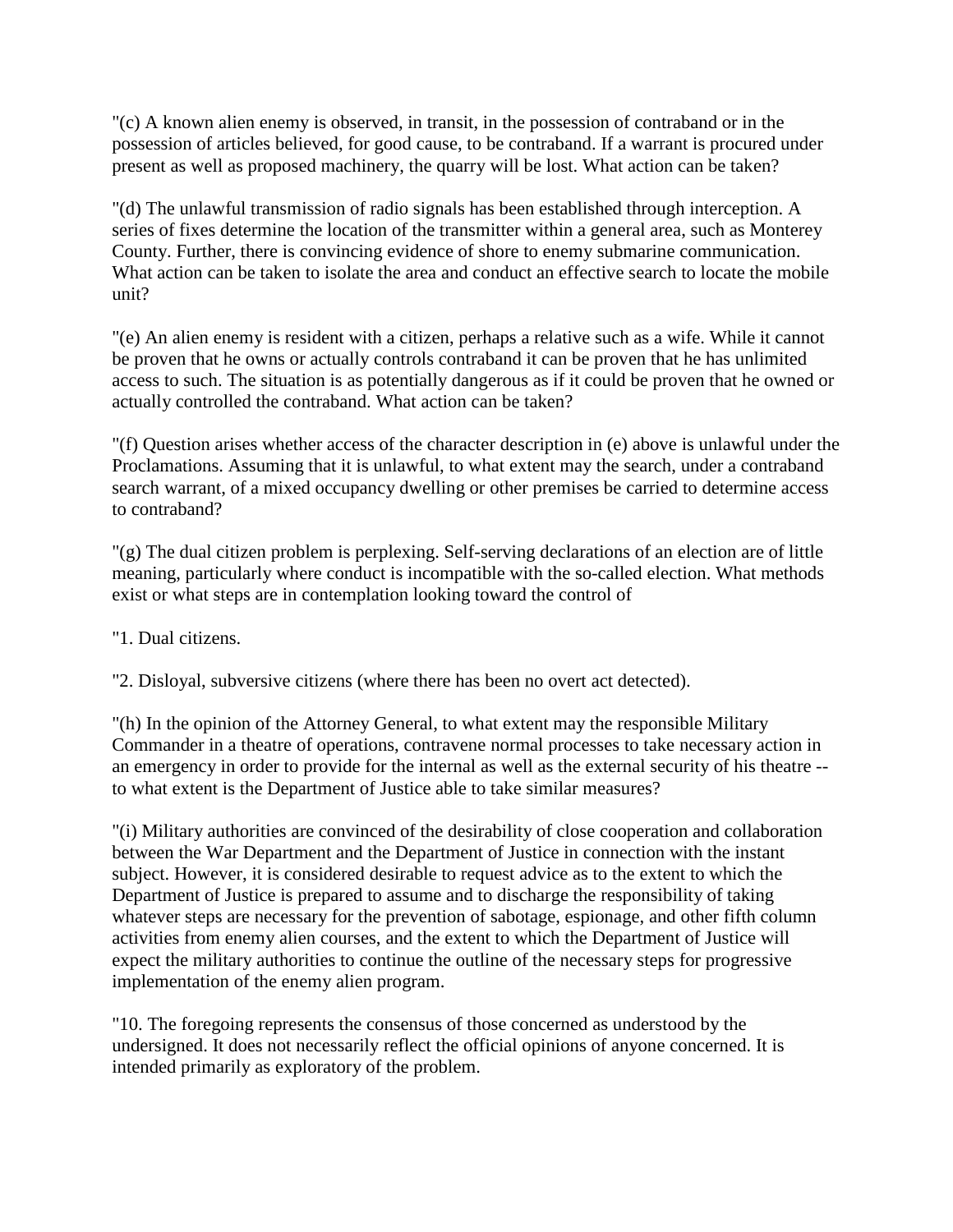"J. L. DeWitt, Lieutenant General, U.S. Army." "Incl. 1.

### Appendix VI

### (Pages 7 and 8 "Final Report Japanese Evacuation From The West Coast 1942" by General J.L. DeWitt)

"The Attorney General, on February 9, 1942, formally advised the Secretary of War, by letter, that he could not accept the recommendation of the Commanding General for the establishment of a zone prohibited to enemy aliens in the States of Washington and Oregon of the extent proposed by him. He stated in part:

"'Your recommendation of prohibited areas for Oregon and Washington include the cities of Portland, Seattle and Tacoma and therefore contemplate a mass evacuation of many thousands \* \* \*. No reasons were given for this mass evacuation \* \* \* I understood that \* \* \* Lieutenant General DeWitt has been requested to supply the War Department with further details and further material before any action is taken on these recommendations. I shall, therefore, await your further advice.

"'\* \* \* The evacuation \* \* \* from this area would, of course, present a problem of very great magnitude. The Department of Justice is not physically equipped to carry out any mass evacuation. It would mean that only the War Department has the equipment and personnel to manage the task.

"The proclamations directing the Department of Justice to apprehend, and where necessary, evacuate alien enemies, do not, of course, include American citizens of the Japanese race. If they have to be evacuated, I believe that this would have to be done as a *military necessity* in these particular areas. Such action, therefore, should in my opinion, be taken by the War Department and not by the Department of Justice.'"

### Appendix VII

"(House Report No. 1911, 77th Congress 2nd Session, Page 3) "February 13, 1942

"Hon. Franklin D. Roosevelt, "President of the United States, "White House, Washington, D.C.

"Dear Mr. President: By direction of the Members of Congress from the Pacific Coast States of California, Oregon, and Washington, we submit herewith the recommendations which were unanimously adopted by the members of the Pacific coast delegation present at a meeting held this morning.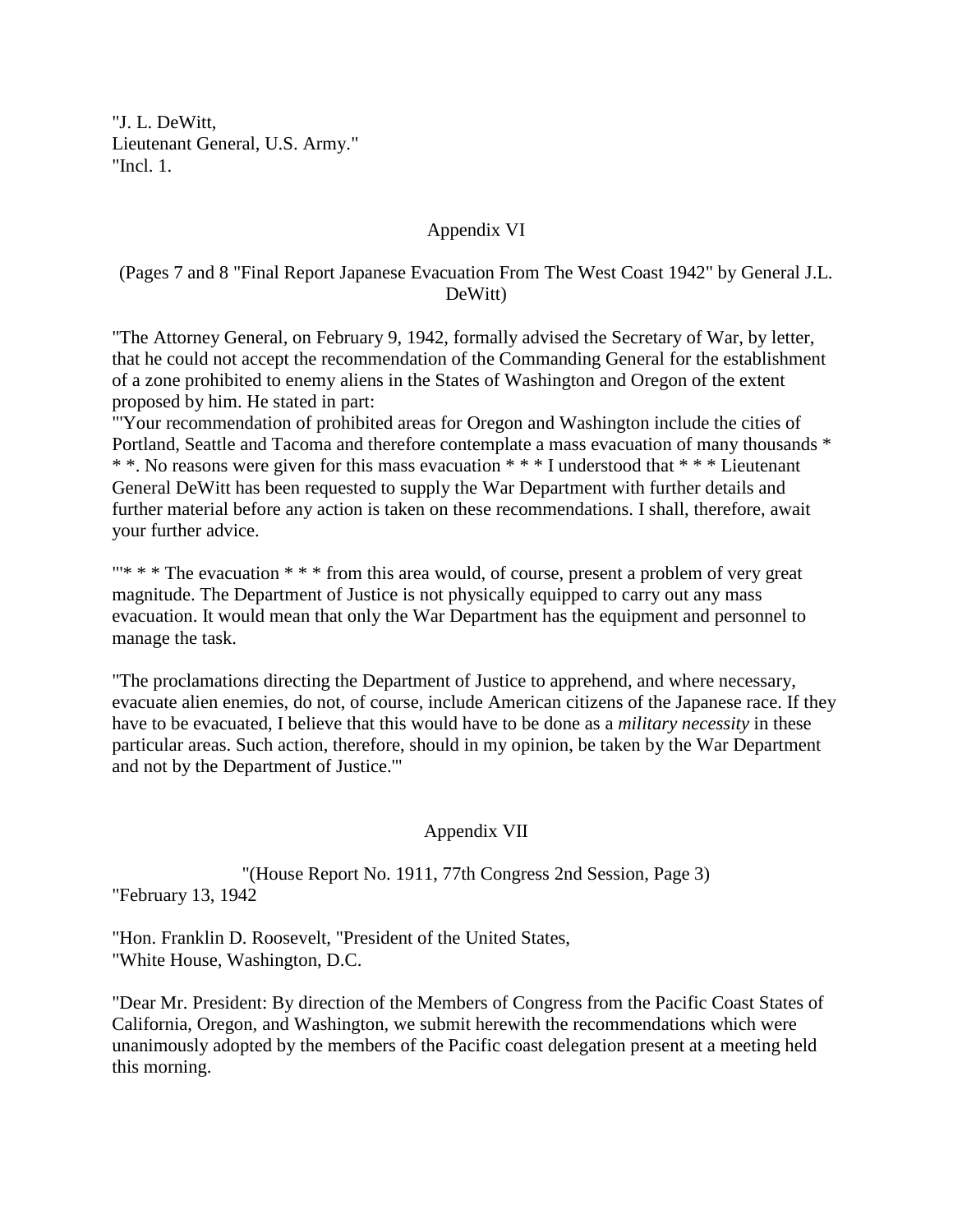"Realizing the seriousness of the Japanese menace along the entire Pacific coast, the Members of Congress from that area have responded to the insistent demands for prompt action in handling this problem by holding several meetings at which the entire matter was thoroughly discussed with the Attorney General and members of his staff, as well as representatives of the War and other departments of the Government. To arrive at a satisfactory solution of the problem of handling not enemy aliens alone, but also disloyal , and subversive citizens as well, has not been easy. However, we believe that the program suggested in these recommendations will effectively accomplish our purpose to safeguard the welfare and security of our people and the Pacific coast area.

"Eliminating the question of citizenship and basing our procedure upon the question of *loyalty alone*, we feel that an effective means of reaching our potential enemies can be attained. By utilizing the *military authority* of the Army to effect the partial or complete evacuation of strategic areas, to be determined in size, scope, and location by the military authority, we feel that the Army or the Department of Justice may rightfully remove any or all persons whom they may select from such areas and prohibit their return. This might *require the principles of martial law*, it might inconvenience to greater or lesser extent many loyal and patriotic citizens but we feel the critical nature of the situation and its latent subversive potentialities are so compelling as to justify the taking of extreme and drastic measures.

"We are of the opinion that a complete program calling for the evacuation, removal, resettlement, and rehabilitation of undesirable persons can be effectively carried out without delay provided the various agencies of the Government will immediately cooperate in the utilization of all available facilities at their disposal, and realizing as we do, the seriousness of the present situation, if they will devote a competent staff to the exclusive work of developing a full solution of the problem.

"We therefore urge, Mr. President, that you initiate the steps necessary to accomplish the purpose of these recommendations by calling upon such agencies of the Government as are able and capable of aiding in this program and directing them to utilize such facilities as are available to them in order that our ends may be attained and the people of the Pacific coast as well as of the entire nation may be assured that no steps looking to the safety and security of this Nation from attack from within has been overlooked.

"By direction of the Pacific coast delegation we submit herewith the recommendations adopted this morning.

"Very sincerely yours, "Rufus B. Holman, "Mon C. Wallgren. "Clarence Lea, "Harry Englebright. "Richard Welch. "John M. Costello. "Homer D. Angell"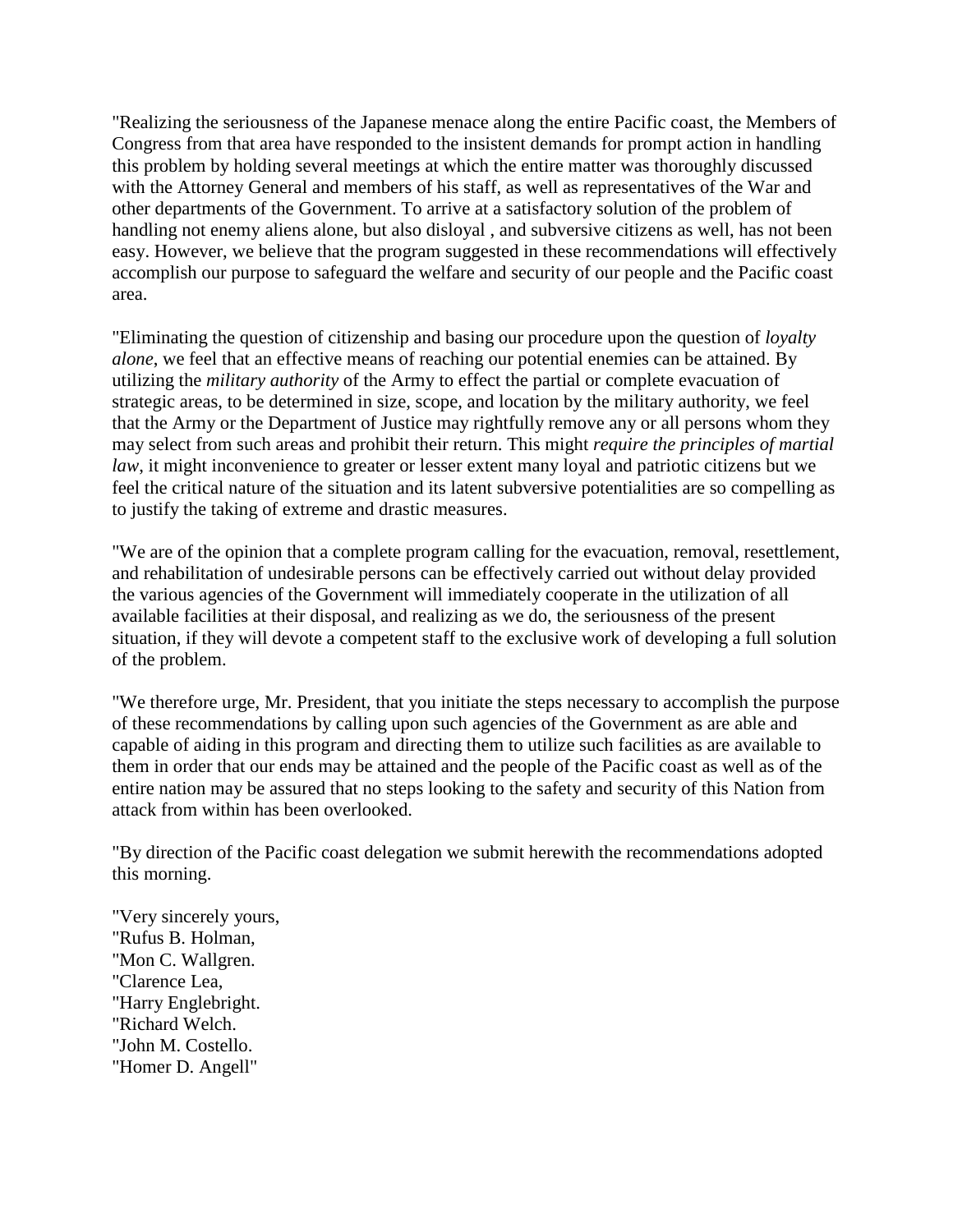"Recommendations of the Pacific Coast Delegation Regarding Alien Enemies and Sabotage

"We recommend the immediate evacuation of all persons of Japanese lineage and all others, aliens and citizens alike, whose presence shall be deemed dangerous or inimical to the defense of the United States, from all strategic areas.

"In defining said strategic areas we recommend that such areas include all military installations, war industries, water and power-plant installations, oil fields and refineries, transportation and other essential facilities, as well as adequate protective areas adjacent thereto.

"We further recommend that such areas be enlarged as expeditiously as possible until they shall encompass the entire strategic area of the States of California, Oregon and Washington, and the Territory of Alaska.

"We make these recommendations in order that no citizen, located in a strategic area, may cloak his disloyal or subversive activity under the mantle of his citizenship alone and further to guarantee protection to all loyal persons, alien and citizen alike, whose safety may be endangered by a some wanton act of sabotage.

# Appendix VIII

### (Page 25 "Final Report Japanese Evacuation From the West Coast 1942" by General J.L. DeWitt)

"February 20, 1942)

"Commanding General, "Western Defense Command and Fourth Army, "Presidio of San Francisco, California.

"Dear General DeWitt:

"By Executive Order, dated February 19, 1942, copy inclosed, the President authorized and directed me, through the Military Commander whom I designate, to prescribe military areas for the protection of vital installations against sabotage and espionage. The cited Executive Order also authorized and directed the administering authority to impose such restrictions upon the right to enter, remain in, or leave any such areas as may be appropriate to the requirements in each instance. Accordingly, I designate you as the Military Commander to carry out the duties and responsibilities imposed by said Executive Order for that portion of the United States embraced in the Western Defense Command, including such changes in the prohibited and restricted areas heretofore designated by the Attorney General as you deem proper to prescribe.

"In carrying out your duties under this delegation. I desire, so far as military requirements permit, that you do not disturb, for the time being at least, *Italian* aliens and persons of *Italian lineage* except where they are, in your judgment undesirable or constitute a definite danger to the performance of your mission to defend the West Coast. I ask that you take this action in respect to Italians for the reason that I consider such persons to be potentially less dangerous, as a whole,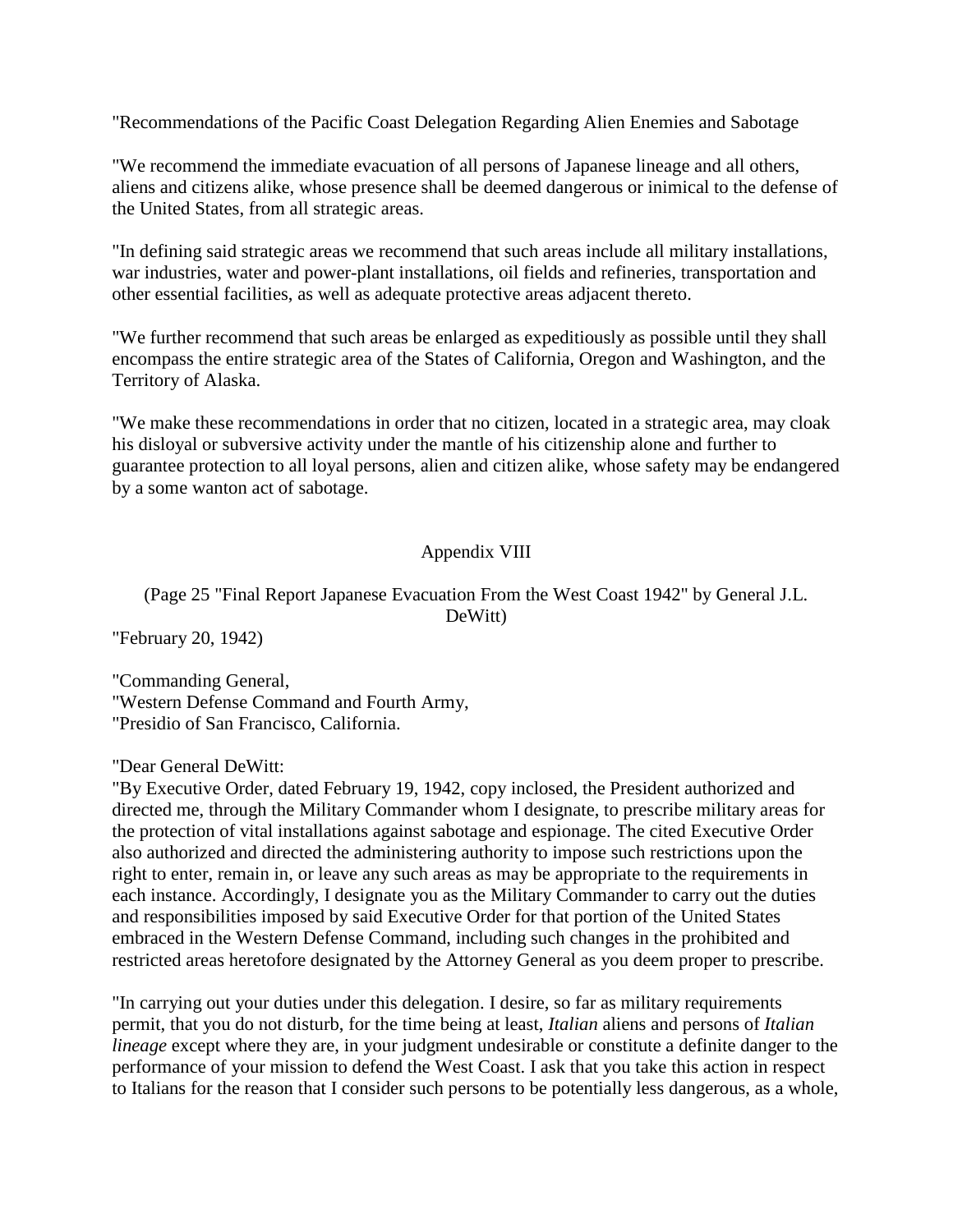than those of other enemy nationalities. Because of the size of the Italian population and the number of troops and facilities which would have to be employed to deal with them, their inclusion in the general plan would greatly overtax our strength. In this connection it may be necessary for you to relieve Italian aliens from the necessity for compliance with the Attorney General's order respecting the California prohibited areas 1 to 88 (Category A). This may appropriately be done by designating, sufficiently in advance of February 24, the said areas as military areas and by excepting Italian aliens from the classes excluded.

"With due regard to your other missions you may use the troops you can now make available from your general command, but for this purpose the 27th Division and the 3rd Division reinforced are not to be considered as part of your general command as such troops are assigned to your command only for specific training.

"Your attention is invited to those provisions of the Executive Order under which you are authorized to call for assistance, supplies, and services from all Government agencies. It is desired that you take full advantage of that authority.

"Removal of *individuals from areas* in which they are domiciled should be accomplished *gradually so as to avoid*, so far as it is consistent with national safety and the performance of your mission, unnecessary hardship and dislocation of business and industry. In order to permit the War Department to make plans for the proper disposition of individuals whom you contemplate moving outside of your jurisdiction, it is desired that you make known to me your detailed plans for evacuation. Individuals will not be entertained until such plans are furnished and you are informed that accommodations have been prepared at the point of detraining.

"So far as practicable, fullest advantage should be taken of voluntary exodus of individuals and of the facilities afforded by other Government and private agencies in assisting evacuees to resettle. Where evacuees are unable to effect resettlement of their own volition, or with the assistance of other agencies, proper provision for housing, feeding, transportation and medical care must be provided.

"I desire that from time to time you make report direct to me of important actions and events, particularly with respect to the extent and location of military areas, and the restrictions applicable thereto.

"Sincerely yours, "/s/ Henry L. Stimson, "Secretary of War. "Incl. "Executive Order."

### Appendix IX

(Pages 29 and 30 "Final Report Japanese Evacuation From The West Coast 1942" by General J.L. DeWitt)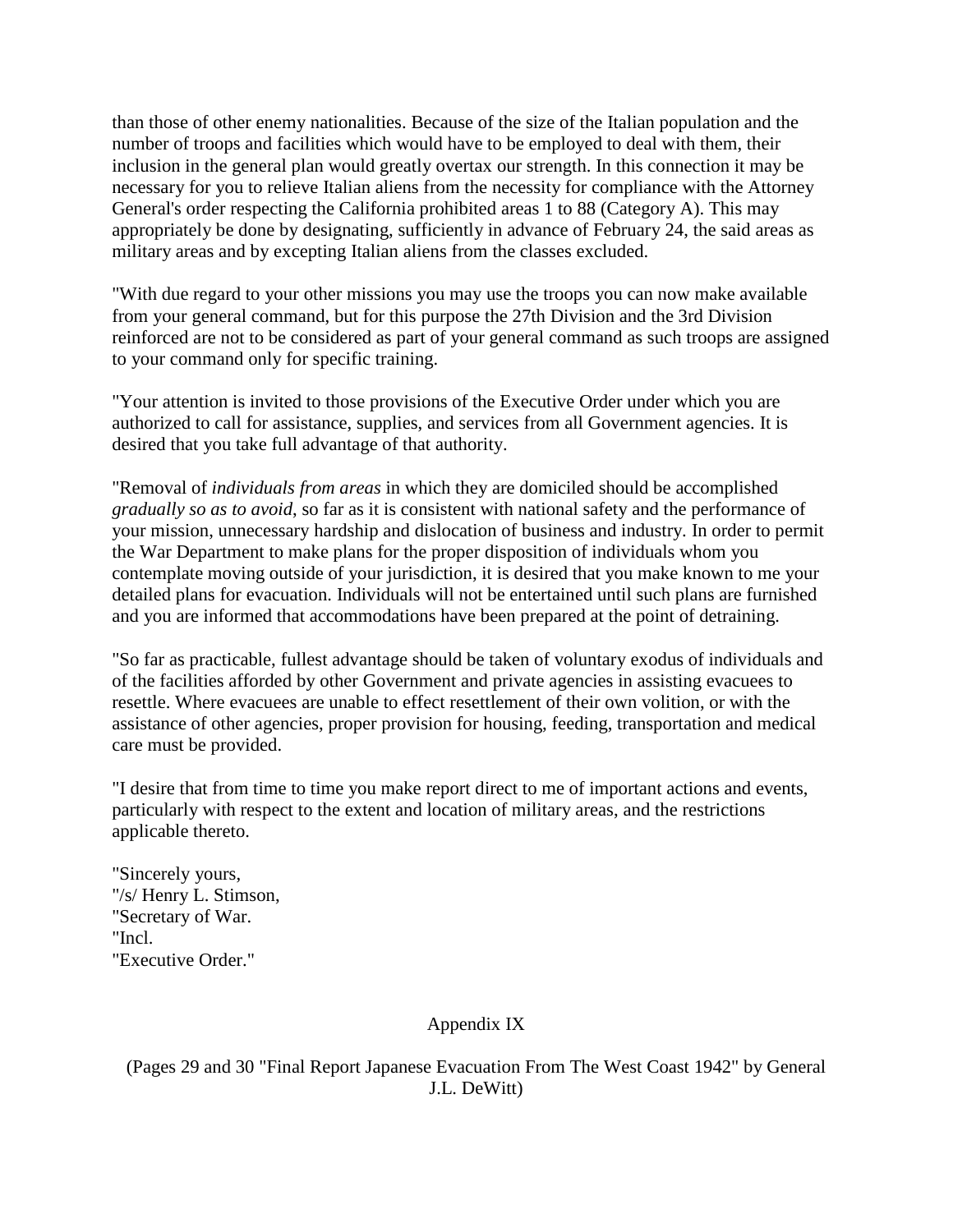"Immediately upon the promulgation of Executive Order No. 9066, the War Department, with the approval of the President, requested the Congress to enact legislation to *provide sanctions* for the *enforcement of directives* issued under the authority of the Executive Order. A draft of proposed legislation for this purpose was transmitted by the Secretary of War simultaneously to the Chairman of the Senate Military Affairs Committee, and to the speaker of the House of Representatives. The concurrence of the Department of Justice as to the form and substance of the bill had been obtained.

"The body of each letter of transmittal from the Secretary of War to the Congress read as follows:

"'There is enclosed herewith draft of a bill entitled "A bill to provide a penalty for violation of restrictions or orders with respect to persons entering, remaining in, or leaving military areas or zones," which the War Department recommends to be enacted into law.

"'The purpose of the proposed legislation is to provide for enforcement in the Federal criminal courts of orders issued under the authority of Executive order of the President No. 9066, dated February 19, 1942. This Executive order authorizes the Secretary of War to prescribe military areas from which any and all persons may be excluded for purposes of national defense.

"'It is impossible to estimate the probable cost to the Government consequent upon the enactment of such legislation.

"The Bureau of the Budget has advised that there is no objection to the submission of this proposed legislation for the consideration of the Congress, as the enactment thereof would not be in conflict with the program of the President.'"

### Appendix X

### (Page 30 "Final Report Japanese Evacuation From The West Coast 1942" by General J.L. DeWitt)

"While the legislation was under consideration, the Secretary of War, on March 14, 1942, transmitted another letter to the Congress suggesting an amendment and urging immediate enactment. The letter of March 14th is as follows:

"'Hon. Andrew J. May, "'Chairman, Committee on Military Affairs,

"'House of Representatives.

"'Dear Mr. May:

"'By telephone on Thursday, March 12, 1942, Lt. Gen. John L. DeWitt, commanding the Western Defense Command, requested that action be taken to expedite passage of S. 2352 and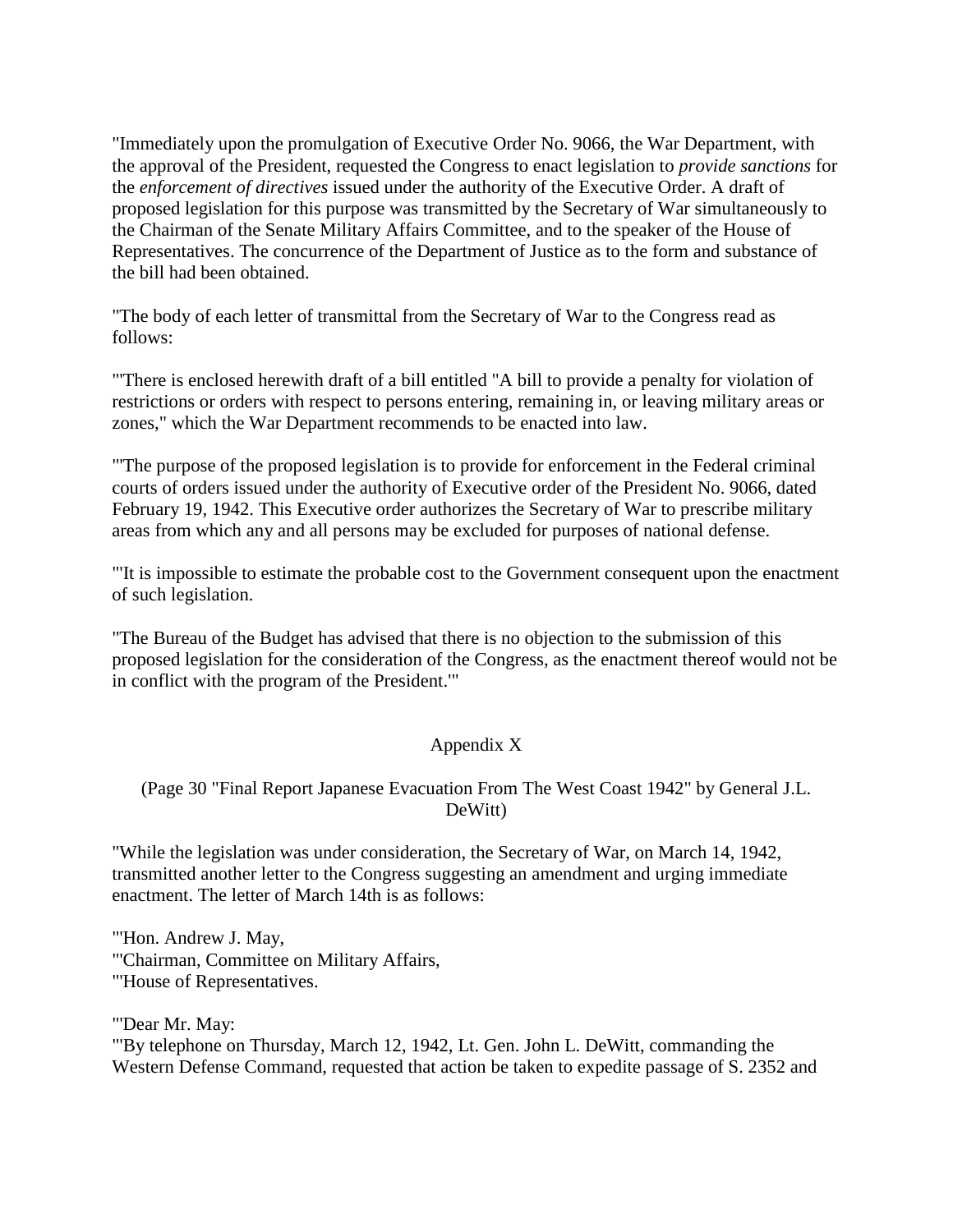H.R. 6758, bills to provide penalties for violation of restrictions or order with respect to persons entering, remaining in, or leaving military areas or zones.

"'General DeWitt is strongly of the opinion that the bill, when enacted, should be broad enough to enable the Secretary of War or the appropriate military commander to enforce curfews and other restrictions within military areas and zones. To that end, it is suggested that in line 3, page 1, of H.R. 6758 the word "or" be stricken and that after the word "leave" there be inserted the words "or commit any act in."

"'General DeWitt indicated that he was prepared to enforce certain restrictions at once for the purpose of protecting certain vital national defense interests but did not desire to proceed until enforcement machinery had been set up.

"'The War Department recommends immediate passage of the proposed law.

"'Sincerely yours, "'Henry L. Stimson, "'Secretary of War.'"

# Appendix XI

(Reporter's Transcript Of Proceedings -- Vol. 5, Page 583 line 2, to Page 585, line 1, inclusive)

"Q. By Mr. Ennis: General Wilbur, the Court stated yesterday that the testimony was not entirely clear on the question of how many individuals had been processed in the individual exclusion procedure of the Western Defense Command, particularly how many non-Japanese persons had been processed, and of that number what percentage had been excluded. Can you give us more light on that?

"The Court: I have three figures here that I gathered from the testimony: 120,000 processed, 150,000 processed, and 200,000 processed. They were made at different stages in the course of the testimony, and I thought that might be clarified by some accurate statement, some nearly accurate statement.

"The Witness: 120,000 Japanese-American cases were considered.

"The Court: Individually?

"The Witness: Individually, and processed. I cannot give you as closely as that the figure of German-Americans and Italian-Americans that were considered as individuals and processed. The number will certainly be something between fifty and one hundred thousand. Of that number less than 5 per cent, even less than 4 per cent, perhaps, were given individual exclusion orders.

"The Court: Something less than 4 per cent of 50,000 is quite a different figure than something less than 4 per cent of 100,000, so I haven't got very definite information.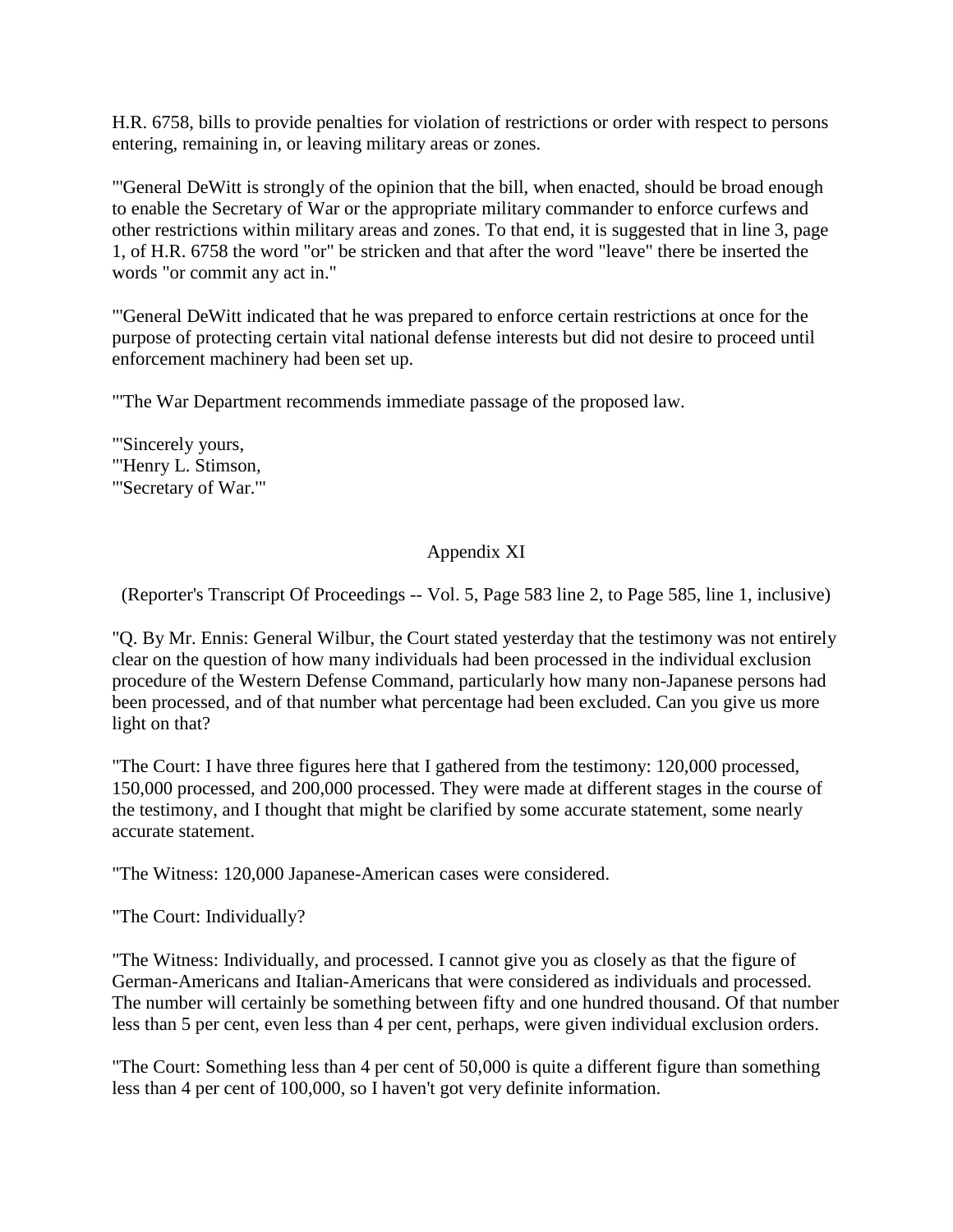"The Witness: Correct, your Honor. I am afraid I can not tell you, because individual cases were processed by the Army, processed by the Navy, were processed by the FBI. We received reports that an individual was a member of the Bund, and so forth, a large number of those cases, and the great majority of them were cleared. I don't believe that any single agency knows how many German-American cases and Italian-American cases were processed; therefore my figure of percentage is probably valueless.

"The Court: Roughly, you would say there were at least 200,000 individual persons processed in the Western Defense Command?

"The Witness: That is my estimate, sir.

"The Court: And of that there have been approximately 9,000 individual exclusion orders issued and in effect today?

"The Witness: More than 9,000; between nine and ten thousand.

"The Court: Between nine and ten thousand. And of those approximately how many are non-Japanese?

"The Witness: The number now in effect of non Japanese is very small.

"The Court: Is it approximately a thousand?

"The Witness: It is less than a thousand.

"The Court: It is less than a thousand?

"The Witness: Yes."

### Appendix XII

(Copy of Letter to George Akira Ochikubo, Subject Exclusion, dated August 31, 1944, being Exhibit "A" of Affidavit of Harold W. Schweitzer, Lt. Colonel J.A.G.D. -- filed in the within matter)

"Headquarters Western Defense Command

Office of the Commanding General "Presidio of San Francisco, California

31 August 1944 "201-Ochikubo, George Akira "Subject: Exclusion. "To: George Akira Ochikubo, Central Utah Relocation Project, Topas, Utah.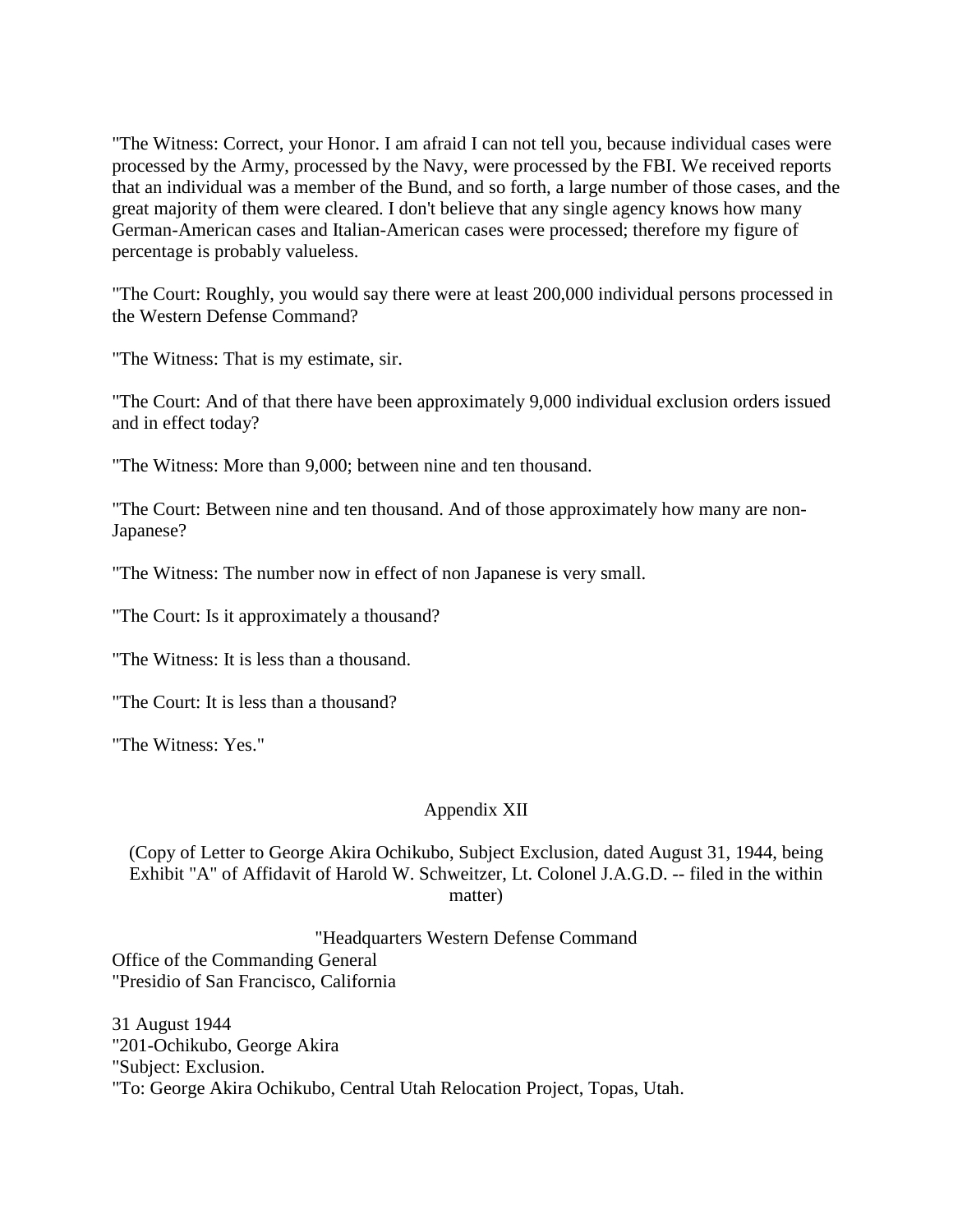"1. Under authority of Executive Order No. 9066, 19 February, 1942, and letter of Secretary of War, 26 June 1944, and pursuant to a determination that the present action is dictated by military necessity, you are, pending a hearing before a Board of Officers as hereinafter provided and pending determination of the question to be considered by said Board, prohibited, effective midnight of the date upon which you receive this order, from being in, remaining in, or entering into Military Area No. 1 and the California portion of Military Area No. 2, Western Defense Command, as defined and designated by Public Proclamations Nos. 1, 2, and 16, this headquarters, dated 2 March 1942, 16 March 1942, and 2 March 1943, respectively. The foregoing prohibitions shall extend also to any such additional areas or zones as may hereafter be similarly designated, defined, and established, but in such case a period of ten days from and after the date of the proclamation establishing additional areas or zones will be permitted for complying with the foregoing requirements as to such additional areas or zones. This prohibition shall continue in force until revoked in writing by competent authority.

"2. Without impairing the prohibition in paragraph I hereof, you are hereby exempted from all those provisions pertaining exclusively to persons of Japanese ancestry, contained in the Proclamations, Exclusion Orders, and Civilian Restrictive Orders heretofore issued by the Commanding General, Western Defense Command.

"3. You are hereby notified that a Board of Officers has been appointed by the Commanding General, Western Defense Command, to consider the question whether military necessity requires the continuance in force of the order set out in paragraph 1 hereof on the ground that your presence in the areas described in that paragraph is deemed la be potentially dangerous to military security.

"4. You are further notified that on the 9th day of September 1944, at the hour of 10:00 a.m., this Board will be convened at Salt Lake City, Utah, and that you may, if you so elect, appear before it at that time and be afforded an opportunity to present evidence in your own behalf and to answer questions or make a statement under oath or affirmation. You will be advised later of the meeting place of the Board in Salt Lake City. Information is and will be withheld at the hearing to the extent necessary for the protection of confidential information and source. For your information, it is proposed that you will be interrogated on the following as well as on related matters:

"a. As to your connections in Japan, including family, your family's background, business associates and relatives in Japan.

"b. As to your connections including family, business and other associates in the United States.

"c. As to your educational training and professional connections.

"d. As to your dual citizenship.

"e. As to your participation in meetings at the Central Utah Relocation Project at which you expressed objection to the registration and recruitment of United States citizens of Japanese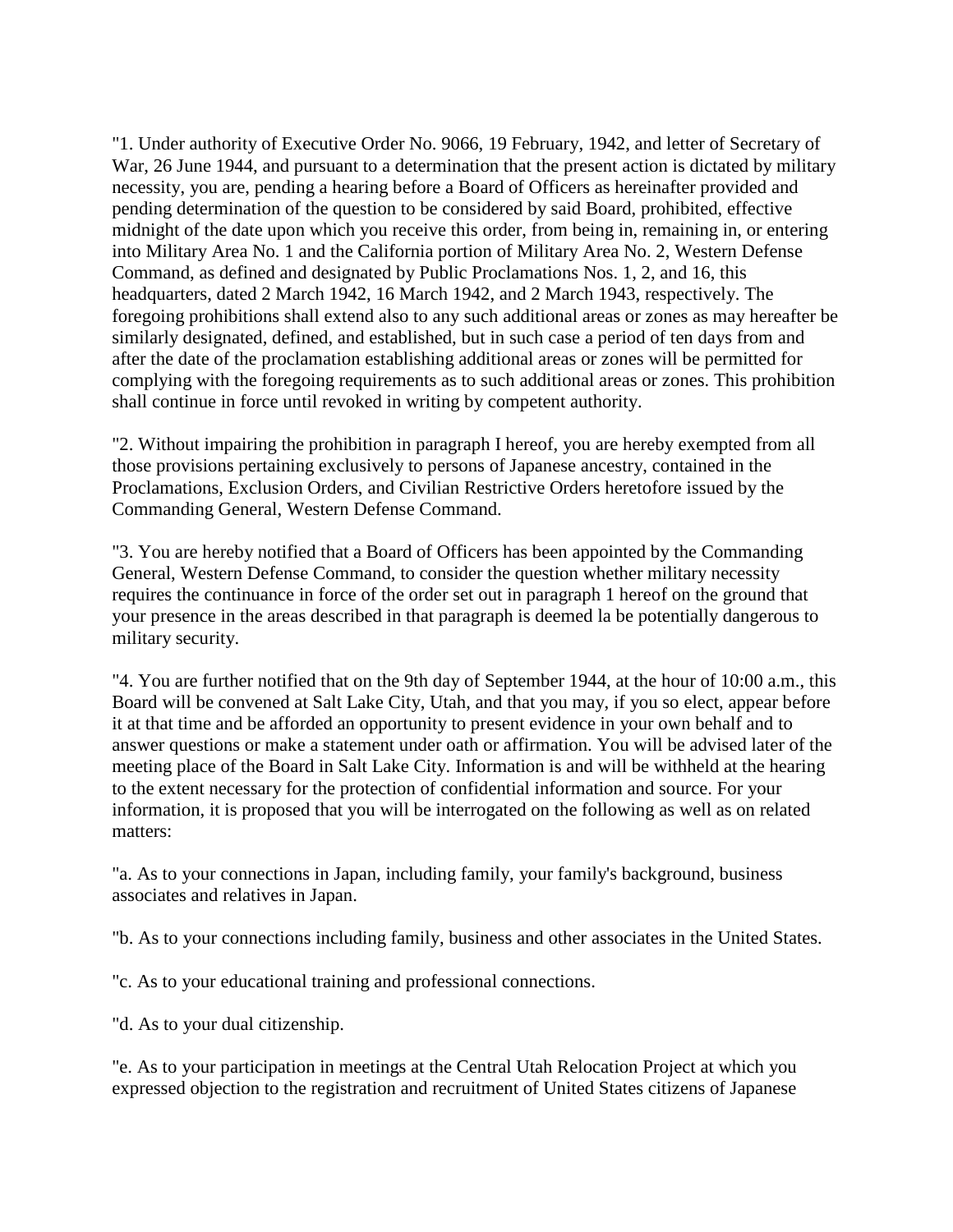ancestry for the armed forces, and at which you expressed objection to the temporary transfer of residents of Central Utah Relocation Project to Tule Lake Segregation Center for use in harvesting certain crops.

"f. As to your membership and activities in Japanese nationalistic organizations.

"g. As to any other matters pertaining to your connections or activities.

"5. It is requested that you advise me, in writing, within 3 days after receipt of this notice whether you desire a hearing. If so, a permit in the form customarily used in cases of litigation will be issued to you to enable you to prepare for and attend the hearing. A form of reply indicating your desire in this connection and a penalty, addressed return envelope are inclosed.

"6. For your information and guidance, the following are pertinent regulations concerning the conduct of this investigation:

"a. All matters pertaining to the inquiry are confidential and no publicity will be given them by the Board.

"b. Your appearance before this Board is optional on your part.

"c. You may be accompanied by counsel to act as your personal advisor, to be heard in argument, and if desired, to question you and witnesses called in your behalf. The interrogation of witnesses will be conducted by a member on behalf of the Board, and yourself, unless you desire to be represented by counsel.

"d. You may refuse to answer any question asked by the Board, without assigning any specific reason for your refusal.

"e. Any evidentiary statements by you before the Board must be under oath or affirmation.

"f. The hearing by the Board is in no sense a criminal proceeding; you are not charged herein with the commission of any penal offense.

"7. It is requested that you complete the inclosed questionnaire and present it to the Board on or before the date of the hearing.

"8. Failure to comply with paragraph 1 hereof will subject you to the criminal penalties provided by Public Law 503, 77th Congress, approved 21 March 1942, [18 U.S.C.A. § 97a] entitled 'An Act to provide a penalty for violation of restrictions or orders with respect to persons entering, remaining in, leaving, or committing any act in military areas or zones.'

"/s/ C.H. Bonesteel "C.H. Bonesteel "Major General, U.S.A Commanding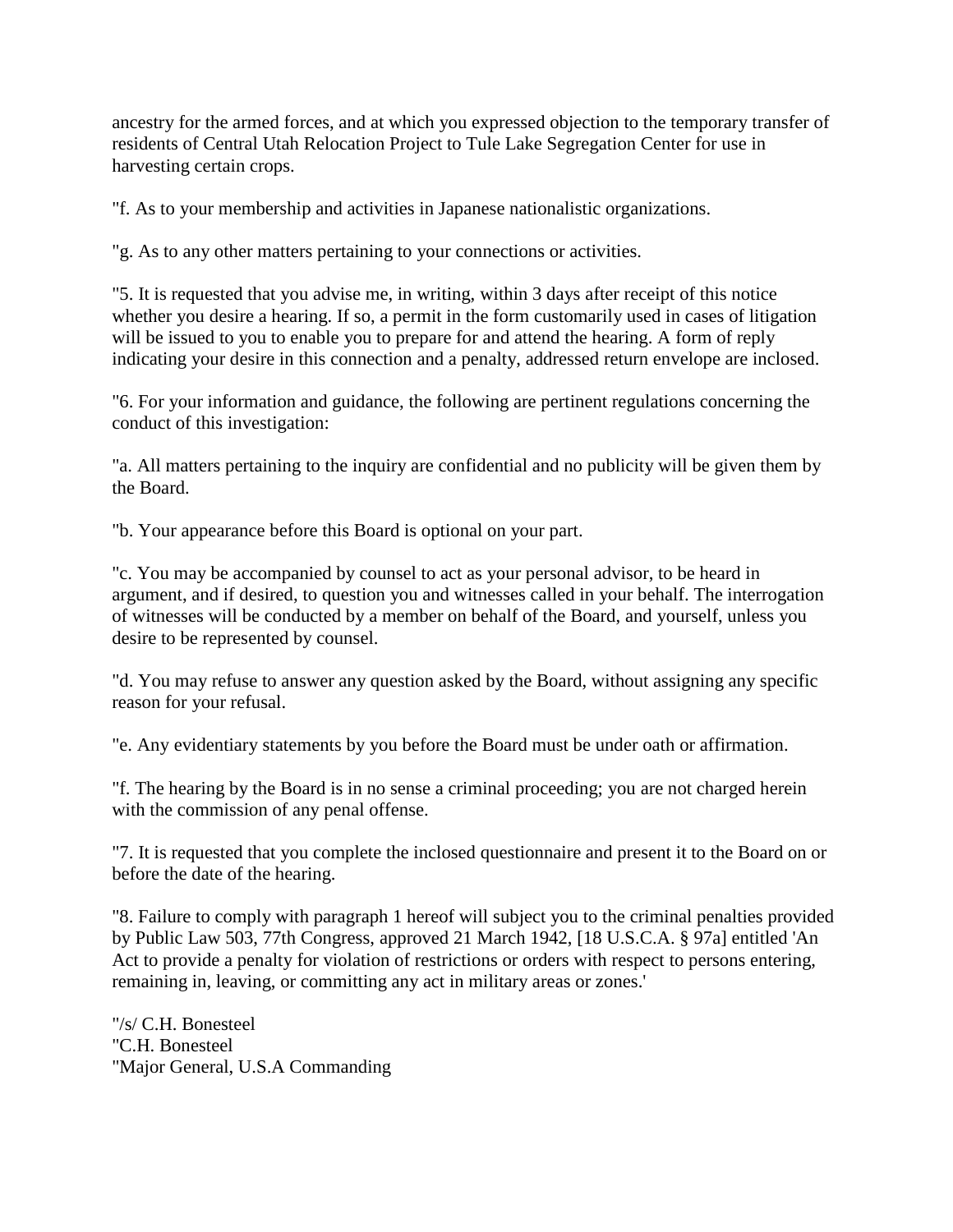"1 Incl. -- Questionnaire "A True Copy "/s/ Chas A. Middleton

"Chas A. Middleton "Major, A. U.S."

#### Appendix XIII

(Reporter's Transcript of Proceedings -- Vol. 1, Page 93, Line 16 to Page 95, Line 5)

"Q. By Mr. Wirin: You testified, I believe, that any Commanding General has the right to set up boards pertaining to the military. The Civil Affairs Division functions in connection with civilians, does it not? A. Yes, sir.

"Q. And it includes, as you testified, aliens, as well as American citizens? A. You say it includes?

"Q. The Civil Affairs Division functions in connection with aliens, as well as with American citizens? A. Yes, sir.

"Q. And it purports to function or have the authority to function, in connection with every person within the Western Defense Command, whether alien or citizen? A. Yes, purely advisory to the Commanding General. It is the Commanding General who functions in the Civil Affairs Division.

"Q. Over Exclusion Orders? A. Yes, sir.

"Q. Now, I asked you whether the function of the Civil Affairs Division, in making recommendations to the commanding General in connection with the exclusion orders, applies to aliens as well as citizens, and you said it applies to every person within the Western Defense Command? A. Yes, sir.

"Q. To every inhabitant within the area of the Western Defense Command? A. Yes, sir.

"Q. Civilian, as well as military, and alien as well as citizen? A. Yes, sir.

"Q. Judges as well as lawyers? A. Yes, sir.

"The Court: What is the area of the Western Defense Command?

"The Witness: The eight western states of the United States.

"The Court: Is it the same as Ninth Corps Area?

"The Witness: Yes, sir.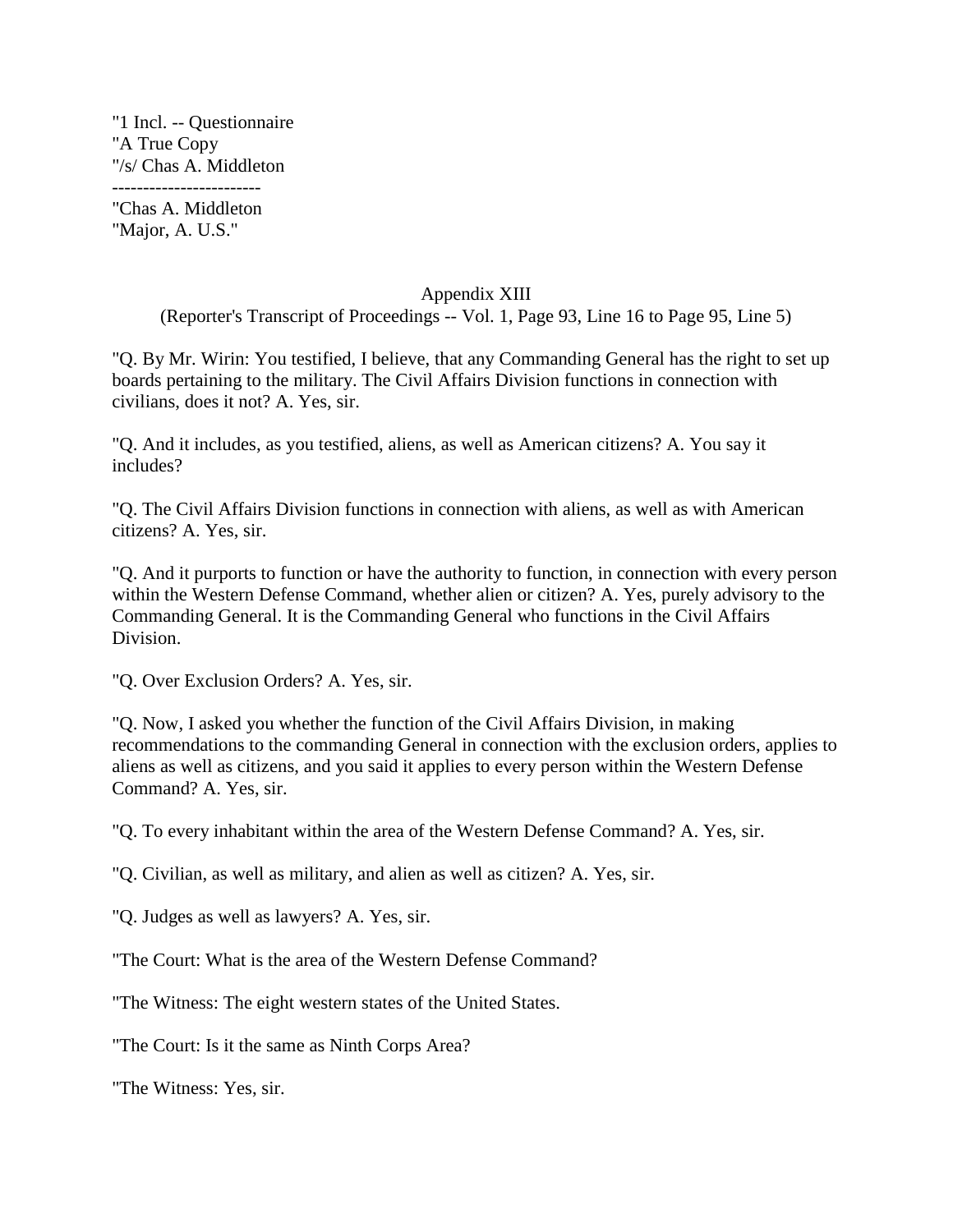"Q. By Mr. Wirin: And every inhabitant within those eight western states are subject to this procedure ? A. Yes."

(Reporter's Transcript of Proceedings -- Vol. 5, Page 609, Line 2 to Page 610, Line 18)

"Q. In connection with the incidents you have told us about, approximating some 25, of persons who have been forcibly excluded from military areas in the Western Defense Command area, are you familiar or have you been advised about the exclusion of Homer Wilcox ? A. I don't know enough about it to discuss it. It occurred prior to the time I arrived here.

"Q. Let me ask you this question: Do you know in the case of Homer Wilcox, and perhaps another person, the military officers and the enlisted men arrived at *night time*, do you know about that, at the homes of the persons involved? A. I understand that they did, in the evening.

"Q. And do you know or has it been reported to you in the case of Wilcox, Wilcox refused to allow the military to enter his home, and they entered forcibly -- I mean by that, they used enough force to get through the door to his home? A. I suppose that is legal force.

"Q. That is the kind of force which is used, if necessary? A. Yes.

"Q. And if the person who was --

"The Court: Well, specifically, do you mean they broke the door down?

"Mr. Wirin: If I may say so, specifically, they did not break the door down, but they opened a window and then opened the door from the inside by reaching in to the door from an open window; but they secured what lawyers would call, ordinarily, forcible ingress without disturbing the peace of the community, however.

"Q. By Mr. Wirin: And if the person who is being visited by a group of soldiers for removal refuses to go, he is nonetheless taken and removed from the area, is he not? A. Necessary force is used.

"Q. That procedure, the use of all necessary and reasonable force has been applied, as I understand, equally to Japanese and non-Japanese? A. That is correct.

"Q. And is available for application equally to Japanese and non-Japanese against whom there are orders of exclusion which are to be enforced by the Military? A. The question of ancestry has no bearing.

"Q. So far as the use of force in removing a person? A. That is correct."

(Reporter's Transcript of Proceedings -- Vol. 5, Page 565, Line 24 to Page 568, Line 6)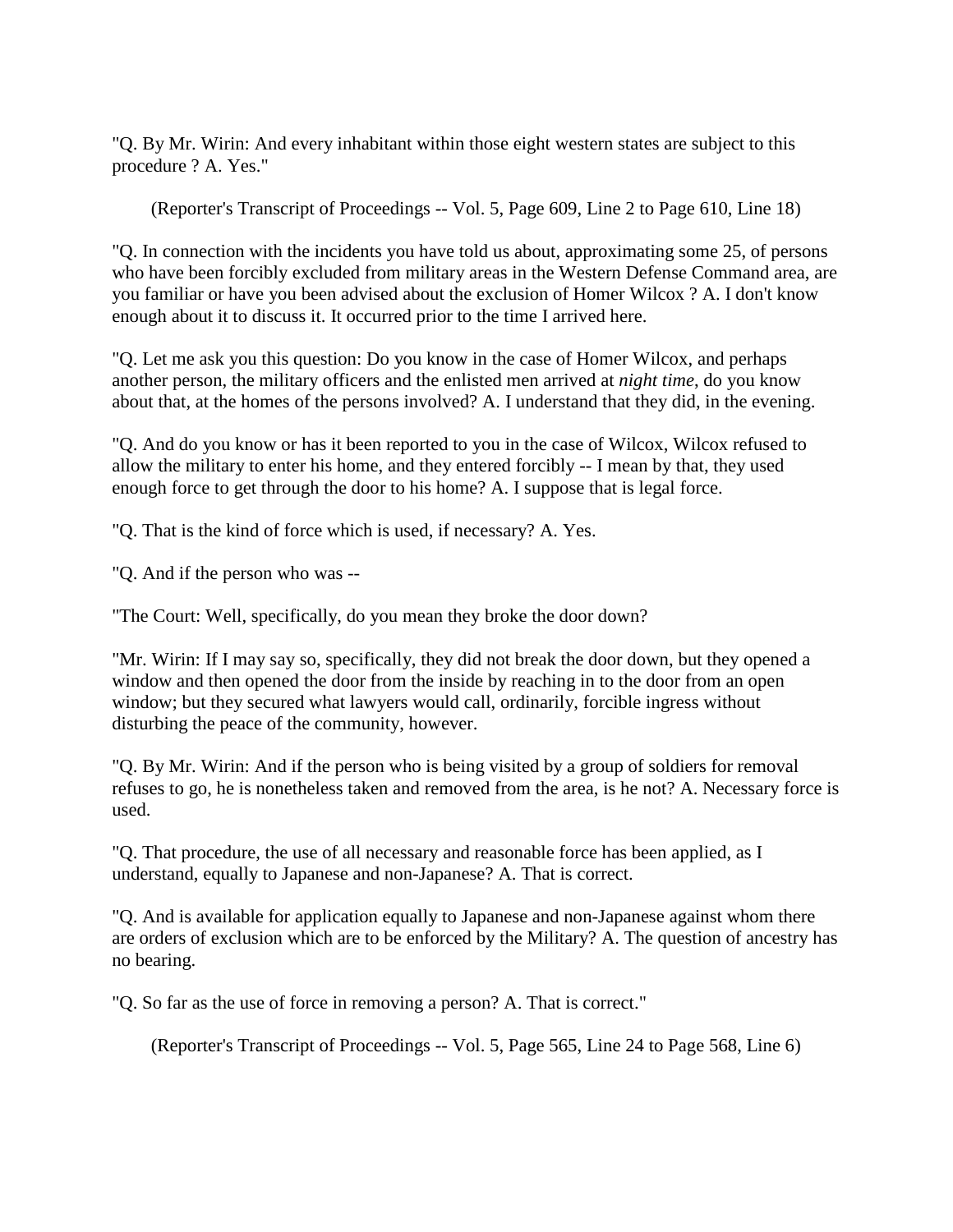"The Court: While we are on it, I understand you to say that force as such was not used. Has force been used to enforce an individual exclusion order, other than those alleged in the complaint as to Wilcox and Alexander?

"The Witness: It has, sir.

"The Court: In how many instances?

"The Witness: I cannot answer exactly, your Honor, but I believe it will be something less than twenty-five.

"The Court: Something less than twenty-five?

"The Witness: I believe that is correct.

"The Court: Are they all persons of Japanese descent?

"The Witness: I believe that no one of them is a person of Japanese descent.

"The Court: None of them?

"The Witness: I believe they are all German-Americans. Again, your Honor, I may be --

"The Court: They were persons who were living here?

"The Witness: Yes, in the Exclusion Zone; not only the Military Area, but the Exclusion Zone of the Western Defense Command.

"Q. By Mr. Ennis: General, is my recollection correct -- it may have been before you were Chief of Staff -- that one American citizen of Japanese ancestry who had returned to Los Angeles was escorted out? A. You are correct. There was one Japanese-American.

"The Court: And about twenty or some odd --

"The Witness: The number is relatively small, your Honor, and the great bulk of them have been German-Americans.

"Q. By Mr. Ennis: Your testimony a few minutes ago about no force was used was addressed to the mass exclusion, no force was necessary? A. That is correct.

"Q. General, can you state the approximate population and size --

"The Court: Wait a minute. Do you know whether or not these people upon whom force was used were citizens or aliens?

"The Witness: I know that some were citizens.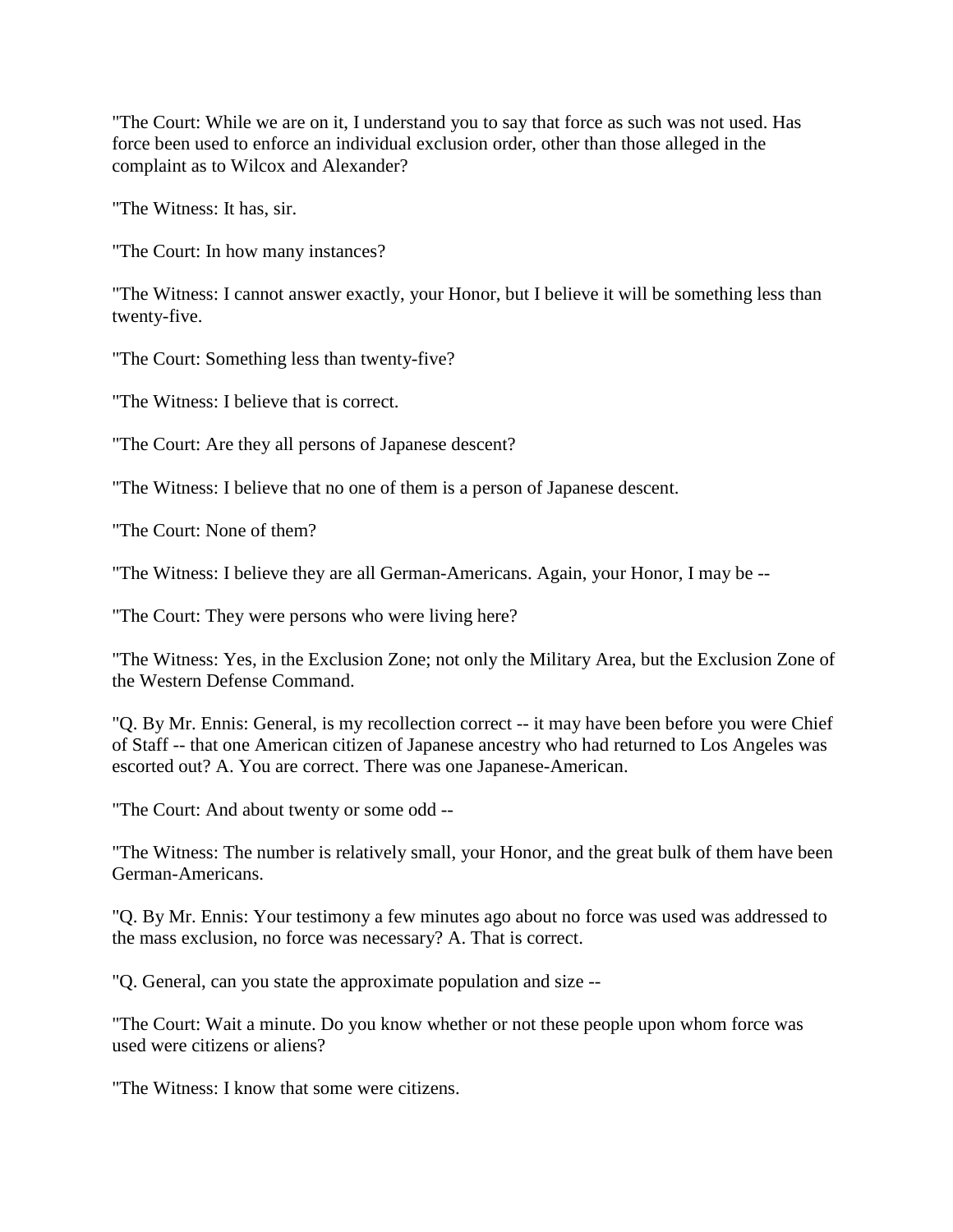"The Court: You don't know whether or not any of them were aliens?

"The Witness: I think one or two may have been aliens, but I think, in general, they were all citizens.

"The Court: About how long ago was the last occasion for the use of force?

"The Witness: I believe it was in October of 1944, sir.

"The Court: What do you do then when you use force? How does that work? You send a squad of soldiers out and they knock on the door and they just go in and take a fellow wherever he is? What happens?

"The Witness: We attempt to do it a quietly as we can in order not to stir up any local unrest. The last case there were three selected officers and I believe six enlisted men who were sent out to take into custody a German-American who had violated the exclusion order by returning to the Exclusion zone. They moved quietly to his residence, knocked on the door, when the door was opened they went in quietly, told him they were there for that purpose, took control of him, moved him out to the automobiles, and he was escorted to the east out of the Exclusion Zone, taken to a large city in that area and liberated in that area."

Appendix XIV

"Headquarters Western Defense Command "Office of the Commanding General "Presidio of San Francisco, California "20 January 1945

"Civilian Restrictive Order No. 33

"1. Under the authority of Presidential Executive Order No. 9066, 19 February 1942, and letter of Secretary of War, 10 December 1944, and pursuant to a determination that the present action is dictated by military necessity, particularly the prevention of espionage and sabotage, it is hereby ordered that all persons, while excluded by an individual exclusion order of the Commanding General, Western Defense Command, from any military areas, or exclusion zones within such areas, of the Western Defense Command, are prohibited from possessing, using or operating at any time or place within any military area, as now or hereafter established and defined, of the Western Defense Command, any of the following items:

"a. Military weapons, including all firearms.

"b. Ammunition, bombs and explosives.

"c. Radio transmitters or component parts thereof.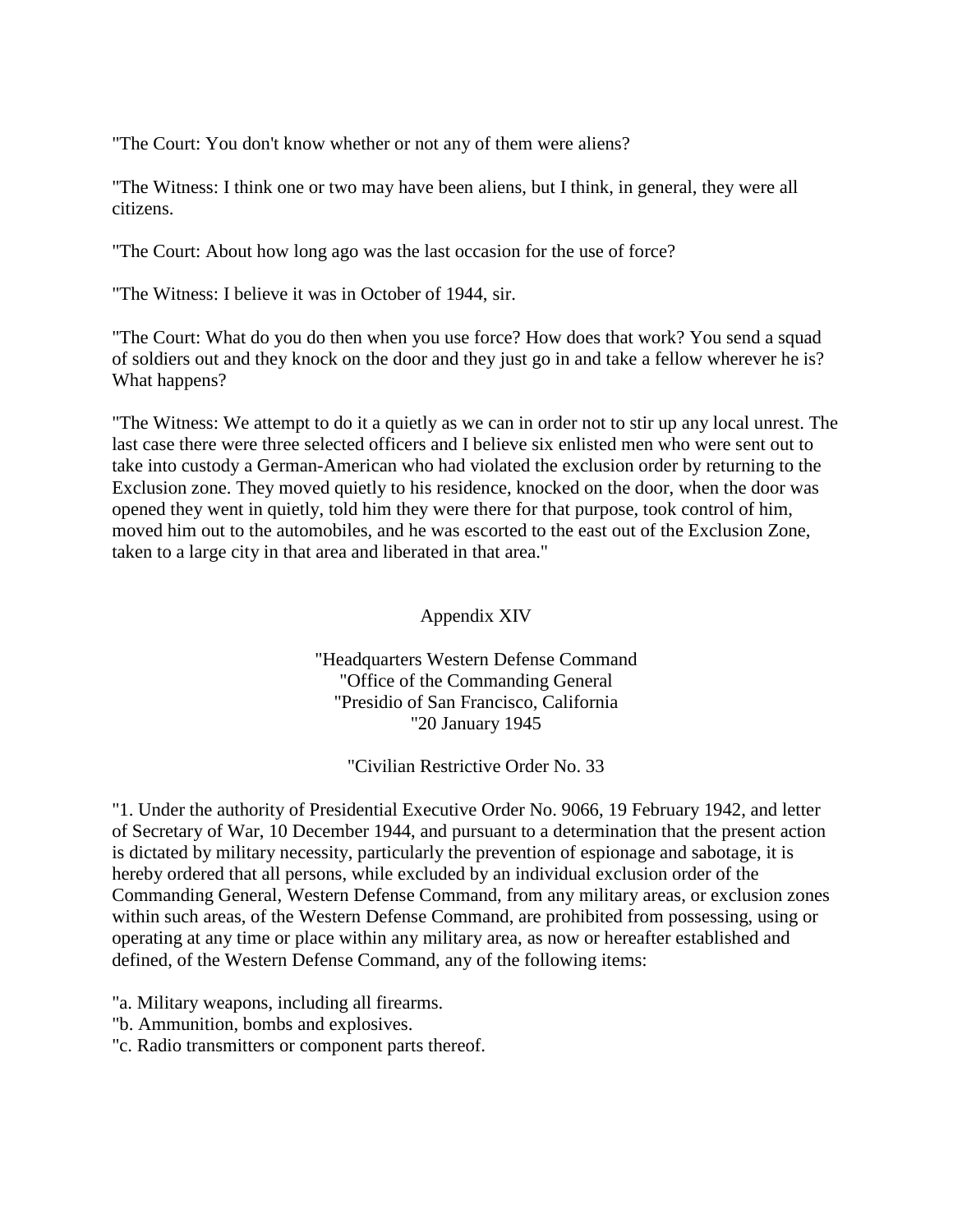"2. No articles of the types itemized above which, prior hereto have been placed in the custody of any individual, association, organization or corporation within the military areas of the Western Defense Command, shall be returned or otherwise transferred or delivered to any person while such person is excluded by an individual exclusion order of the Commanding General, Western Defense Command, from any military areas, or exclusion zones within such areas of the Western Defense Command.

"3. Any person while excluded by an individual exclusion order of the Commanding General, Western Defense Command, from any military areas, or exclusion zones within such areas of the Western Defense Company, found with any of the articles itemized in paragraph 1 hereof in his possession in violation of said paragraph 1 will be subject to the criminal penalties provided by Public Law No. 503, 77th Congress, approved 21 March 1942, [18 U.S.C.A. § 97a] entitled: 'An Act to provide a penalty for violation of restrictions or orders with respect to persons entering, remaining in, leaving, or committing any act in military areas or zones.'

"4. Any individual, association, organization or corporation within the military areas of the Western Defense Command in whose custody any articles itemized in paragraph 1 hereof have been placed, who returns or otherwise transfers or delivers such articles to any person, while such person is excluded by an individual exclusion order of the Commanding General, Western Defense Command from any military areas or exclusion zones within such areas of the Western Defense Command in violation of paragraph 2 hereof will be subject to the criminal penalties provided by Public Law No. 503, 77th Congress, approved 21 March 1942, entitled: 'An Act to provide a penalty for violation of restrictions or orders with respect to persons entering, remaining in, leaving, or committing any act in military areas or zones.'

"5. Any individual, association, organization or corporation within the military areas of the Western Defense Command in whose custody any articles itemized in paragraph 1 hereof have been placed, who desires information as to whether an individual to whom he wishes to deliver such articles is excluded from any military areas, or exclusion zones within such areas, of the Western Defense Command, by an individual exclusion order of the Commanding General, Western Defense Command, may obtain such information by inquiry addressed, to the Commanding General, Western Defense Command, attention Civil Affairs Division.

"6. This order does not in any way limit or effect the provisions of Presidential Proclamations No. 2525, dated 7 December 1941, pertaining to the possession, custody, or control of contraband.

"H. C. Pratt "Major General, U.S. Army "Commanding."

Appendix XV

(Title 10, Pages 2962 and 2963 Code of Federal Regulations of the United States of America, 1944 Cumulative Supplement)